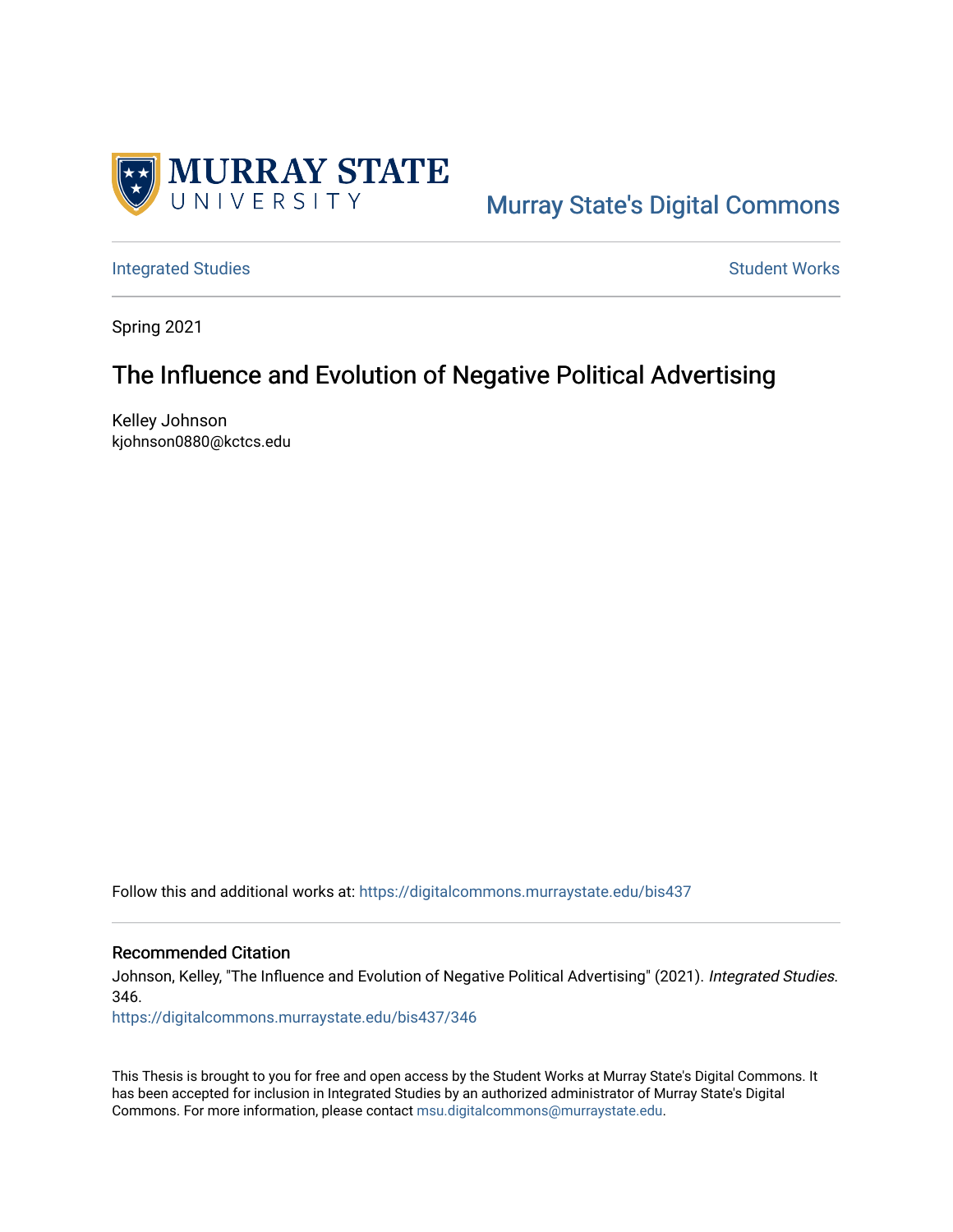### **The Influence and Evolution of Negative Political Advertising**

Kelley L. Johnson

Bachelor of Integrated Studies — Communications, Murray State University

BIS 437-02: Senior Project

G. Michael Barton, MBA, SPHR

April 14, 2021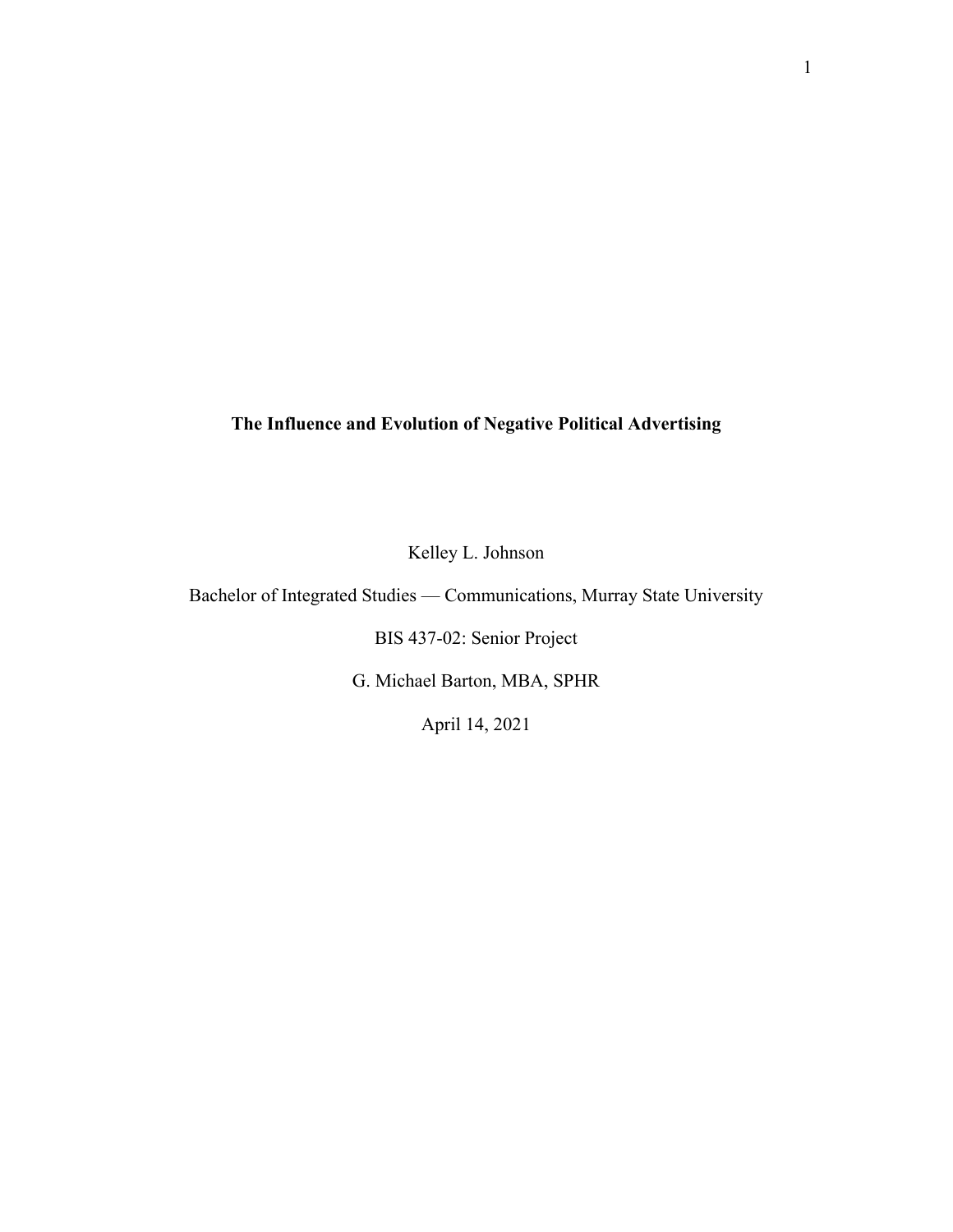### FIELD OF STUDY **PROJECT APPROVAL**

 $\overline{\phantom{a}}$ 

### I hereby recommend that the project prepared under my supervision by

Kelley L. Johnson

entitled The Influence and Evolution of Negative Political Advertising , be

## accepted in partial fulfillment of the requirements for the degree of

Bachelor of Integrated Studies — Communications — 2001.

Senior Project Faculty Adviser

Departmental Chair

**Bachelor of Integrated Studies Adviser**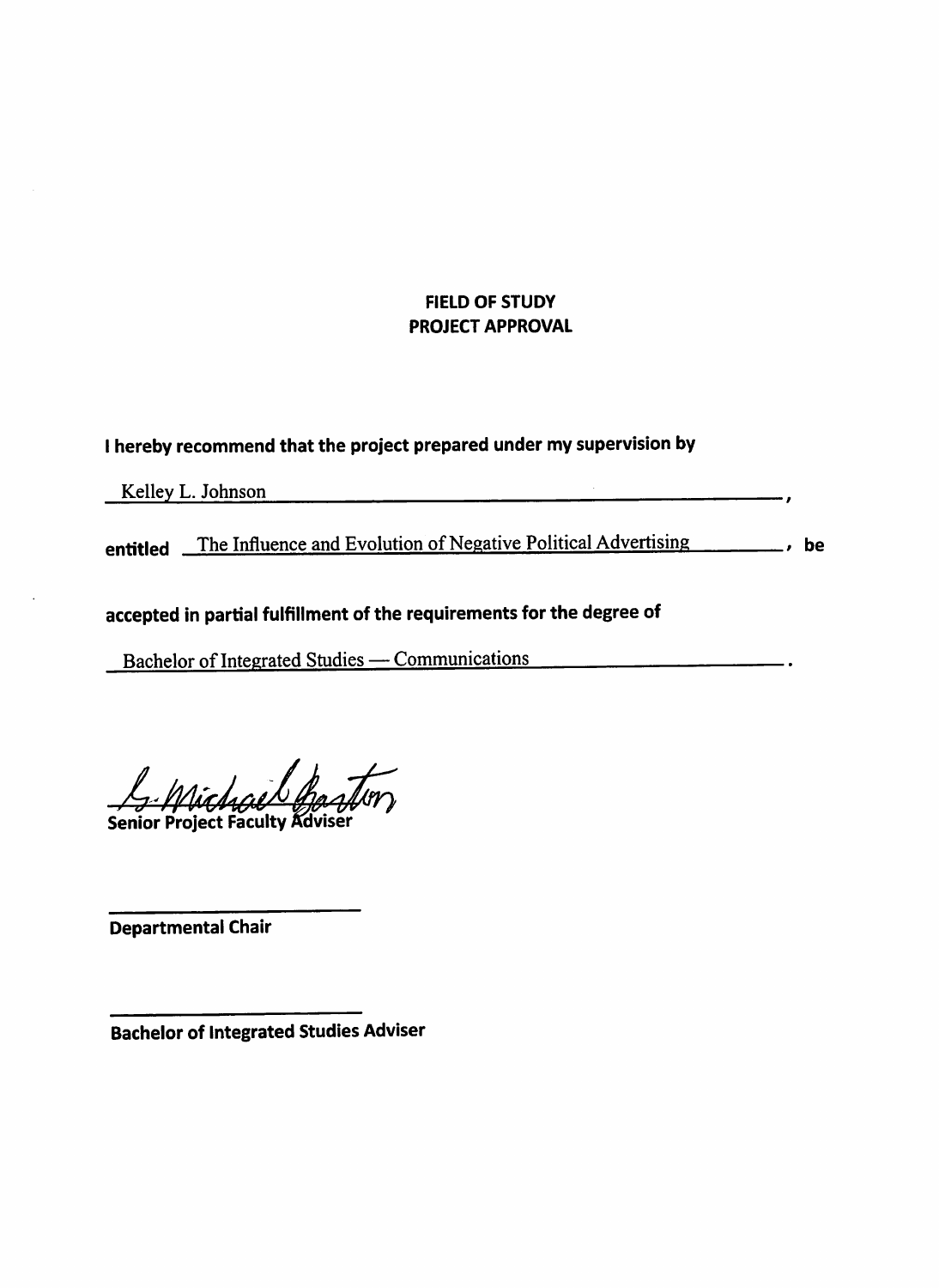#### **Abstract**

Coming out of 2020 was traumatizing — in one way, or another to most people forced to live in the COVID-19 pandemic stricken world. While the world-at-large was attempting to wage war against a microscopic enemy, the United States of America was involved in an additional skirmish.

Then presidential hopeful Joe Biden called the 2020 election, "The battle for the soul of America," and the political advertising from both sides showcased exactly how well the negative messaging was working to rally each party's base. When asked about election season, most people will say that they cannot stand all the negative advertising on their screens or in their mailbox, but several field studies have showed that while voters may not "like" it, they do respond to it. This paper will start with the first examples of negative political advertising, explain the types of negative advertising and provide a psychological analysis of the ways humans' process negative information. I will then compare and review five field studies/focus groups/experiments conducted by research groups between the years 1999-2018.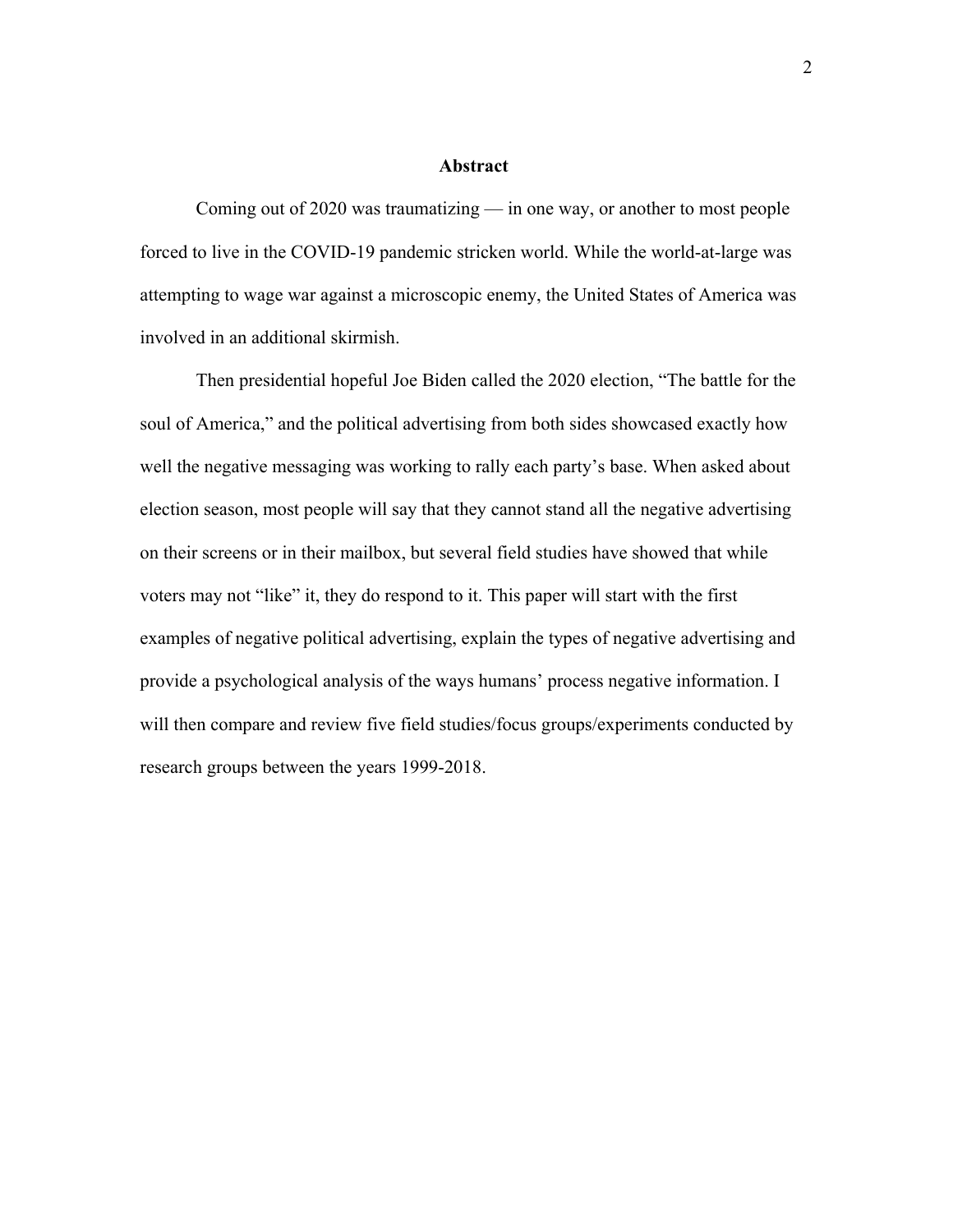### **Table of Contents**

| Introduction |                                                       | $\overline{4}$ |
|--------------|-------------------------------------------------------|----------------|
|              | Historical, Physiological & Psychological Information | $5 - 8$        |
|              | Field Experiments, Studies, and Analysis              |                |
|              | Ansolabehere, Iyengar, Simon, & Valentino             | 10             |
|              | Niven Field Experiment                                | 17             |
|              | Stevens, Sullivan, Allen & Alger Field Experiment     | 22             |
|              | Yoon, Pinkleton, and Ko Experiment                    | 26             |
|              | Wattenberg and Brians Analysis                        | 32             |
|              | The Tri-Mediation Model of Persuasion                 | 35             |
|              | Similarities and Differences                          | 43             |
| References   |                                                       | 48             |
| Appendix A   |                                                       | 51             |
| Appendix B   |                                                       | 52             |
| Appendix C   |                                                       | 53             |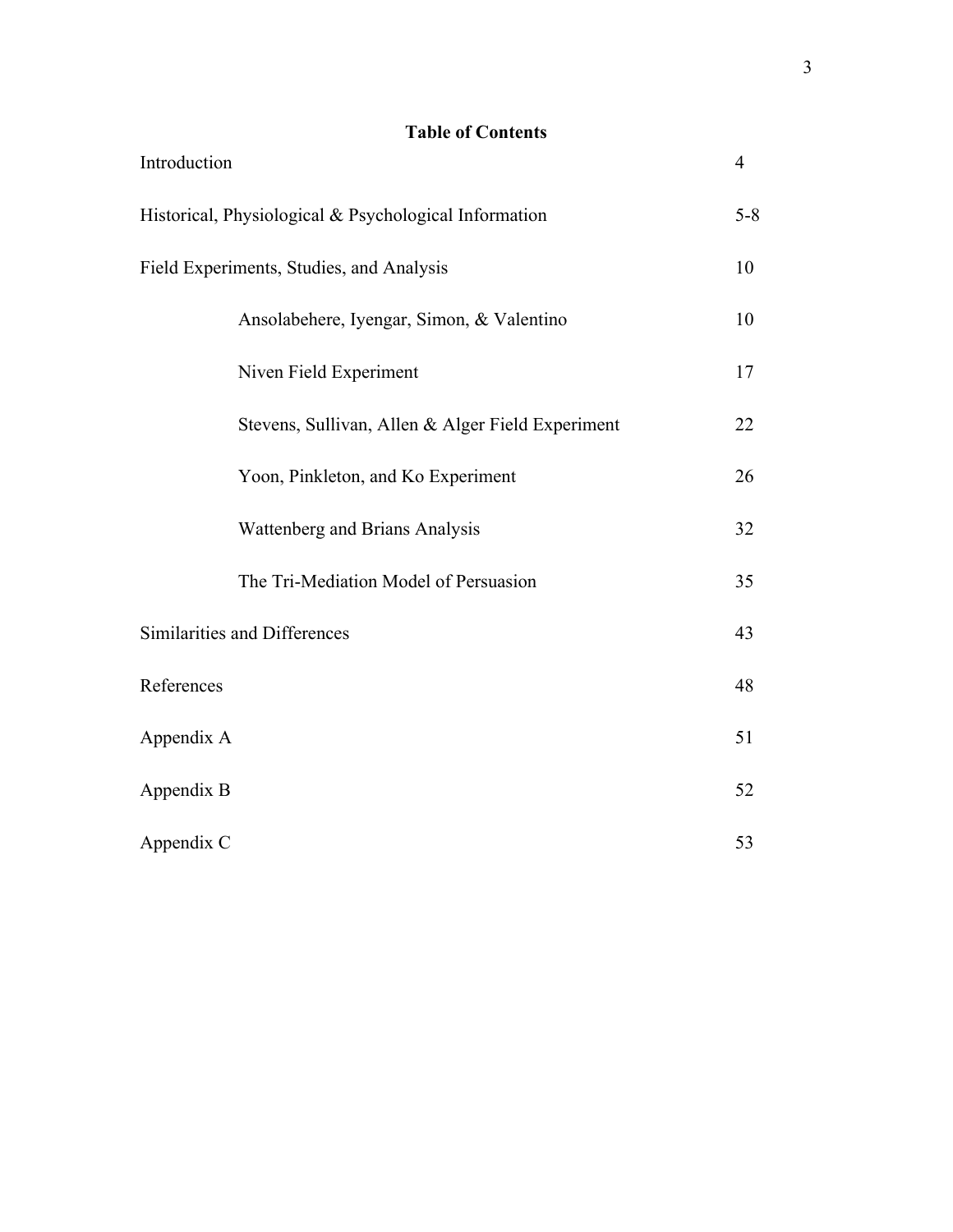#### **Introduction**

"Usually when people are sad, they don't do anything. They just cry over their condition. But when they get angry, they bring about a change." (Lowell, J. R. 2001).

Many times in elections, voters find themselves voting against one candidate instead of voting for one; this isn't accidental; frequently, it is by design. It is much easier to get people to dislike someone else than to convince people to like them. For years political candidates have spent millions of dollars hoping to mount a campaign that can get the majority of voters to elect them. It is a rare occasion that earns impassioned truth as opposed to carefully crafted speeches to be spoken by our countries loudest and most broadcast mouthpieces.

We are a society that has moved far away from the old adage about "sticks and stones." Words have the power to destroy any politician, no matter how high their soapbox. The advertising and research communities have been attempting to measure the effectiveness of "going negative" for years, but consistently, conclusive facts are far from reach. They have, however, pinpointed certain tactics that are certain winners and badpractice.

Negative political advertising is special because it is one of the few  $-$  if not the only — types of advertising that isn't trying to get you to like, be in favor of, or buy something. In fact, its sole purpose is the opposite; to get you to dislike one person enough to vote for "anyone else." But, when measuring the success, or failure of such a tactic, it is important to lend equal weight to several variables: the person on the receiving end of the message; the presentation of the message; the 'source' the message is claiming

4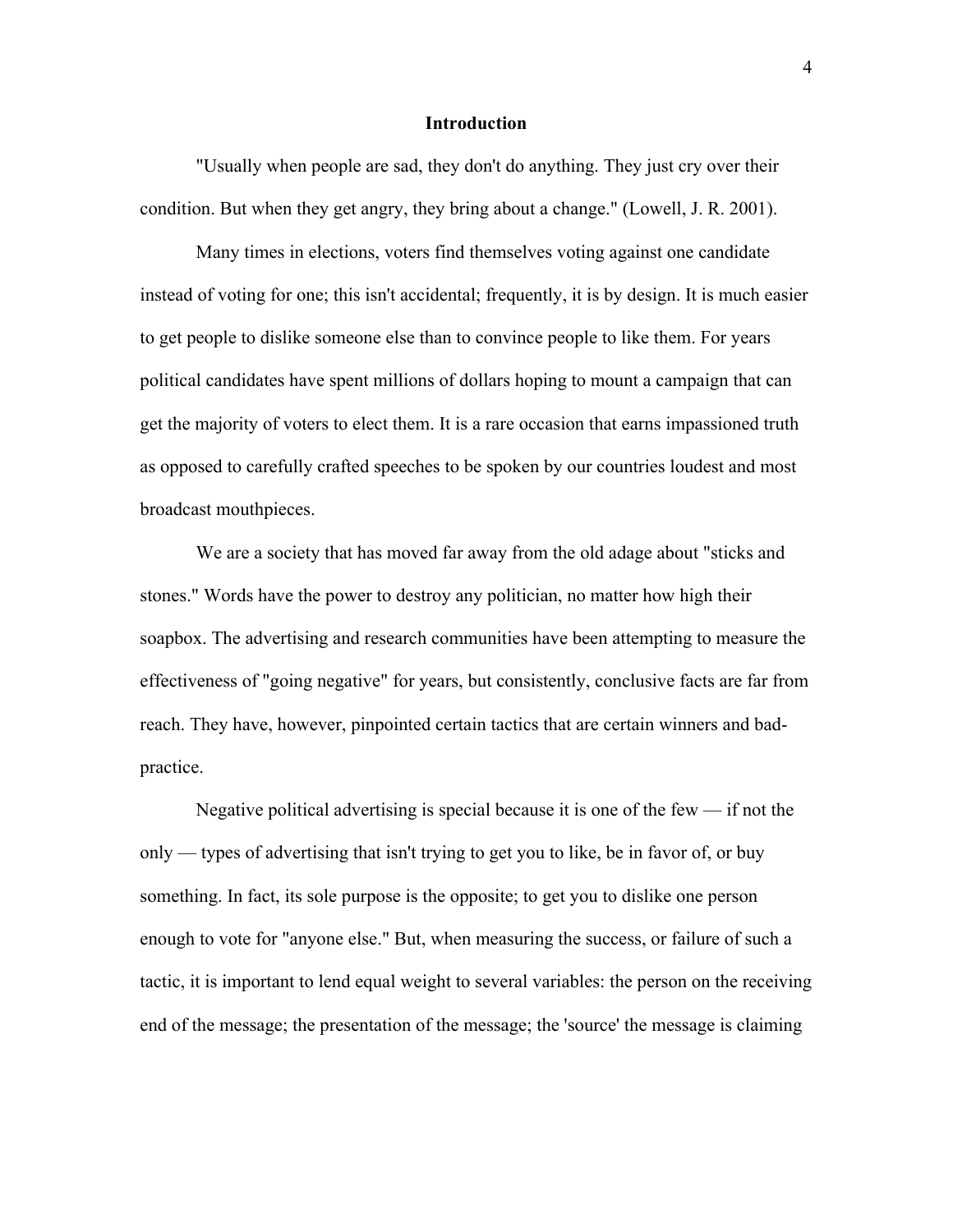to come from; and if the candidate is willing/able to put their name on the negative message about their opposition.

#### **Historical, Physiological & Psychological Information**

#### **Historic Negative Political Advertising**

The first 'negative political ad' utilizing television was a commercial made for the 1964 presidential race by Lyndon Johnson's campaign. "The commercial featured a small girl counting as she plucked petals from a daisy. An older voice took over the counting which culminated in an atomic explosion. A voiceover warned: 'We must either love each other or we must die.'" (The World: Boston, 2008.)

The advertisement is considered "one of the most important political ads in American history." (Wheaton. Advertising Age. 2014.) "Daisy" — as the commercial is affectionately called — was a television advertisement that only ran once on September 7, 1964. One showing was all it took. Between the unprecedented imagery and high impact messaging the commercial made national news on networks including ABC and  $CBS$  — all the while, the campaign only paid for the commercial to run on NBC — talk about 'bang for your buck.' This commercial is said to have set the bar for television advertising for political campaigns for decades, understandably so.

#### **The Human Processing of Negative Information**

#### *The Physiology of Recall*

While the purpose of this research paper is to inform on/compile information about the effectiveness of negative political advertising and its most effective usages, it is important to take the human processing the information into account on at least a basic level.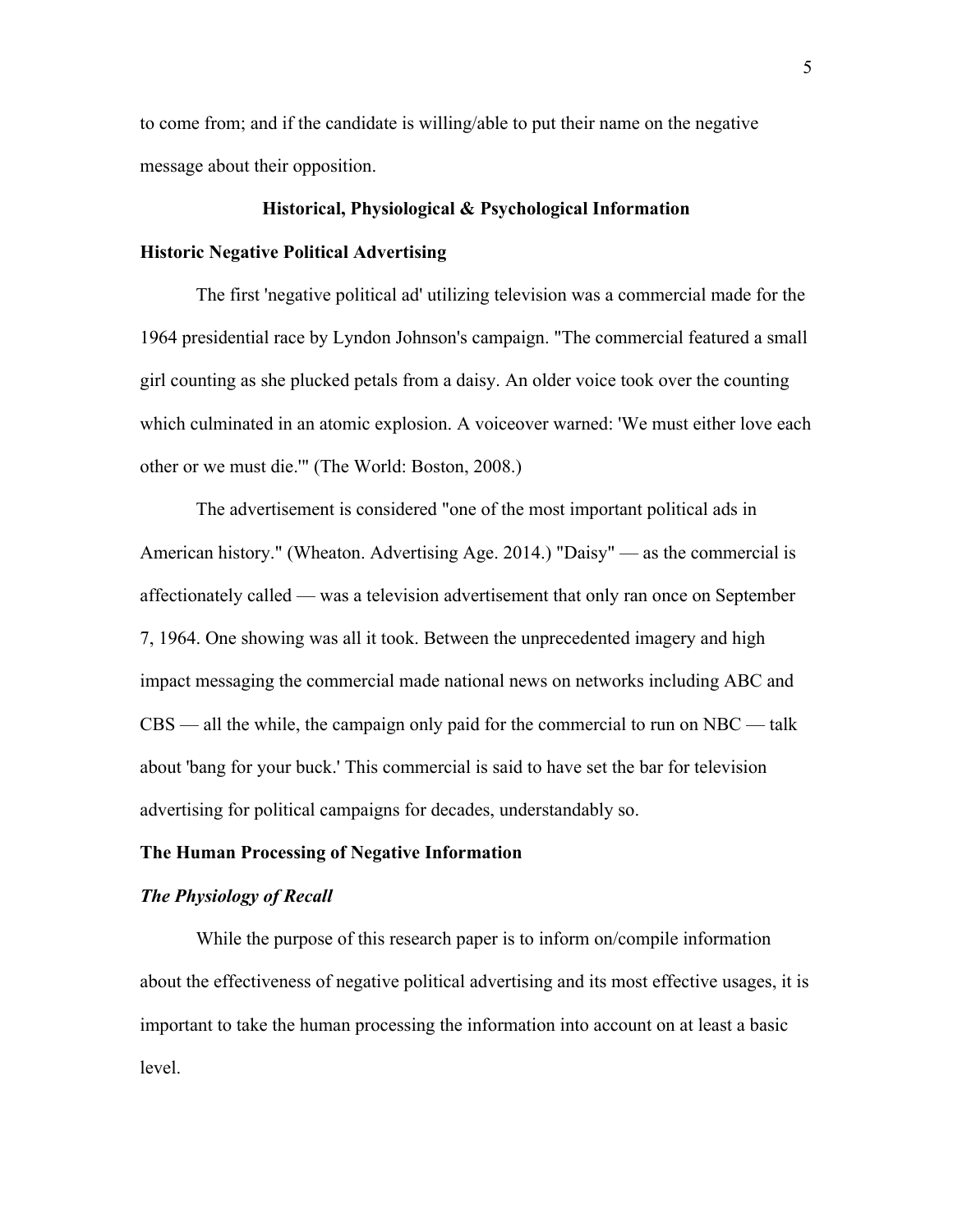While the number of studies into negative political advertising may be growing on what feels like a weekly basis, the studies into the human brain truly are. New medical studies are being published daily, and several studies are specifically geared toward how the brain processes types of information. According to Kensinger and Schacter, "Emotional information often is remembered more accurately and persistently than nonemotional information." (Kensigner E.A., Schacter D.L., 2006, p. 2564). One of the primary objectives of this study was to determine if the amygdala (the collection of cells at the base of the brain) is better at processing/retrieving either positive or negative information. The study concluded with three main determinations; one was that they found no evidence that negative information was being recalled at a higher rate than positive. Although the study also concludes that the recall of information is more effective with emotional information. (p. 2565)

#### *The Psychology of Recall*

A study published in 2019 by Stephen N. Goggin looked specifically into providing data from two experiments constructed to show the impact of information's positivity, order, and content on memory and a candidate evaluation. This study cites numerous examples making it clear that those working in politics — and consultants know exactly what they are doing in terms of timing and message when attempting to influence voters. (Goggin S. N., 2019)

"While more recent information is often found to be most important in decision making, other studies have argued that powerful preceding information may be more important, anchoring evaluations." (p. 126)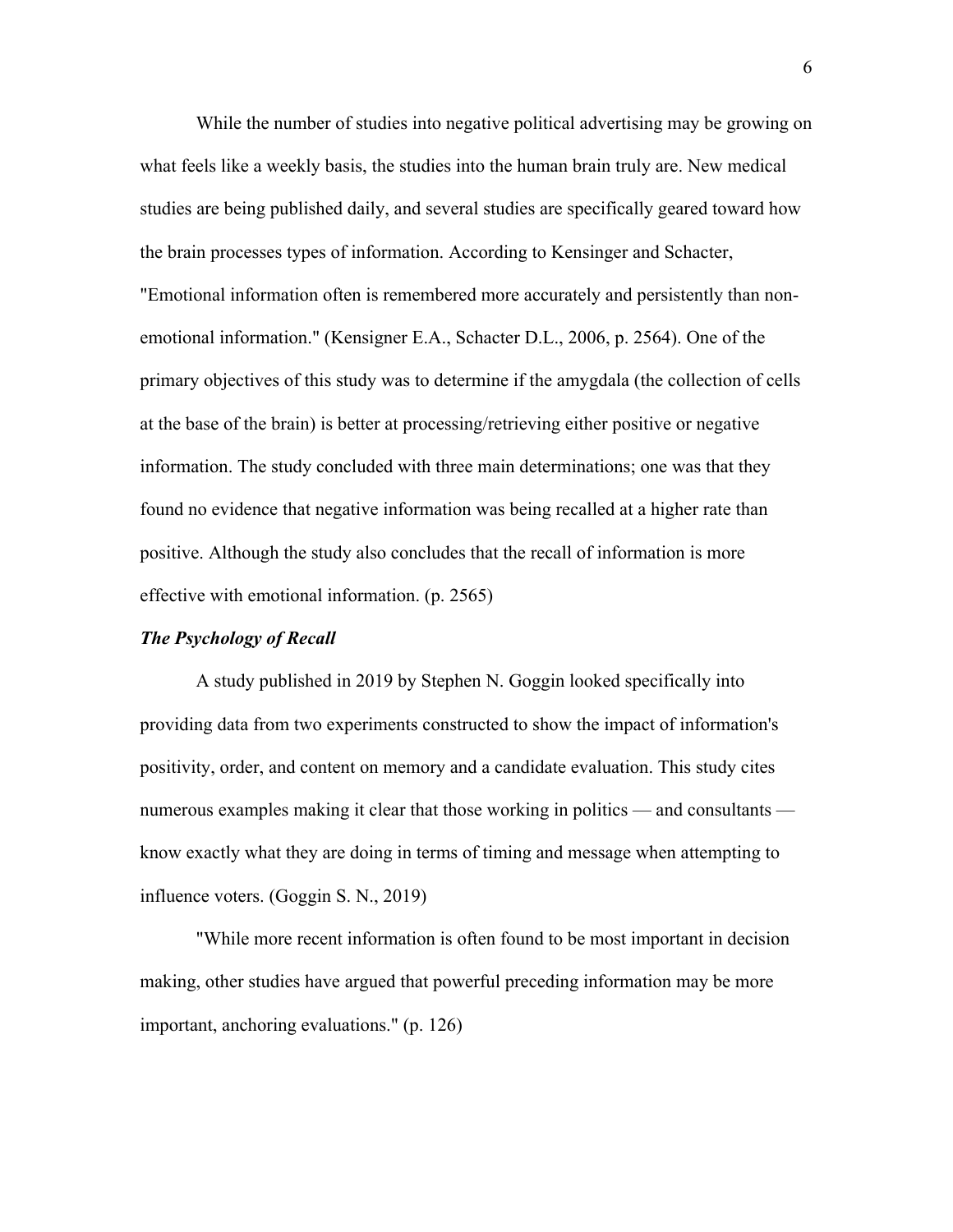In Goggin's study, he cites John R. Zaller from the University of California, Los Angeles (The Nature and Origins of Mass Opinion, 1992) as saying, "…the most accessible considerations should drive evaluation." An argument posed in favor of 'recency' — the trend plotted by the Wisconsin Ads Project/Campaign Media Analysis Group about Campaign T.V. advertisements airing (by date) in the 2008 U.S. House and Senate races clearly shows as election day draws nearer the amount of televised political advertisements increases with the most notable jumps happening at 99 days out (about 10,000 [frequency of the advertisements]) and the day before election day (about 78,000 [frequency of the advertisements]). So, while this doesn't necessarily prove that recency is more important or meaningful, it does show that campaigns certainly believe that it is. (p. 127)

Several studies are addressing the importance of time when releasing election materials. However, the rather substantial data in favor of recency effects in political information, there are still a number of applicable debates in contrasting favor of primacy effects. (p. 126)

As far as the processing specifically regarding the type of information, Groggin (p. 128) cites a study by Margaret Matlin and David Stang (The Pollyanna Principle: Selectivity in Language, Memory, and Thought, 1978) in which they showcase evidence from several psychological studies, noting a present/notable bias in favor of positivity in language, memory and thought. When evaluating others, they offer explanations of numerous studies citing a tendency to give people — even politicians — a more positive evaluation than expected due to the underlying information. Yet, they also note the bias is less understood when a subject is presented with conflicting information.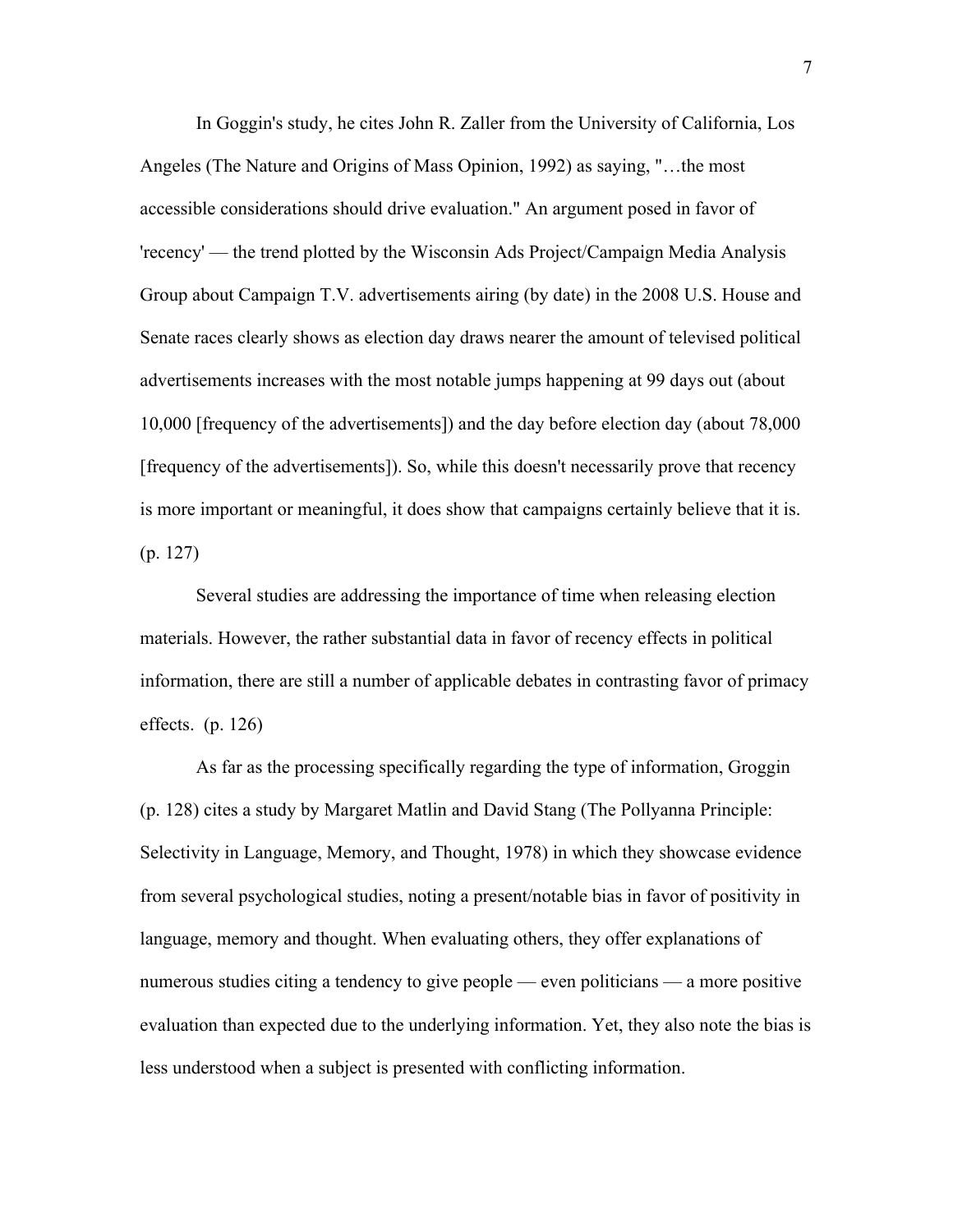"We should expect that, if information is persuasive, positive information should increase evaluations of a candidate, while negative information should decrease evaluations. Yet its relative impact over time is less clear." (p. 128-129)

Groggin then cites a study by S. E. Taylor (Asymmetrical Effects of Positive and Negative Events: The Mobilization-Minimization Hypothesis, 1991), in which Groggin states that Taylor describes the "mobilization-minimization hypotheses," which claims people mobilize faster to negative information (minimizing any long-term effect). This information lines up with the easily observable fact that campaigns tend to go negative only in the final weeks of an election. (p. 129)

Groggin's study at large boasts the favorability of both recent and primary information. The magical formula seems to be 'hitting' the public early with some background/applicable information about the candidate and their overall stance/campaign platform, then ending with a high frequency of ads that differ in over aesthetic (both positive and negative) the final quarter of a campaign cycle. (p. 130)

#### **Going Negative vs. Attack Ads**

Going negative does not have to mean mud-slinging, and usually, it doesn't. No candidate wants to be perceived as throwing the first punch in a campaign.

Most consumers simply find character attacks or attacks on young or seemingly fairly removed family members in poor taste, and while Super PACs had given candidates a great place to hide when launching any unseemly attack ads, they do not offer the refuge they did ten years ago. People (mostly) have become aware of the Super PAC agenda. Even without the "I'm (\*candidate's name here\*) and I approved this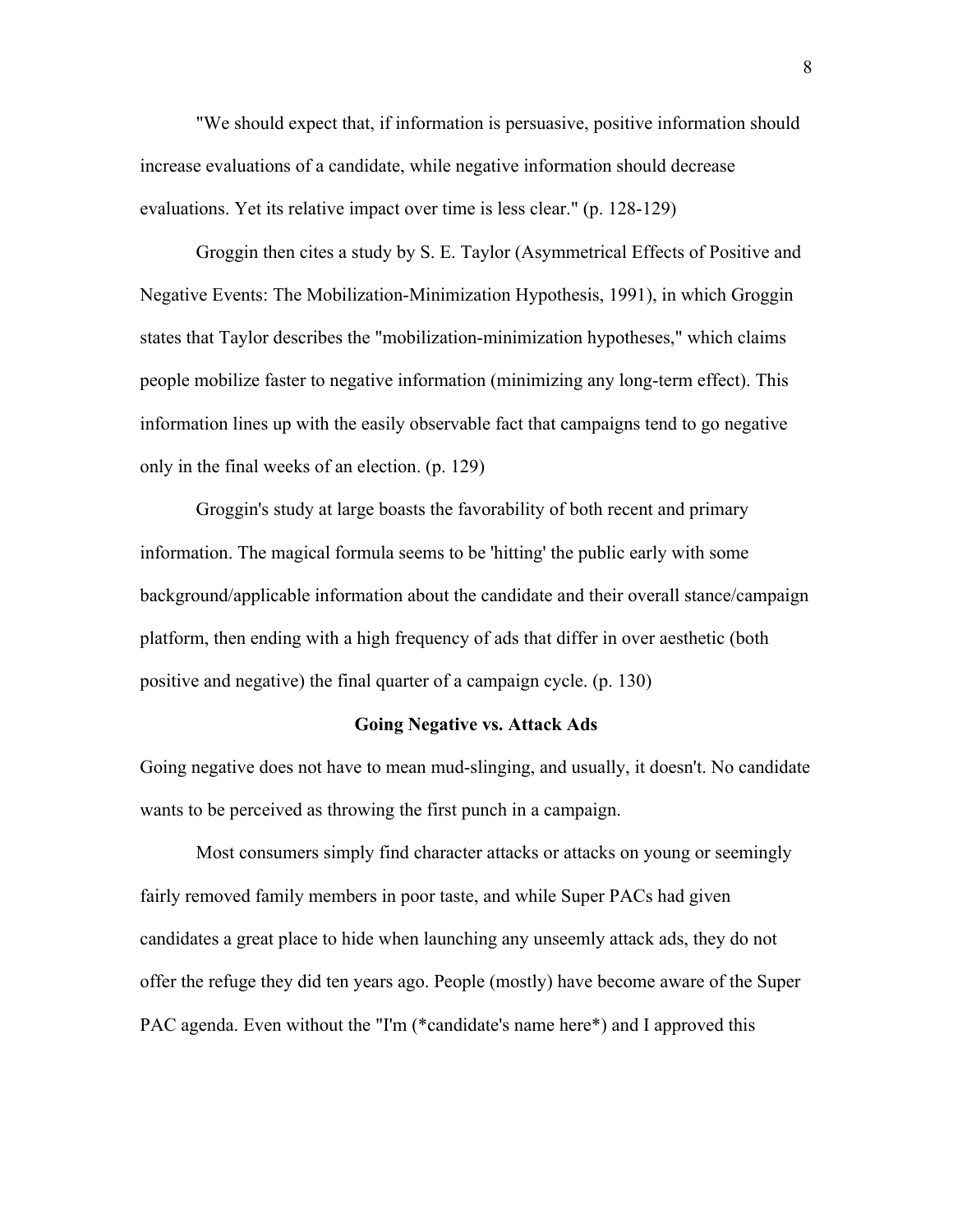message, line at the end of suspect mailers or other advertisements, most consumers know whom the propaganda came from.

Anyone seeking a more 'base' knowledge of how political campaigns operate in the land of the 'grey' need only watch the 1995 movie "The American President."

> …I've known Bob Rumson for years, and I've been operating under the assumption that the reason Bob devotes so much time and energy to shouting at the rain was that he simply didn't get it. Well, I was wrong. Bob's problem isn't that he doesn't get it. Bob's problem is that he can't sell it! We have serious problems to solve, and we need serious people to solve them. And whatever your particular problem is, I promise you, Bob Rumson is not the least bit interested in solving it. He is interested in two things and two things only: making you afraid of it and telling you who's to blame for it. That, ladies and gentlemen, is how you win elections. (Reiner, 1995, 1:40:12-1:42:15)

So, if all that is personal attack territory, what is 'going negative'? Well, going negative — very simply put — is abandoning the self-promotion generally associated with running for political office, for at least a series of either T.V., radio, or print/Direct Mail ads. That series of advertisements will essentially become a free-standing, separate campaign. This separate campaign will have a different objective; instead of asking citizens to vote for the campaign's candidate, it will be highlighting all the reasons they CANNOT vote for the opposition.

With a big election cycle happening just several months ago, I started a "collection" of all the political advertisements I received in the mail, the trend I noticed

9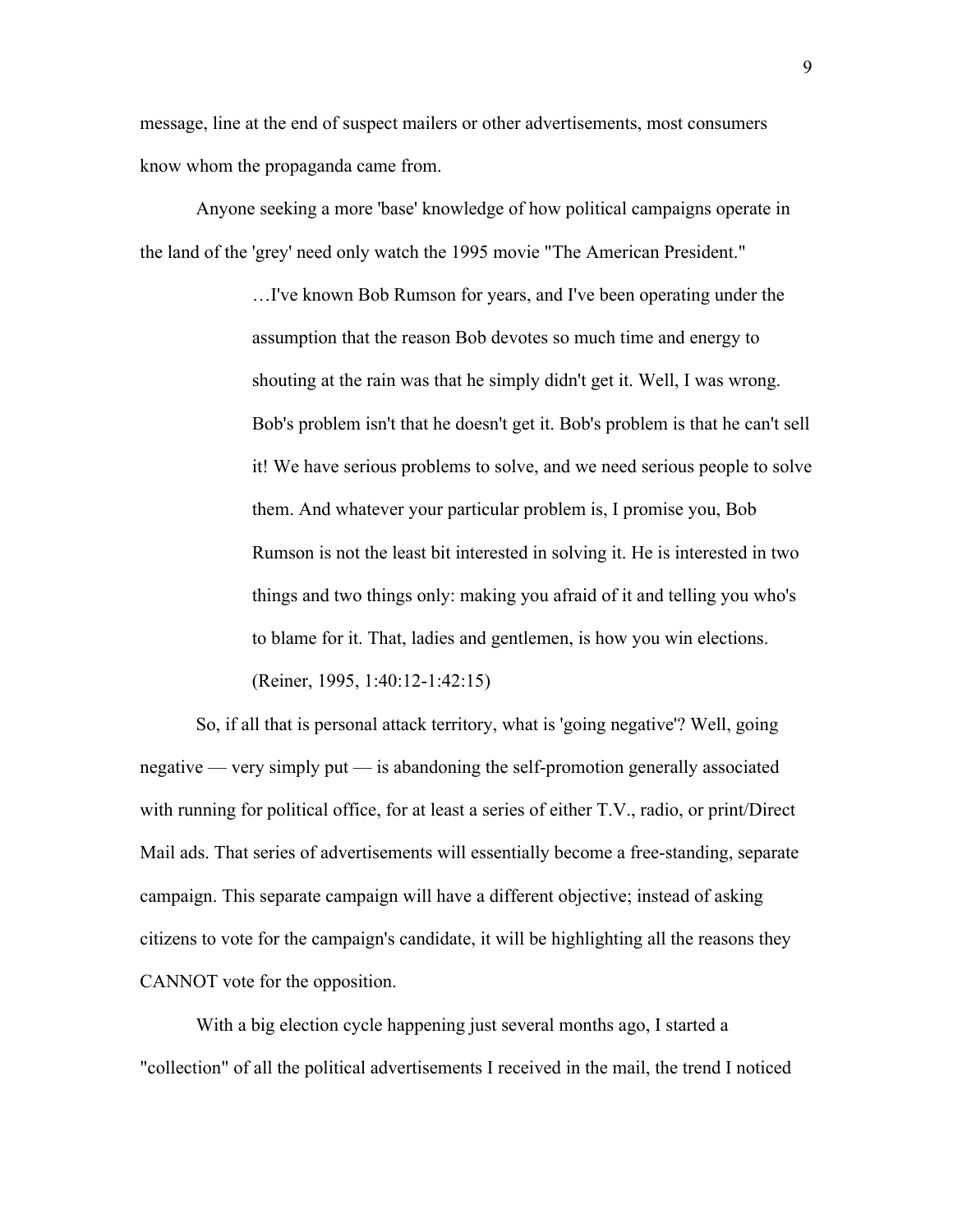on the Direct Mailers was that a lot of them didn't spotlight the candidate they were attempting to garner votes for, but rather naming candidates running I shouldn't want to vote for. The emotion being triggered by oversimplified statements (most without context) was powerful.

Not only were the advertisements providing the candidate anger should be directed at, but it also did so in a way that doesn't put their candidate in the 'line of fire,' linked to the angry feeling. With the two-party system in the United States right now, this is truly brilliant. Then on Election Day, if those are the only campaign materials I have been paying attention to, instead of voting FOR any candidate, people go to the polls for the purpose of voting AGAINST one specific candidate, voting for their desired candidate by default.

The political climate seems to be growing more divisive by the day — that really feels like an understatement. Candidates from all over the political map seem ready to draw blood from their opposition if it will earn them their desired seat.

But, all candidates, at least, claim to want this one thing: Voters to show up. So, what are ways politicians and their respective campaigns can give voters the disappointingly necessary shove to make for the polls? Previous studies have gone as far as to say that negative campaigning evoked an equally negative trend for voter turnout. But a field study performed in 2005 seems to show that may not be the case.

#### **Field Experiments, Studies, and Analysis**

#### **Ansolabehere, Iyengar, Simon, & Valentino**

This study, published in 1994, is often cited, challenged, and is among the first of its' kind. The abstract of this study states the researchers investigated how voter turnout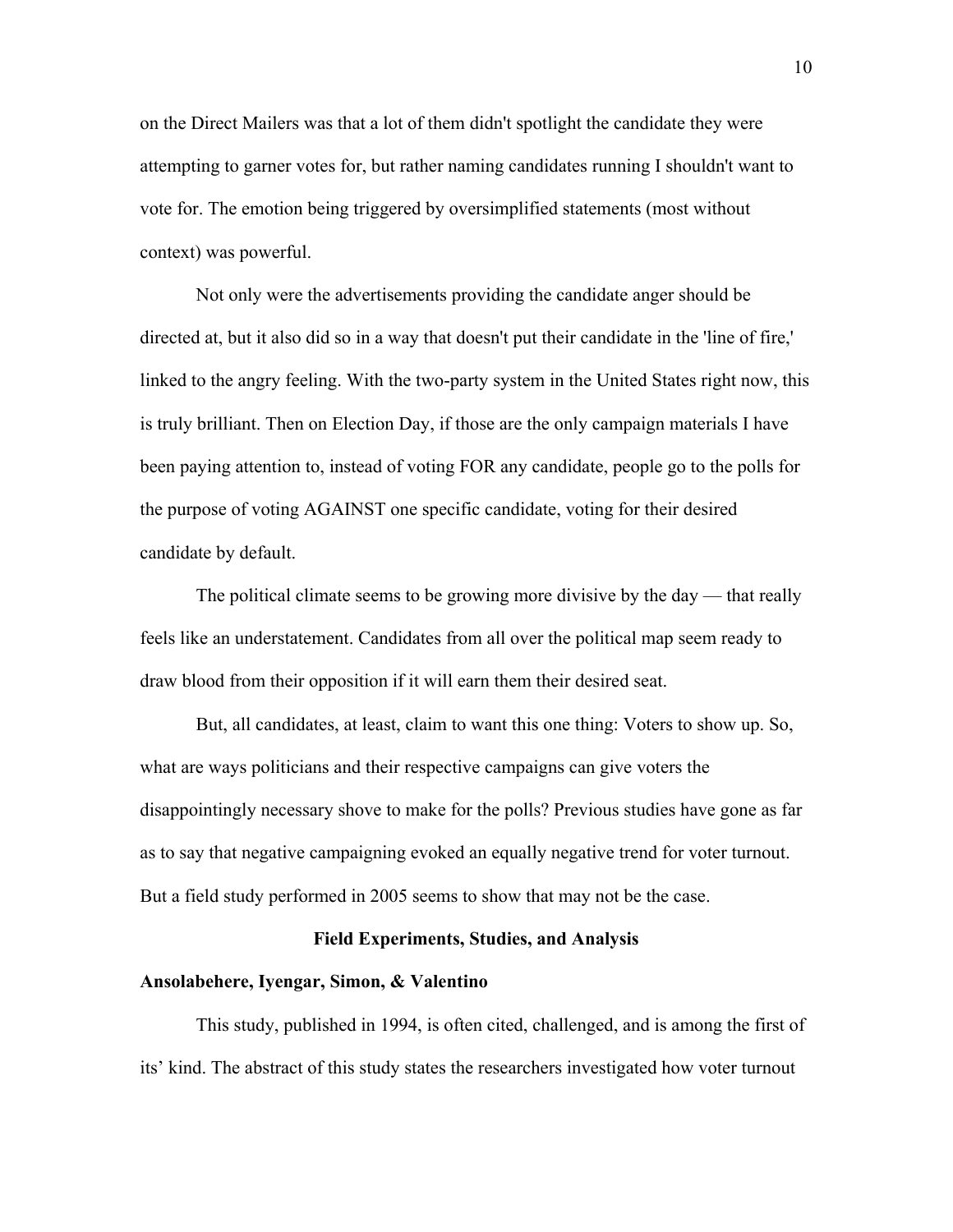was impacted by negative political campaign advertising. "The results show that negative political advertising cause as many as 5% of voters to discard their intentions of voting. In addition, voters exposed to negative political advertising develop a cynical attitude regarding the responsiveness of politicians and the election process in general." (Ansolabehere et al., 1994, p. 1-9)

The researchers rely the previously held beliefs from their predecessors Lazarsfeld, Berelson, McPhee, and Gaudet in 1948 and 1954, respectively, who said campaign interactions in elections "enables parties and candidates to mobilize their likely constituents and 'recharge' their partisan sentiments. Voter turnout is thus considered to increase directly with 'the level of political stimulation to which the electorate is subjected." $(p, 1)$ 

Ansolabehere et al. argue that political campaigns are not inherently "stimulating," and that they have changed a lot since with 1950s. They also assert that it is a widely accepted belief that T.V. has eroded the value of political party groups, as it has allowed communication to happen directly between voters and candidates. The researchers posit that political campaigns can either mobilize or demobilize, depending on the messaging. (p. 1)

When discussing the experiments design, they criticize previous attempts to collect data due to variables in advertising design and imagery, reliance on surveys and a lack of real candidates, or random participants. They state that to "overcome the limitations" they established a design of their own in or order to assess the data they collected. (p. 2)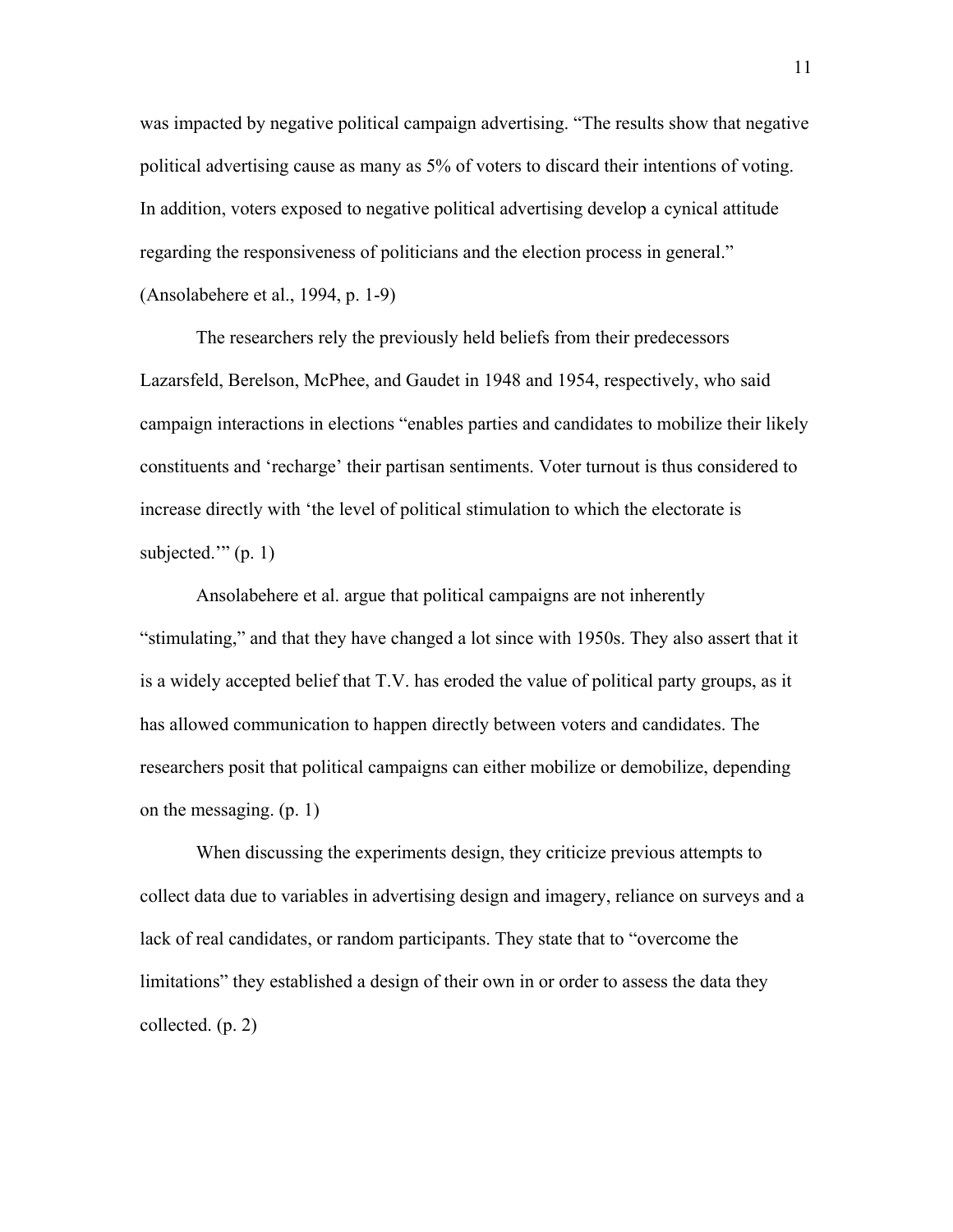The experimental advertisements to be viewed by the participants were "professionally produced" and "unobtrusive," as they were presented as an actual commercial in a previously recorded news broadcast. The elections Ansolabehere et al. were conducting their studies on were the 1992 California Senate elections, and the 1993 Los Angeles election for mayor. (p. 2)

The positive advertisement contained only messaging about the sponsoring candidate, including qualifications, examples of moral fiber and public actions previously taken that would qualify them for the office they are seeking. Ending with the line "California needs Dianne Feinstein in the U.S. Senate." (p. 2)

The negative advertisements, in contrast, contained negative messaging about the sponsoring candidates' opposition, making assertions of disqualifying traits, poor judgments or decisions made prior to the election cycle. Ending with the line "California can't afford a politician like Gray Davis in the U.S. Senate." (p. 2)

The video imagery aspect of both advertisements was the same, as was the speaker used, to reduce the variables. (p. 2)

Ansolabehere et al. utilized the same advertisement design for each of the elections they were observing, in respect to using the same imagery for the positive and negative advertisements, though the imagery and message varied depending on the election. (p. 2)

The participants were not entirely random (the researchers found them by placing ads in newspapers, passing out fliers, "calling names found on voter registration lists" and other methods) and participants were paid, \$15 for their involvement. But, even thought they were not random the overall makeup of the group were a good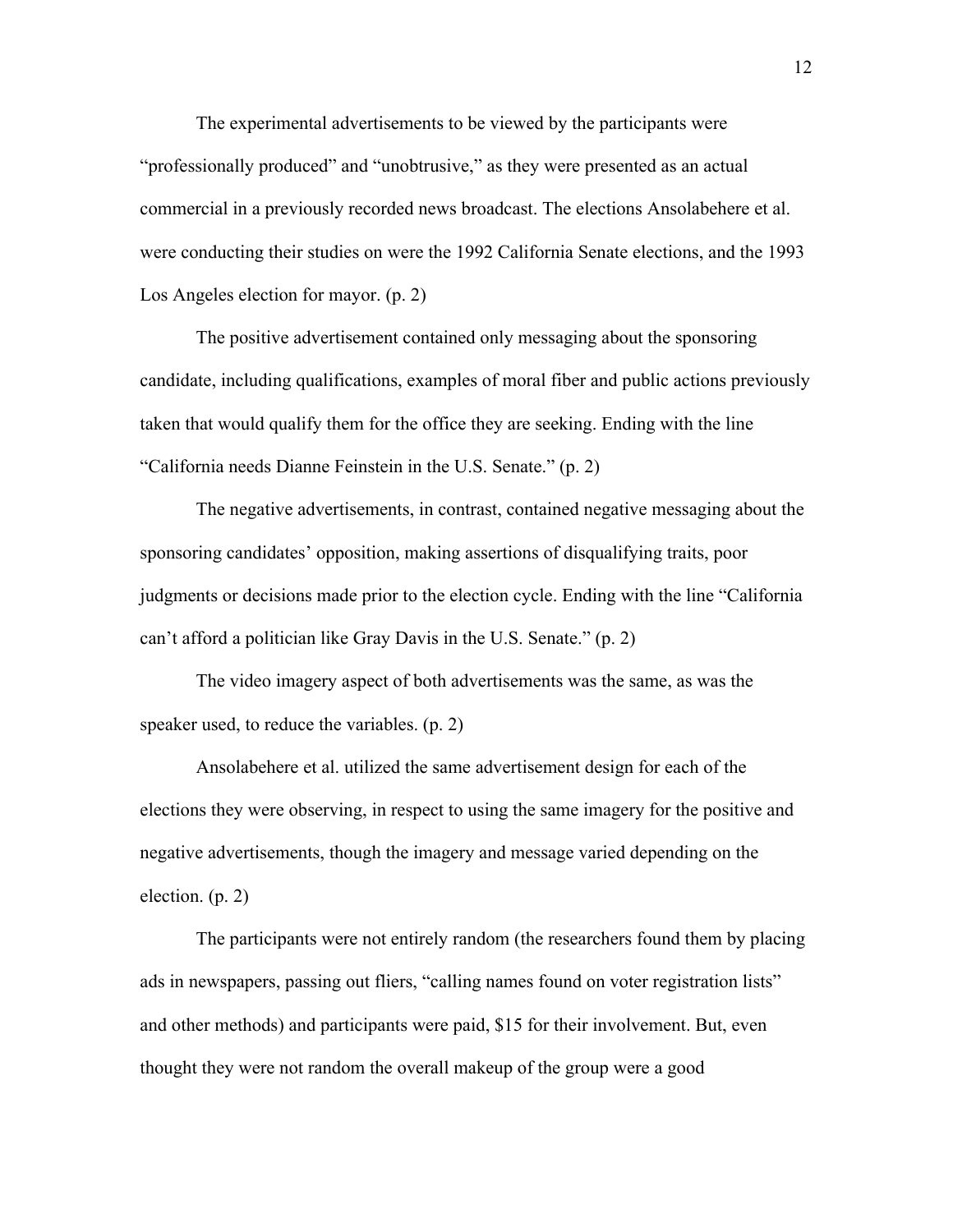representation of Los Angeles in regard to gender, race, age, education and political affiliation. (p. 3)

For the experiment, participants chose from a list of times to show up at one of two locations where they would take a "pretest questionnaire" to allow for a more indepth analysis of their socioeconomic background, media exposure, and political involvement levels. Participants were then shown to a room where they watched a 15 minute video (positive or negative advertisement depending on the group they were assigned to). After the video was over, they then completed a "posttest questionnaire" with regard to what they viewed, and asked them about their intention to vote. (p. 3)

One of the qualifiers the researchers used for participants was that they were registered to vote, and utilizing a post-test questionnaire they were also able to target voters that claimed they were likely to vote. Ansolabehere et al. decided to limit their interpretations to whether or not political campaigns' use of negative advertising had an effect on voter turnout. (p. 3)

Once the experiment concluded, the researchers pooled the data collected from both the Senate and Governor election, Ansolabehere et al. validate this by stating the sole interest of the research team is the "average effect, if any, of advertising valence." (p. 3)

> The demobilization hypothesis predicts that exposure to negative advertising will lower the percentage of likely voters. Among those who watched a positive advertisement, 64% intended to vote. Among participants who saw a product advertisement instead of a political one, 61% intended to vote. Among participants who were exposed to the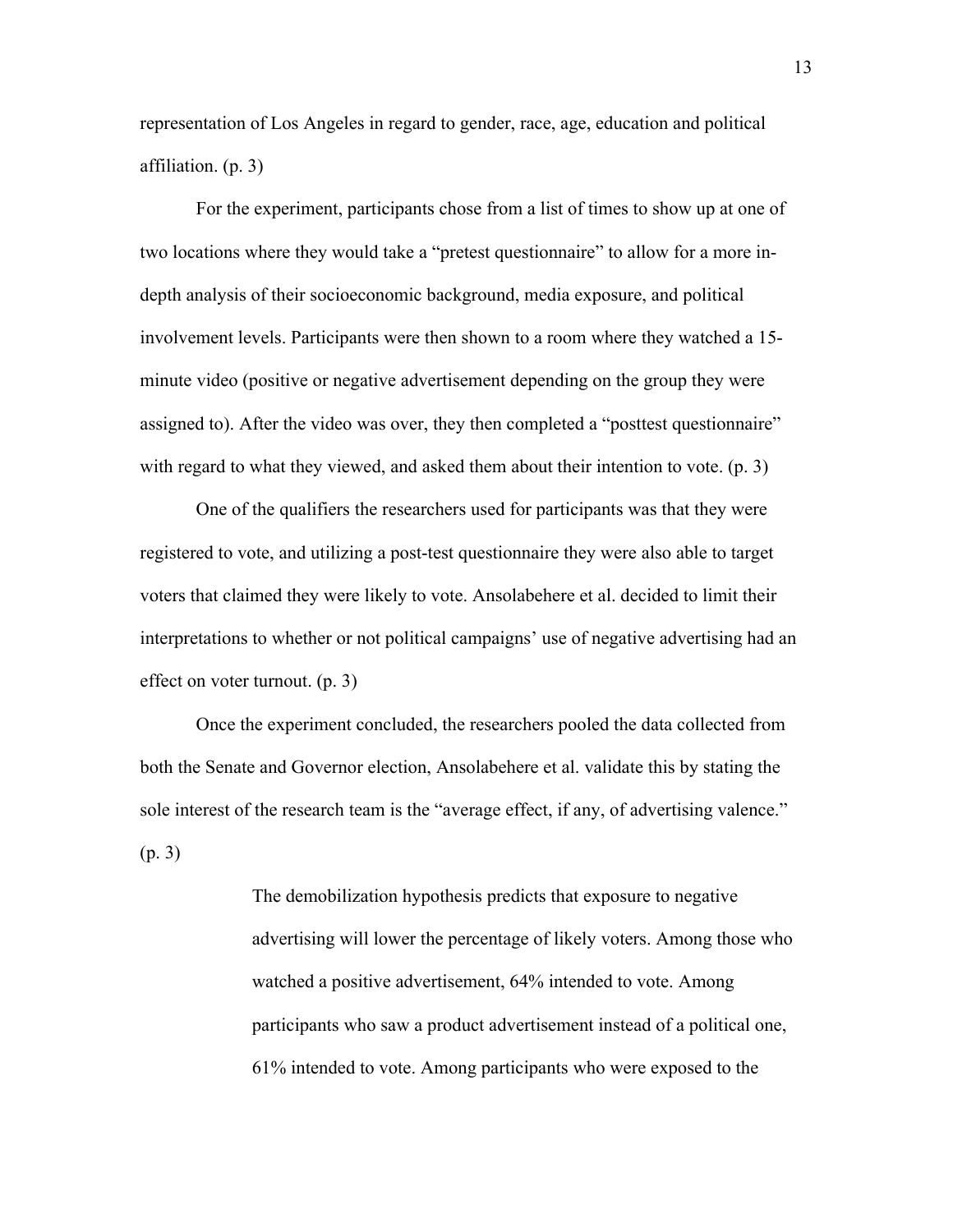negative versions of the campaign advertisement, only 58 % were likely to vote. A one-way analysis of variance yielded an  $F$ -statistic<sup>1</sup> of 2.2, significant at the .11 level. (p. 4)

The research team used logistic regressions to account for other factors that can contribute to a registered voters' decision to (not to) vote. Answers that factored into the regression included voting history, whether or not they "followed public affairs," gender, political party affiliation, education, race, and age. Using this, the researchers were able to make estimations to account for conditions that could impact a person's likelihood to vote that fell outside their experiment with negative campaign motivations. (p. 4)

Citing the data, and the logistical information/inferences, Ansolabehere et al. state "that exposure to negative (as opposed to positive) advertising depresses intention to vote by  $5\%$ ." (p. 4)

The researchers also claim that due to the to manipulation performed being seemingly minimal, the data was astonishing. Though, they do admit that the design of the experiment could have amplified the effect. (p. 4)

Ansolabehere et al. went on to replicate the experiment in all 34 of the states with a Senate seat up for election in 1992. Using databases the researchers analyzed the advertising in each of those states and classified them. "Based on a reading of the news coverage, campaigns were classified into one of three categories: generally positive in tone (scored 1); mixed (scored 0); and generally negative in tone (scored -1)."  $(p, 4)$ 

To determine the turnout, the researchers calculated the votes cast for the Senate race and divided that by the voting-age populace of the state. Additionally, Ansolabehere

 $1$  "An 'F Test' is a catch-all term for any test that uses the F-distribution. In most cases, when people talk about the F-Test, what they are actually talking about is The F-Test to Compare Two Variances. However, the f-statistic is used in a variety of tests." (Glenn. 2021)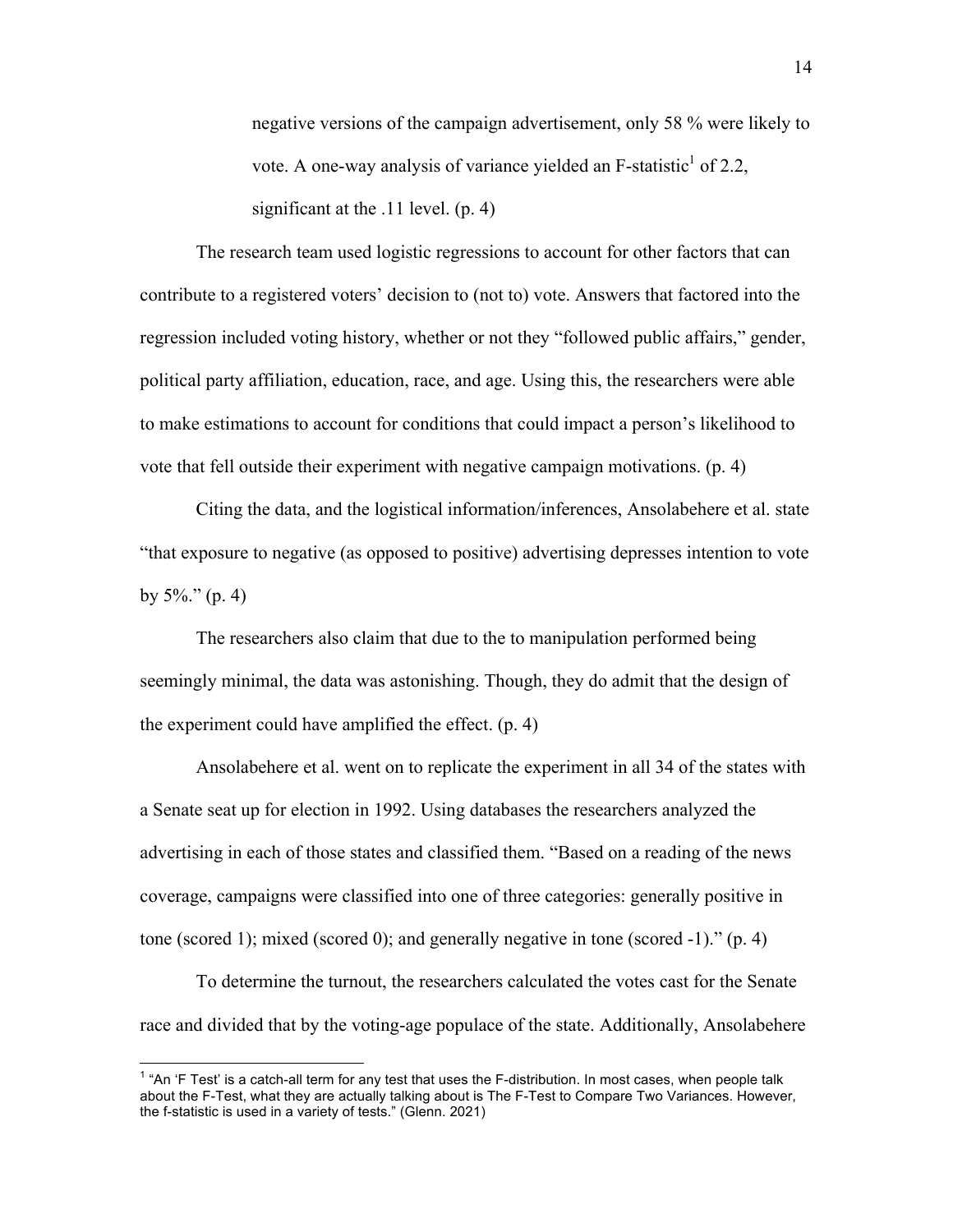et al. also assessed the roll-off (roll-off is the difference between the number of votes in a presidential election versus Senate votes). Then researchers docked the number of ballots cast in the Senate election from the number of votes cast for president, then, divided that number by "the latter". (p. 4)

Ansolabehere et al. state that the roll-off indicator presents two advantages to the research team. One, it is specific to the campaign, thus would provide insight into what voters were motivated to vote in the presidential election, but not in the Senate election. Two, the presidential vote provides a baseline across the states helping to equalize the states many variances. (p. 4)

The research team cites several variables they took into account that could effect voter turnout in a Senate election. Some of those "include the competitiveness of the race, the volume (or "decibel level") of the campaign, and the electorate's sense of civic duty." (p. 4) Other factors considered were income, education, geography, and the rate at which they returned their census form. (p. 5)

Again, citing the data, and the logistical information/inferences, Ansolabehere et al. make the following statement.

> The use of both experimental and nonexperimental methods to measure the very same naturally occurring phenomena is highly unusual in the social sciences. It is even more unusual if both methods yield equivalent results. In our study, the aggregate-level analysis of turnout and roll-out [rolloff] in the 1992 Senate elections and the experimental studies of negative advertising converge: negative campaigns tend to demobilize the electorate. (p. 5)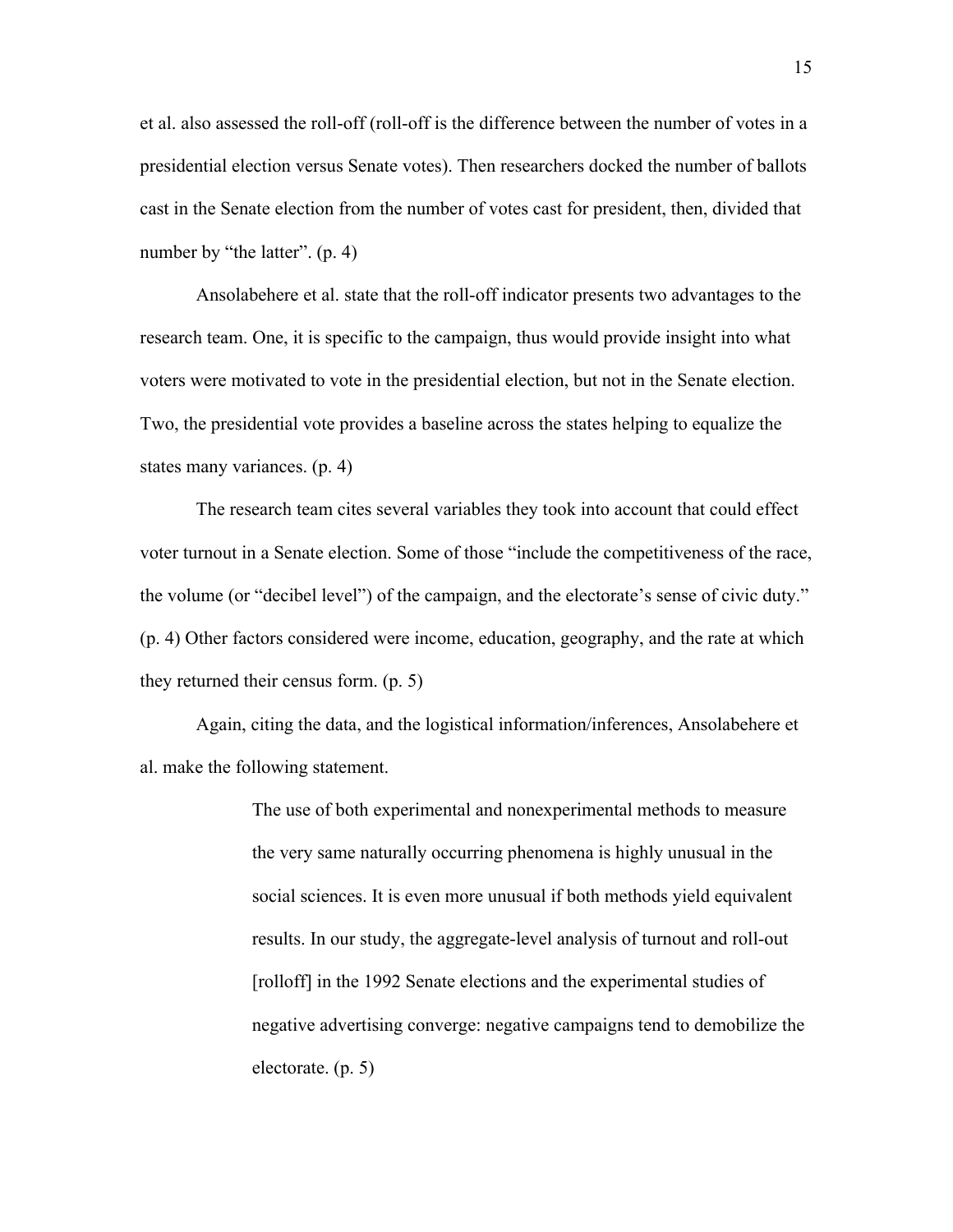Ansolabehere et al. then dissect the psychological foundation of their hypothesis, which is, "attack advertisements discourage people from voting." One workable thought is that a voter belonging to a political party helps mitigate the effect. "It is generally thought that campaign messages resonate especially strongly among supporters or proponents of the source of the message." Therefore, a political campaign acts to fortify party loyalty. By extension, it would mean that the use of political attack advertisements would serve the opposite purpose. Which means "voting intention should be weakened among supporters of the candidate who is attacked, since the message provides these partisans with reasons not to vote for their candidate." (p. 5)

A second possible reason for the effect is that political attack advertising creates indiscriminant pessimism toward both the candidate being attacked, and the candidate sponsoring the advertisement. Ansolabehere et al. call this the "plague-on-both-yourhouses" explanation, stating the given probable outcome of voter backlash. (p. 5)

Yet, as the researchers observed in their experiment (by way of reexamining the questionnaires filled out by the participants, neither of these seems to be the answer, so Ansolabehere et al. begin to examine a third. "Negative advertising may affect voting intent by conveying cues not about the candidates but about the nature of political campaigns and the political influence of ordinary citizens. Perhaps the act of attacking another candidate in a 30-second advertisement denigrates the entire process." (p. 5)

After investigating the participants and their sense of "political efficacy" or, their overall faith in elected officials, and government as a whole, Ansolabehere et al. decided their were three explanation that warranted consideration. "Partisan demobilization, a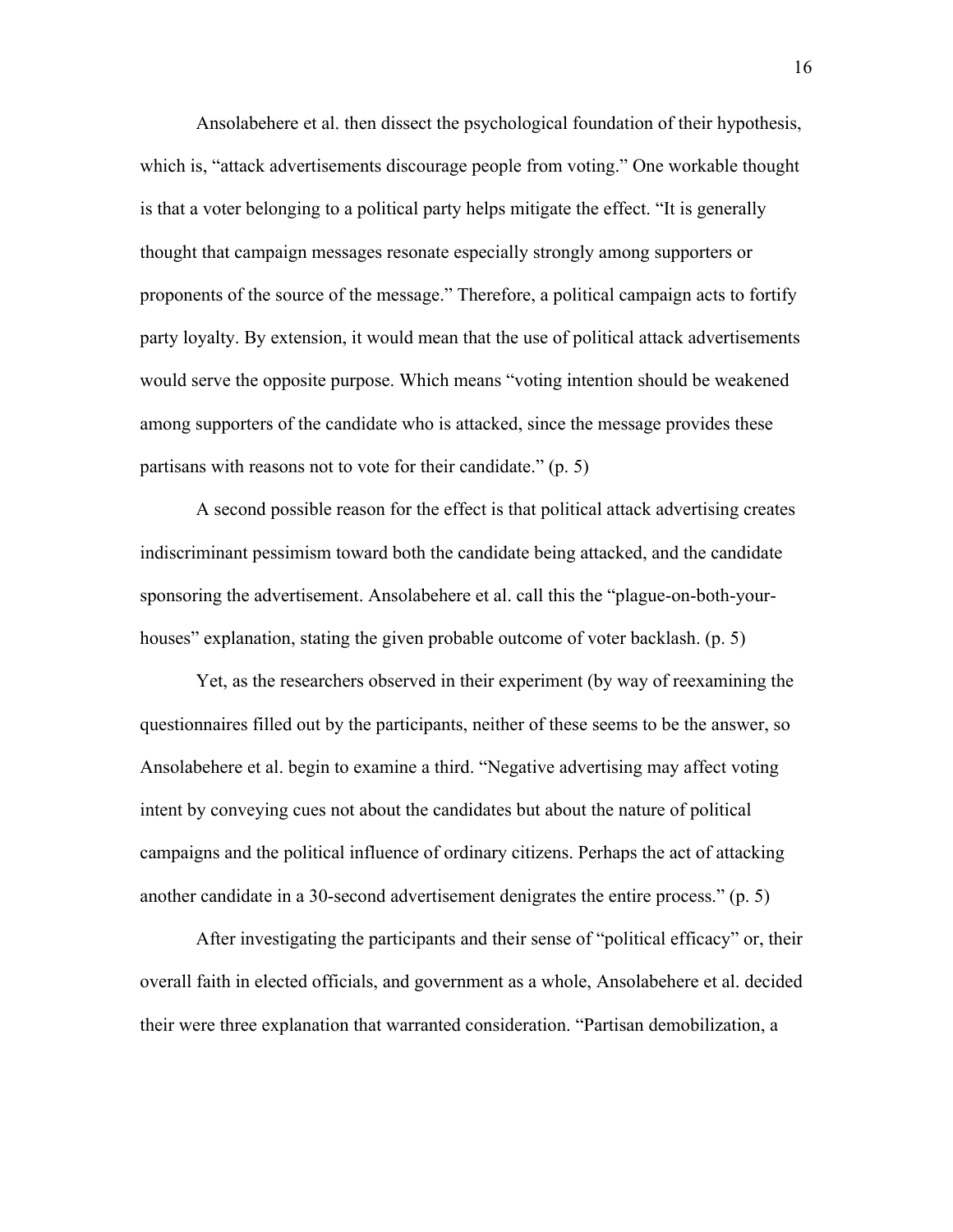plague-on-both-houses effect, and general cynicism," but the collected evidence points more specifically to general cynicism. (p. 5)

"As campaigns become more negative and cynical, so does the electorate." (p. 6)

Ansolabehere et al. believe that taking into account both studies, they have shown that political attack advertising denigrates election participation. "Voter withdrawal in response to negative advertising also raises questions concerning the legitimate and fair uses of broadcast advertising." (p. 6)

#### **Niven Field Experiment**

A field experiment conducted by David Niven in 2005 strives to analyze the real world effects of negative campaign advertising (via mail) on voter participation; on a smaller more controlled level. (Niven D., 2006, p. 203-210)

Niven introduces his field study data, and analysis by stating that years of research have yielded no conclusive evidence able to state — one way or the other — if negative campaign advertising has a negative/positive, or any affect on the electorate showing up at the polls on Election Day. (p. 203)

He goes on the cite two studies, specifically, that claim to have definitive data that Niven feels are far from "qualifying their results." Those two studies are Ansolabehere and Iyengar in 1995, and Green and Gerber in 2004 (p. 203)

The field experiment focused on a mayoral race in 2003, and was conducted by exposing random samplings of voters to negative campaign advertising utilizing direct mail as the vehicle. (p. 203)

Niven feels that when analyzing the data and conducting a field experiment it is vital to note that there is a big difference between a campaign "going negative" and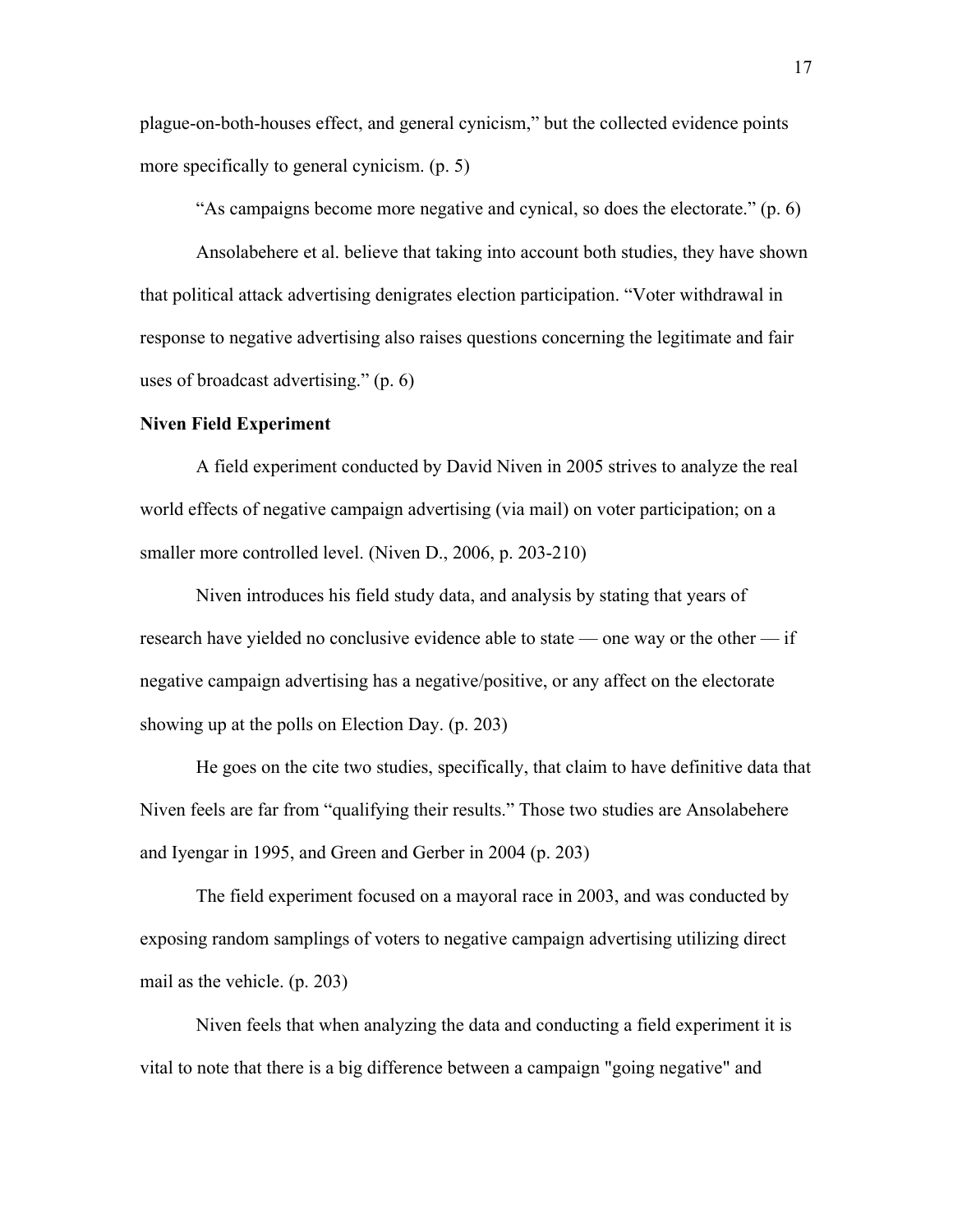personal attack ads. In similar studies conducted in 1984, 1991, 1994, 1999 (Garramone, Merritt; Basil, Schooler, and Reeves; Roese and Sande; Lemert, Wanta, and Lee), "Researchers found evidence that negative political advertising negatively affects recipients' feelings not only toward the target of the attack but also toward its sponsor." (p. 203, 204)

But, Niven states there is are crucial restrictions for studies that rely on subjective, laboratory studies. He states that the study conducted by Ansolabehere et al. simply showed advertisements that they created, and then asked the participants about their intent with regard to voting in the election in question, meaning the experiments lack real-world, measurable results. Niven also states "political scientists have regularly documented the propensity of Americans to mislead researchers when they are asked about their voting habits." Therefore, regardless of the researchers, their intentions and the precision of their experiments' design, the claim that a laboratory experiment reflects real-world behaviors is unfounded. (p. 204)

Niven goes on to present research from other groups claiming the opposite effect. "Finkel and Geer (1998), for example, argue that negative ads stimulate turnout because they provide highly relevant information." In fact, Niven cites 1977 research from Samuel Kernell who stories a situation where negative advertising has even stimulated voter turnout. (p. 204)

> For example, some scholars conclude that one source of the typical midterm loss, in which the president's party generally loses House seats in elections without the presidency on the ballot, is that voters who are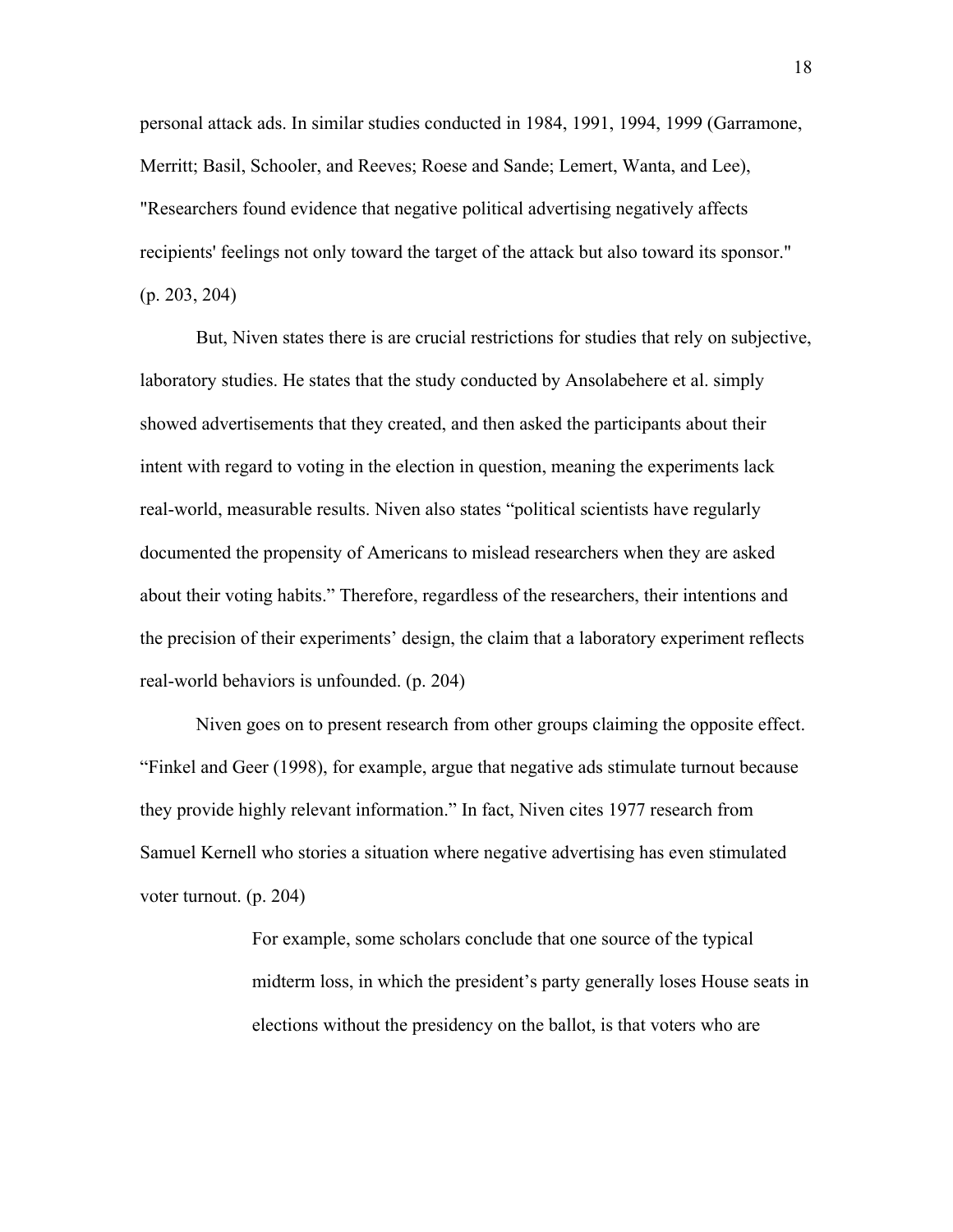critical of the president have a higher motivation to participate than voters who are positively inclined toward the president. (p. 204)

And more recent research data advocates for the acceptance of negative political advertising can contribute to an a positive feeling in voters with regard to their feeling of civic duty. Niven cites a 1996 study by Brians and Wattenberg, in which surveyed peoples that reported seeing negative political advertising in the 1992 election more accurately recalled the candidates' positions on specific issues. (p. 204)

The field experiment sought to study the impact of negative political ads, it goes one step further and splits the sample of "test subjects" into four sub-categories (testing for separate levels of exposure): 1. Control (no ads) 2. A Group: received a single ad the day before the election 3. B Group: received two ads the two days leading up to the election, and 4. C Group: received three ads the three days leading up to the election. Only one advertisement per day, and while the study didn't specifically emphasize the design of the three ads, it did provide context of the content (including limited layout information and photo/graphics details). The description of each of the three advertisements pointed to them being three very different, standalone products — each with a completely different, albeit negative, message as for the why you couldn't vote for "X" candidate. (p. 205, 206)

Results found in a study by Ansolabehere and Iyengar conducted in 1995 found that negative campaigning was a threat to overall voter turnout yet, a study by Green and Gerber in 2004 said that negativity has little relevance to the cumulative poll numbers. (p. 205)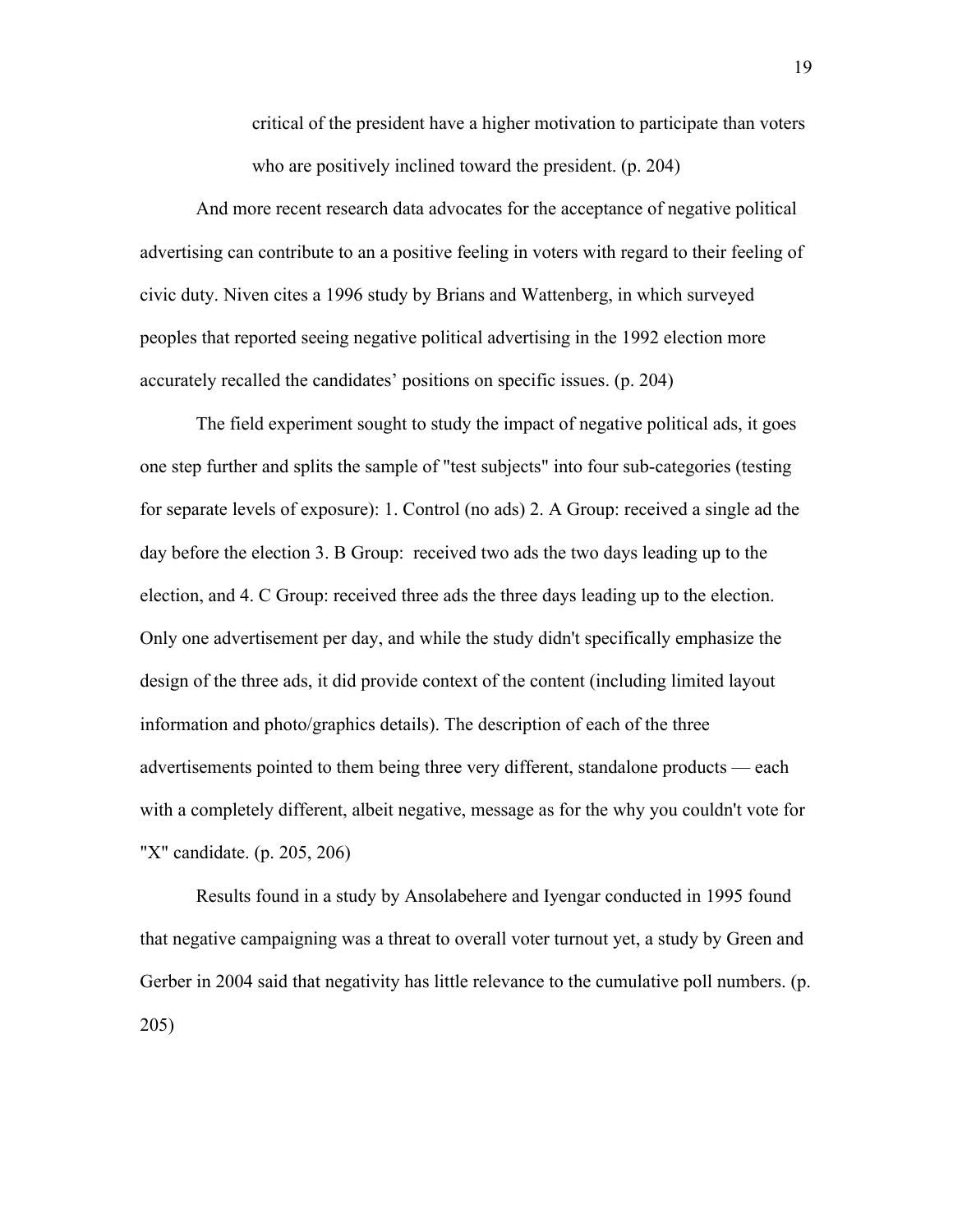Niven notes the differences in the overall approach, first being that Ansolabehere and Iyengar utilized television advertising as their advertising vehicle while Green and Gerber used mail. Second, Ansolabehere and Iyengar had a purely theoretical approach, which means it was little more than a model that could be used down the road, if successful. Third, Green and Gerber had a more diverse and random group of participates from several towns. (p. 205)

But the things that both of those studies had in common that differ from Niven is that they were conducted in a laboratory setting as opposed to in the field, and the candidates were asked about their intention to vote, as opposed to being observed going to the polls. (p. 205)

The results of the study, while still small and at this point  $-$  in 2005  $-$  not repeated, showed a direct correlation in respect to the groups receiving the ads and going to vote. The sample of people was random. They ranged in age, gender and for the proceeding two years, they voted 25% of the time, reportedly. The final analysis showed that in the control group receiving no advertising material from the research group, the participants were 26.6% at the polls. As for groups A, B, and C, collectively, they participated at a rate of 32.4%, with the repeated exposure in Group C (which received ads A, B, and C) earning a participation rate of 36%. (p. 206)

On a scale of 1-100%, the difference of nearly 6% may not seem that promising; but, it really is, especially when you consider the very little groundwork needed to illicit the response/change.

Niven also conducted a survey the week after the election in an effort to measure the over reception of the negative messaging and to gain insights into any consequences.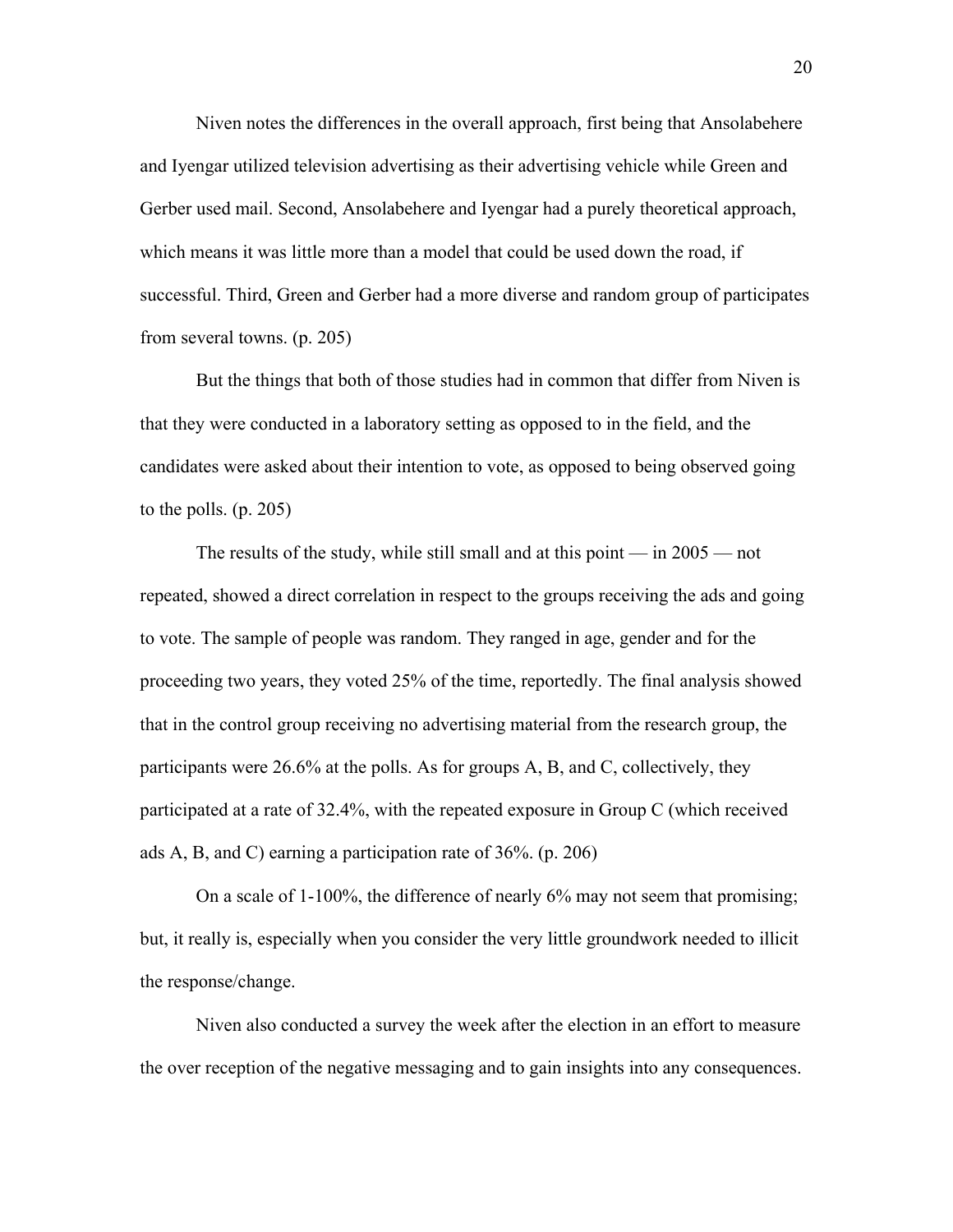"All respondents were asked if they knew anything about the candidates, and if they cared who won the mayor's race." They were then asked if they had seen advertisements about the race, if they answered in the affirmative, researchers then asked if the participants had gotten any mail advertisements, and if they had seen negative campaign advertisements. Again, if they answered yes, the researchers asked if any of the advertisements had made them angry, and/or if they viewed the negative advertisements as fair. (p. 207, 208)

The researchers survey answers were similar to the results of the field experiment, "among those in the treatment group who said they had seen negative ads, however, most rated the ads fair (62 percent)." (p. 208)

While Niven admits that "results of one study in one Florida city election can hardly be deemed exhaustive…The field experiment offers access to real people, making decisions in the midst of a real campaign." (p. 208)

He also states that his field experiment offers an example of the "exaggerated laboratory effect in response to the ads because they were received in the context of participants' regular lives." (p. 208)

Niven concludes with making note of three findings in regard to the data that he found pertinent. One, in opposition to Ansolabehere and Iyengar's 1995 findings it is evident the reception of negative campaign advertising "did not have a negative effect on turnout." Two, in contrast to Green and Gerber in 2004, it appears negative campaign advertising "can have a positive effect on turnout." And third, "not all the specific negative ads appeared to have an effect, revealing a modest effect in the bivariate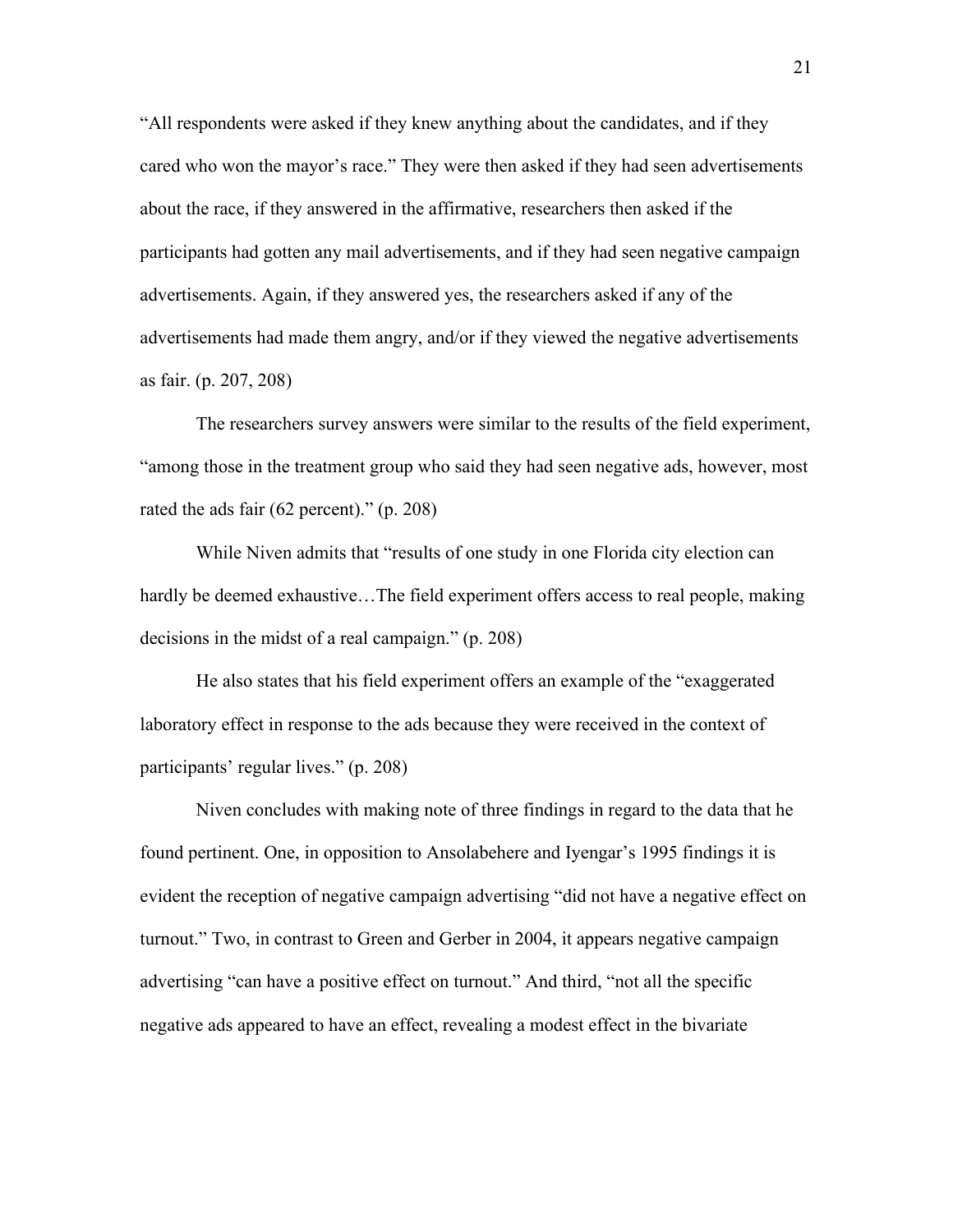comparison failing to have a statistically significant effect in the logistic regression model." (p. 209)

#### **Stevens, Sullivan, Allen & Alger Field Experiment**

A study done in 2008 by Daniel Stevens took a look into potential voter bases' interpretation of legitimacy and fairness in regard to political advertising. (Stevens D. et al., 2008, p. 527-541). The research group made use of an original survey (nationwide) and focus groups to gather information on voter opinions about the 2000 elections, making use of the 2004 national survey. They utilized the gathered data to classify political ads based on the voters' perception. (p. 527)

This group claims, "Our research offers new evidence about how voters characterize "negative" or "attack" ads and, in light of these characterizations, how negative ads affect electoral participation, polarization, and composition. We demonstrate that voters' partisanship substantially colors perceptions of legitimate negativity in advertising and that these characterizations in turn affect who goes to the polls." (p. 527)

First, the studies theory defines what it classifies as a "partisan" — a person who exhibits an anticipated bias in the way they process/manage information. The overall design of the research was multi-stage. Stage one consisted of seven 2-hour focus groups, with a size between 6-12 people. The overall guidance for the groups had arrangements already in place to deal with media coverage of the election, with special considerations for T.V. ads. The questions that were posed including prompts for the participants to discuss any political advertising that they thought of as "negative or oppositional, positive or advocacy, and contrast/comparative ads." (p. 529)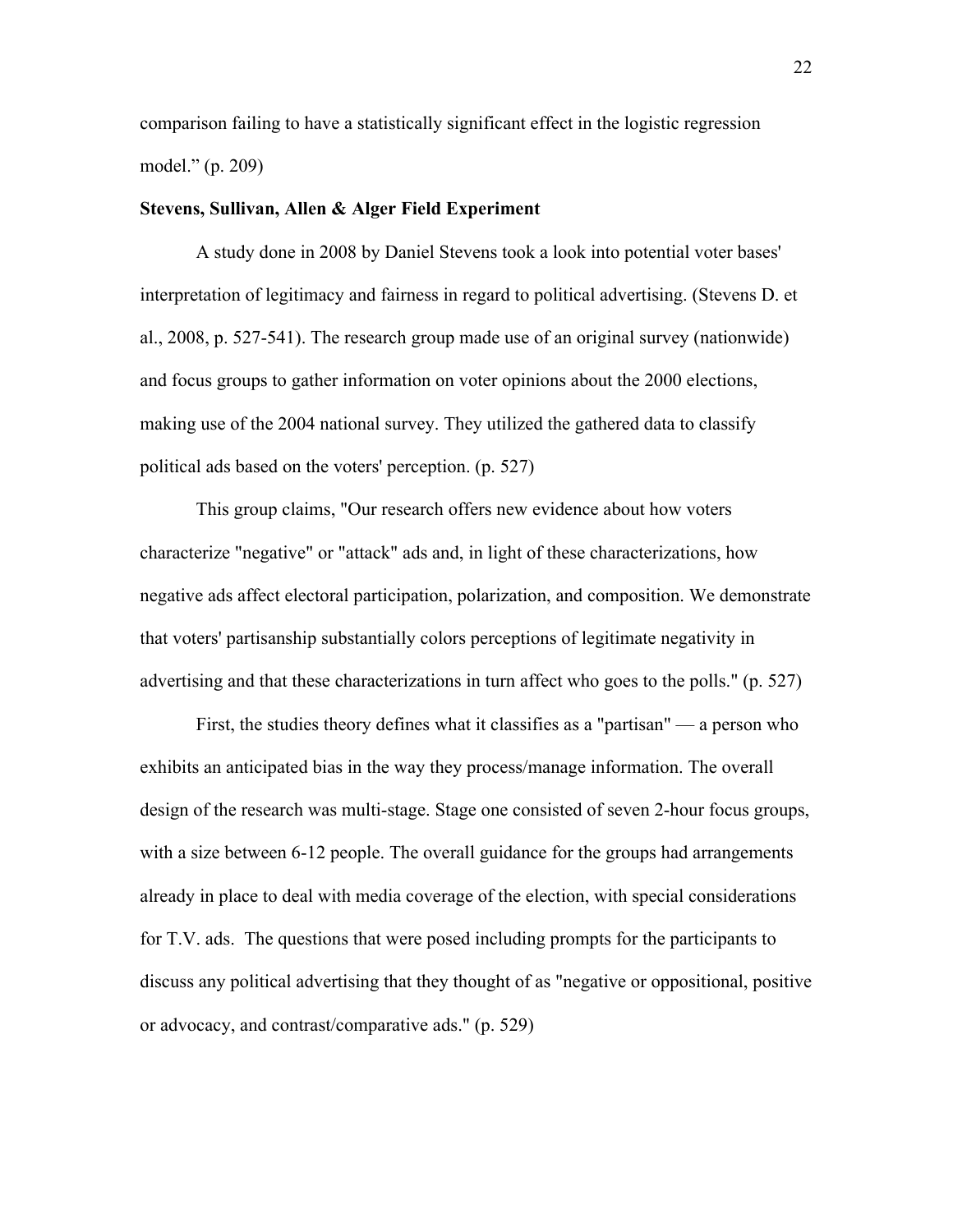The data collected in the focus group provided an invaluable base for the creation of the national survey. (p. 529)

One of the more notable comments provided by a focus group participant regarding the U.S. Senate race in Minnesota:

> "And you know, I think there's a difference between criticizing someone's record, which I think is perfectly legitimate, and then saying what you yourself would do instead…; that's legitimate and to me, it's not negative, it's simply scrutinizing the situation. What I resent here is this implication that Mark Dayton is untrustworthy, that there's something flawed about his character. That's when criticizing someone's record becomes negative in a sinister sort of way, and that's when you really attack the person's integrity, honesty…" (p. 530)

After gathering the data and being able to pinpoint patterns in the deliberations of the focus group subjects, the research team moved onto the second stage: processing the comments and lingo used by the participants to form-focused, specific questions for the national survey. (p. 530)

The main survey was directed by phone started March 9, 2002 through June 22, 2002 on a random sampling of more than 700 voting age United States citizens nationwide — the study does note the sample would "like most telephone surveys" underrepresent younger/less-educated individuals. (p. 530)

The survey consisted mostly of two sections: One, gauging respondents' overall thoughts and sentiments regarding political advertising, including open-ended questions formatted to gather information in the subjects' own words. The goal "…was to assess the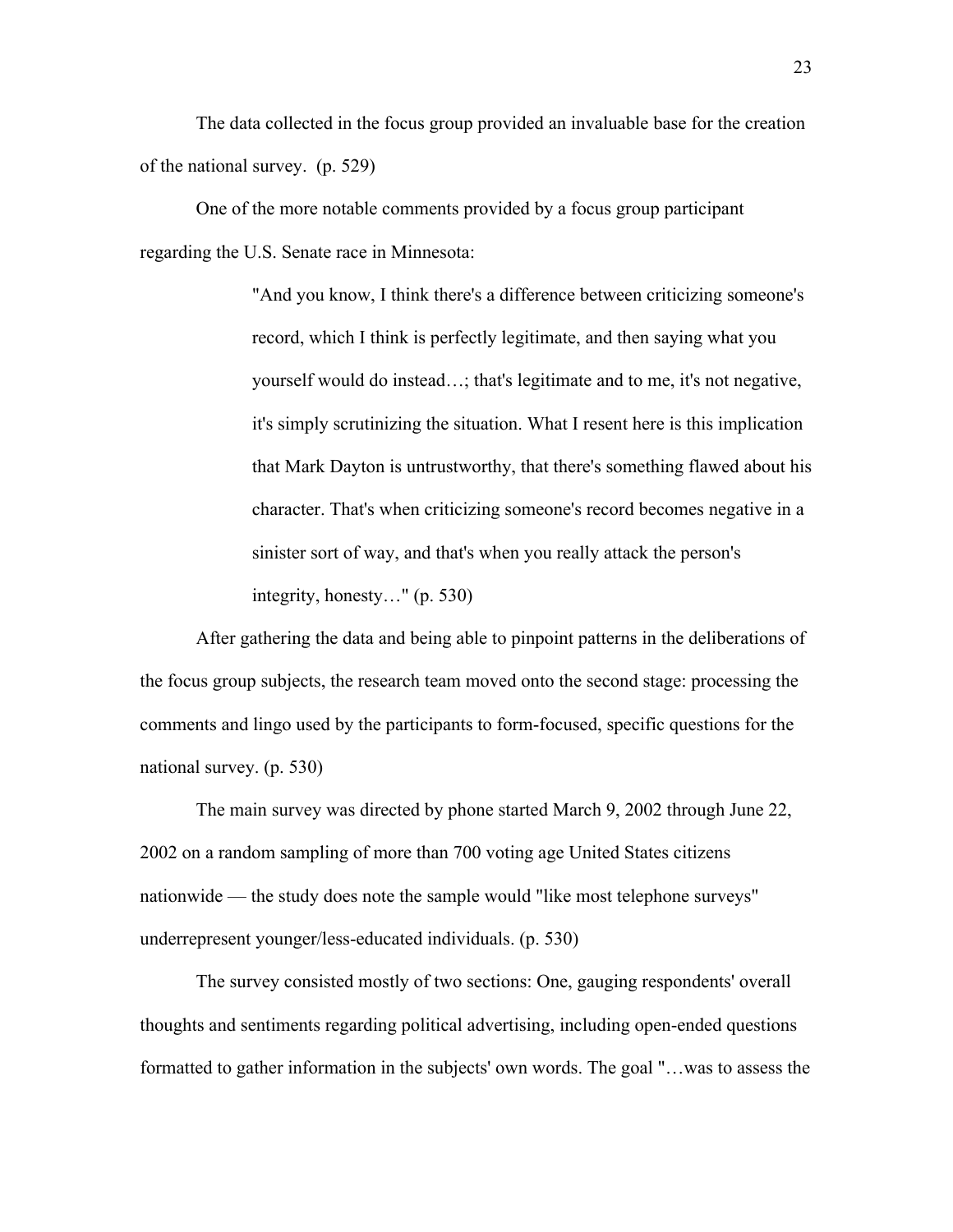role of partisanship in responses to political advertising while controlling for broader perceptions and attitudes toward campaign ads. To the extent that these perceptions and attitudes are themselves influenced by partisanship, our analysis is a conservative gauge of the totality of partisan effects." Section two looked at the appearance of partisanship and fairness, and this started with replicating questions used in 2000 by researchers Freedman and Lawton. In order to maintain the active attention of the respondents, the research team restricted questions to five topics appearing in random order as opposed to the 12 used by Freedman and Lawton. (p. 530)

To move beyond hypotheticals, the research team posed specific questions about negative campaign ads that ran during the 2000 presidential election cycle. When asked about "criticizing an opponent for taking contributions from special interests," most subjects stated that was fair to bring up in political ads. Yet, when asked specifically about an advertisement the Gore campaign ran criticizing George W. Bush's connections to big oil, subjects said that was unfair. (p. 530)

The research group was left to the conclusion that partisanship played a key role in a subjects' ability to consider information. In order to test that theory, the research group ran a series of models to compare the variables that affected perceptions of the specific examples the group provided to the participants. (p. 531)

The conclusions drawn from the data consisted of six leading groups of variables: 1. Control for the general attitude toward political advertising; 2. Checks for indicators of "views of government"; 3. The differences in an individuals' expertise about politics; 4. A means of measuring the overall uses of media, with special considerations for newspaper readers'; 5. Key demographic and psychological variables as it relates to political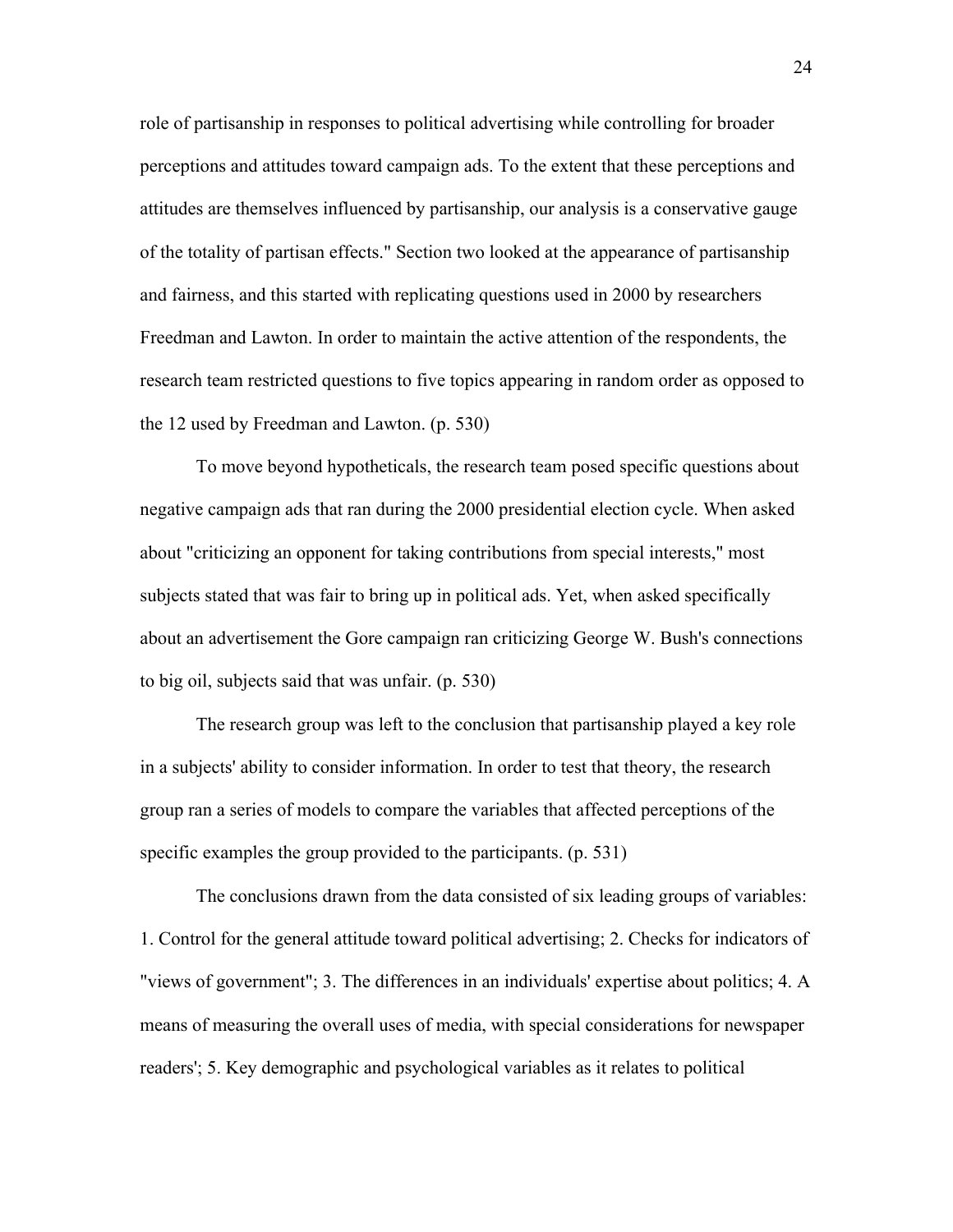perceptions (the individuals' approval of the current president, sex, race, etc.); and 6. Dummy variables aimed at political affiliation (Republican, Democrat, and Independents). (p. 532)

One theory was that an individuals' identifying with a party would lead to a higher tolerance for what is considered relevant, legitimate, and/or fair criticism in political advertising. If that statement is true, that should mean that identified Independents should exhibit a lower tolerance to criticism (both in the abstract and specifically). (p. 534)

While all of the variables showed some impact, the variable regarding the relationship between partisanship and opinions on fairness proved to be strong and dependent on the party affiliation of the candidate. In fact, the only criticism that seemed to cross the "party-line" was the criticism of a candidates' family. (p. 535)

The study states that the overall effects of negative advertising when based only on perceptions of fairness — in regard to abstract scenarios — needs to be reconsidered. The data collected about the criticisms against a hypothetical candidate do not shift into standards that can be applied universally to named candidates. (p. 536)

Therefore, showing consistent with the theory of "motivated processing," the perceptions of fairness — in regard to partisans' opinions — are contingent on the party that a candidate represents. (p. 538)

The study concludes by saying, "…our findings raise questions about the sources of information on which evaluations of an ad's legitimacy may be based. Our data show(s) how negative ads against a partisan's initially preferred candidate that are perceived to be fair may raise demobilizing doubts, resulting in a change in the composition of the voting electorate." (p. 540)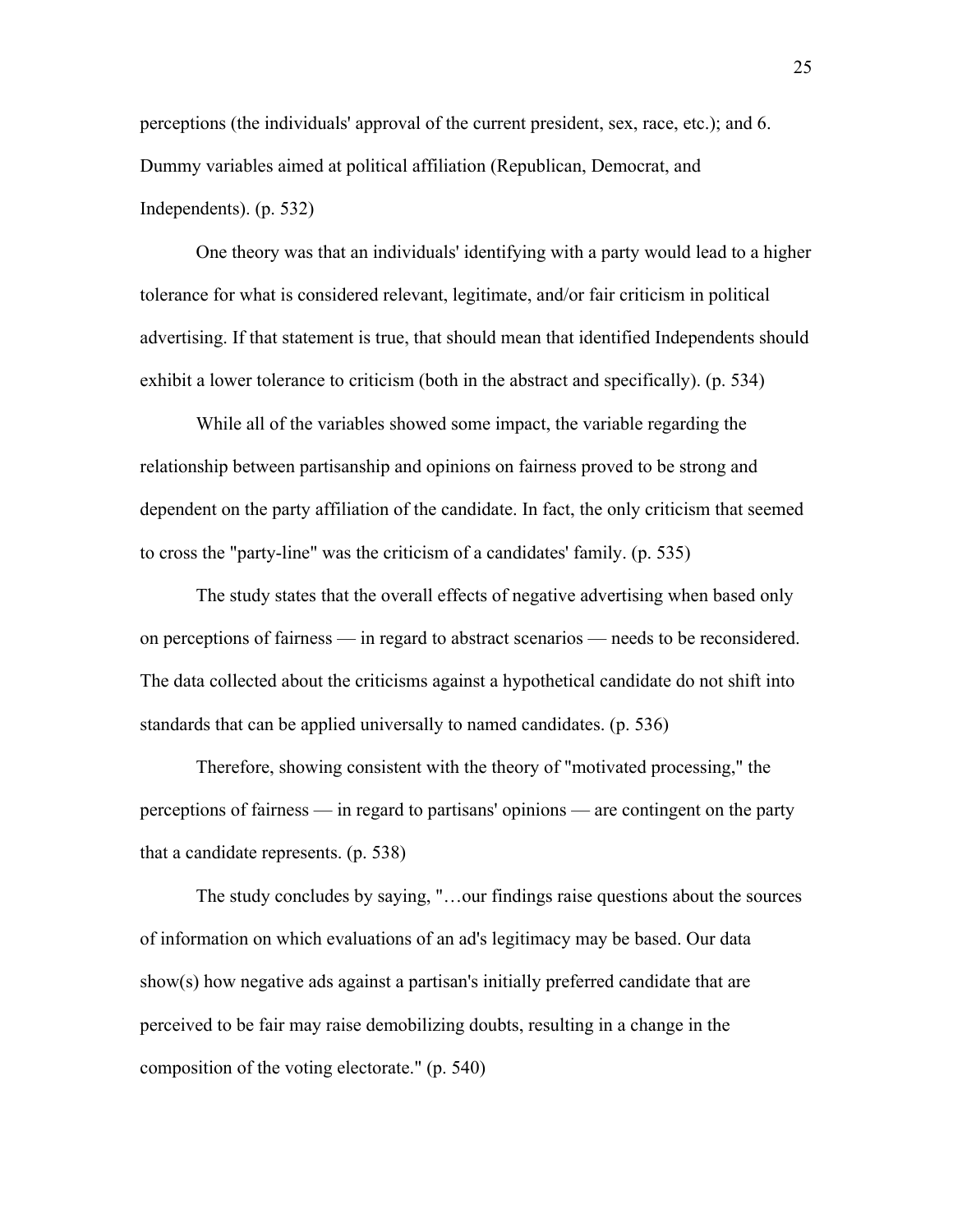#### **Yoon, Pinkleton, and Ko Experiment**

The general thoughts of this experiment seem to be fairly simple — if voters continually state they do not "like" negative political advertising, then why do the campaigns still use it, and why does it seem to be working? (Yoon K. et al., 2005)

"Individuals complain about the negativity of campaigns, while journalists and scholars express concerns that negative advertisements result in public cynicism and apathy." (p. 95)

The researchers go on to point out that scholars have gone so far as to single out the television media sources for allowing "'horse race'-oriented" coverage focused on the win/lose aspect of the campaigns instead of discussing candidates in a matter-of-fact manner that focuses solely on their issues, policies and other information that would be truly pertinent and informative to the public. While other academics suggest worrying about repeated exposure to negative campaigning can lead to voters becoming apathetic and cynical thus, unwilling to participate in any political processes, even voting. (p. 96)

Additional observations cite the increasing downward trend in the United States of America regarding an individuals' confidence in their government and voter turnout. One of the most observable variables that would likely ease the effects and perceptions of negative campaigning would be the candidates' overall credibility. A large selection of other advertising research has led to the accepted conclusion that a highly credible source can help build consumer confidence (thus the inarguable success of celebrity product endorsements). So, should the same be accepted when it comes to politics and/or negative campaigning? (p. 96)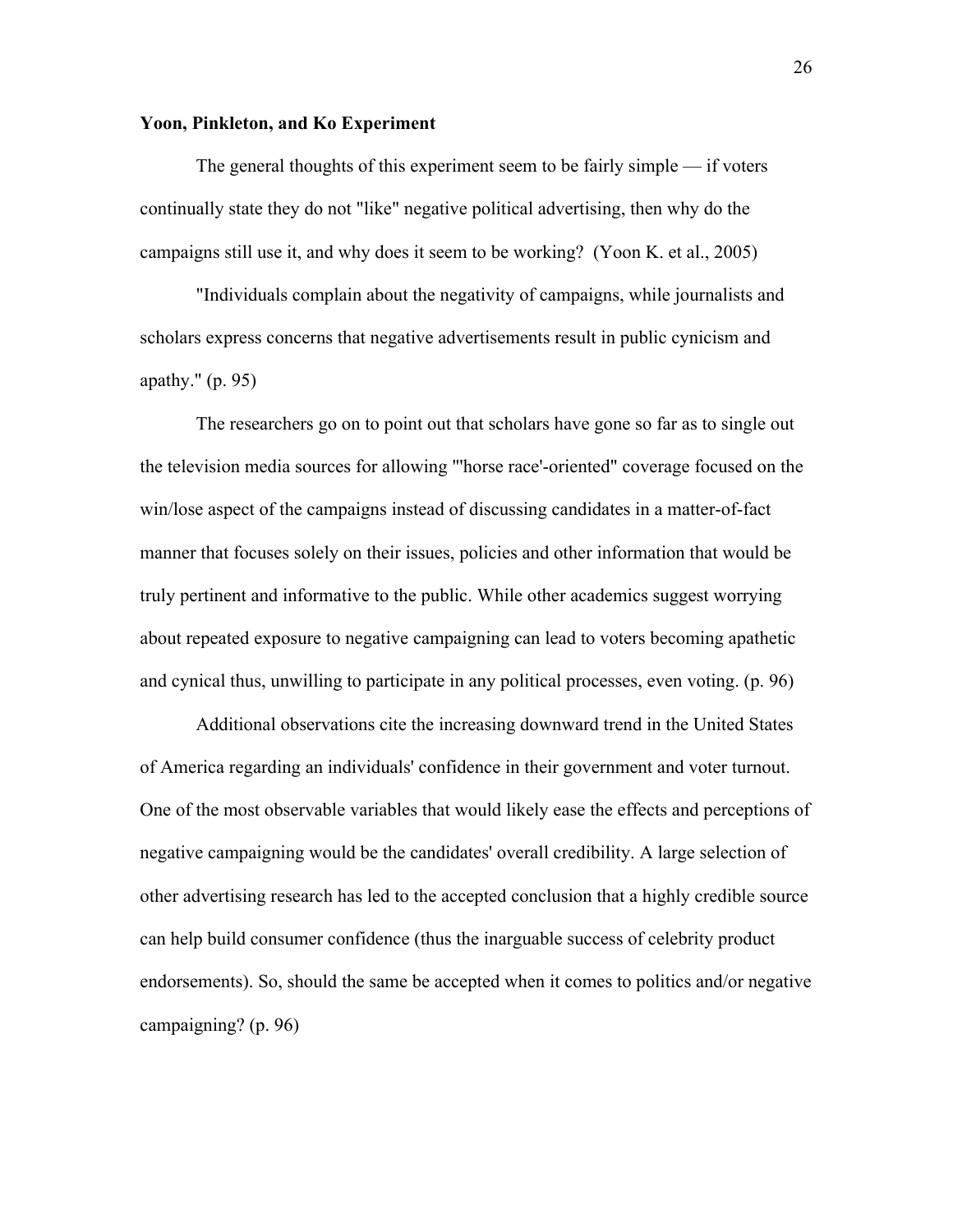For the purposes of this article, they state that "Political candidates use negative campaign tactics to draw attention to an opposing candidate's weaknesses such as character flaws, public misstatements, and broken promises." And that these tactics are designed to disparage the character of the target. And what a booming business attack advertising is — it is estimated that in the USA, almost half of a campaign's war chest is allocated for negative advertising. Even other countries are coming state-side to study the tactics and approaches of political campaigns in an attempt to utilize them abroad for their own national campaigns. (p. 97)

"Despite the public's general dislike of political campaigns dominated by attack advertising, the negative campaign strategies developed in the USA have influenced political marketing around the world. In many countries, political candidates and their parties are more and more commonly using marketing plans based on the negative strategies and tactics that dominate election campaigns in the USA." (p. 98)

When researching the growing concern that negative information has on voters, procedures indicate that people have a tendency to give more weight to negative information while judging social situations and the overall likeability of any candidate. Other researchers provided supportive data about the negative effects in perception and behavior, including increased poll numbers due to negative candidate sentiments. (p. 98)

"When negative advertising contains explicit candidate comparisons, research indicates that it produces a greater negative change in individuals' evaluations of the attacked candidate than other types of less-negative advertising. This is true even though the negative advertising suffers from lower credibility than standard, positive advertising." Yet, voter backlash remains a front and center concern for campaigns, and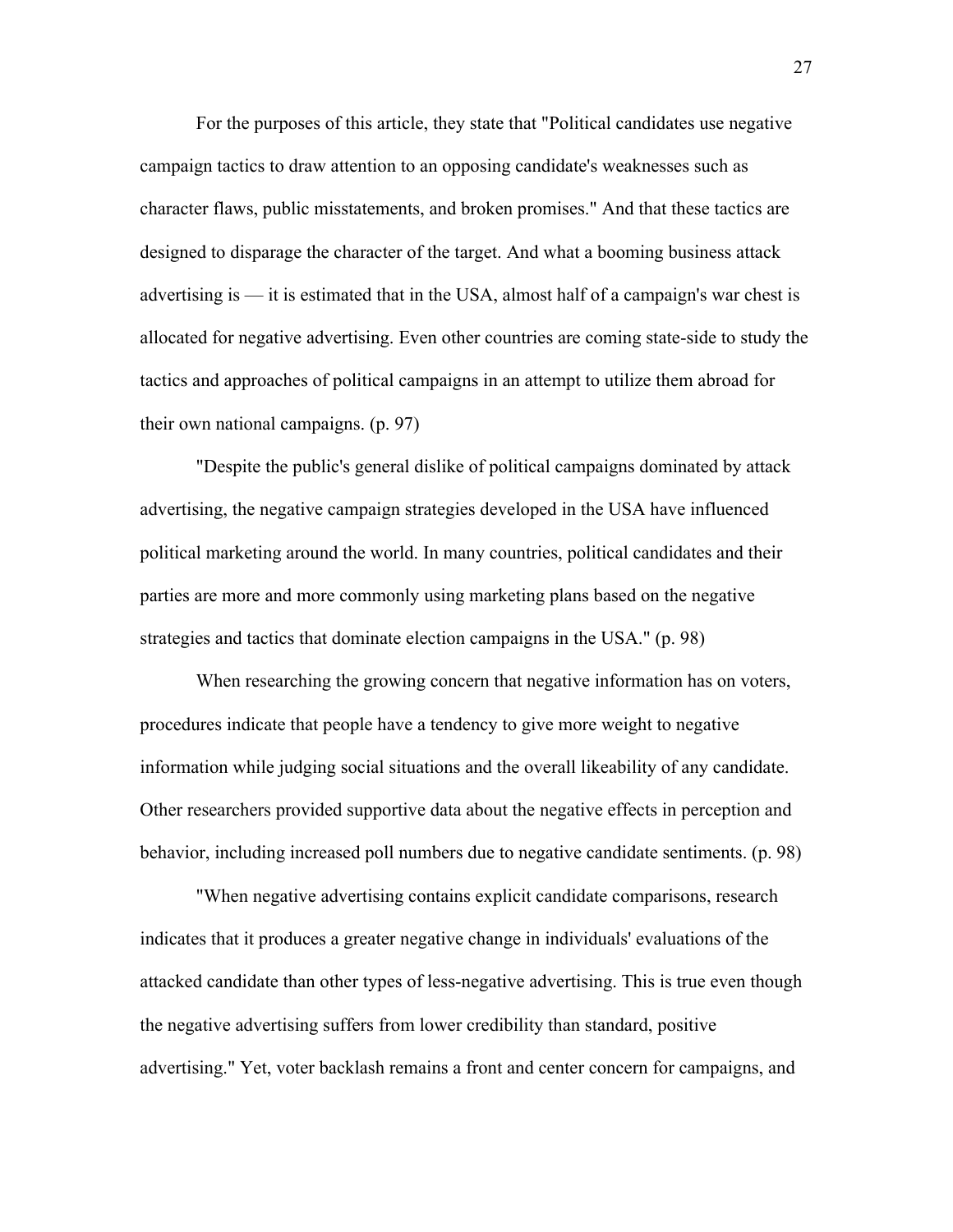backlash occurs when an advertisement results in an increase in the support for the attacked candidate. (p. 98)

A voters' view on a candidate's credibility— how any voter views the overall image of a candidate/their trustworthiness — will heavily affect the success of any negative campaigning. Yoon et al. go on to state the receivers' general perceptions magnify the extreme importance of variables that could affect the opinions voters make regarding the credibility of a message's sources and the candidate. (p. 98)

When a candidate with low credibility utilizes attack-style negative advertising, then the voters could be less likely to back them. The voters could even think the candidate in question is only using negative political advertisements because of their own deficiencies or limitations. In contrast, a candidate with high credibility can use negative advertising tactics without losing overall support. (p. 99)

The receiver's involvement level is another important consideration — "Involvement was proposed to be an individual psychological trait reflected in individuals' concern about a particular election outcome associated with a sense of political efficacy and public duty." (p. 99)

Yet, there is no general consensus among academics about the best ways to measure to consistently gauge a voters' involvement so, a lot of the studies seem to contradict each other. Consider this: there is research that indicates less-involved voters actually gain more from political advertising, but conflicting research says that the ability to recall that same information relies on the receivers' interest. (p. 99)

To bring a sense of harmony to the overall analysis of this data, a researcher named Zaichkowsky decided we should have different categories of involvement — that

28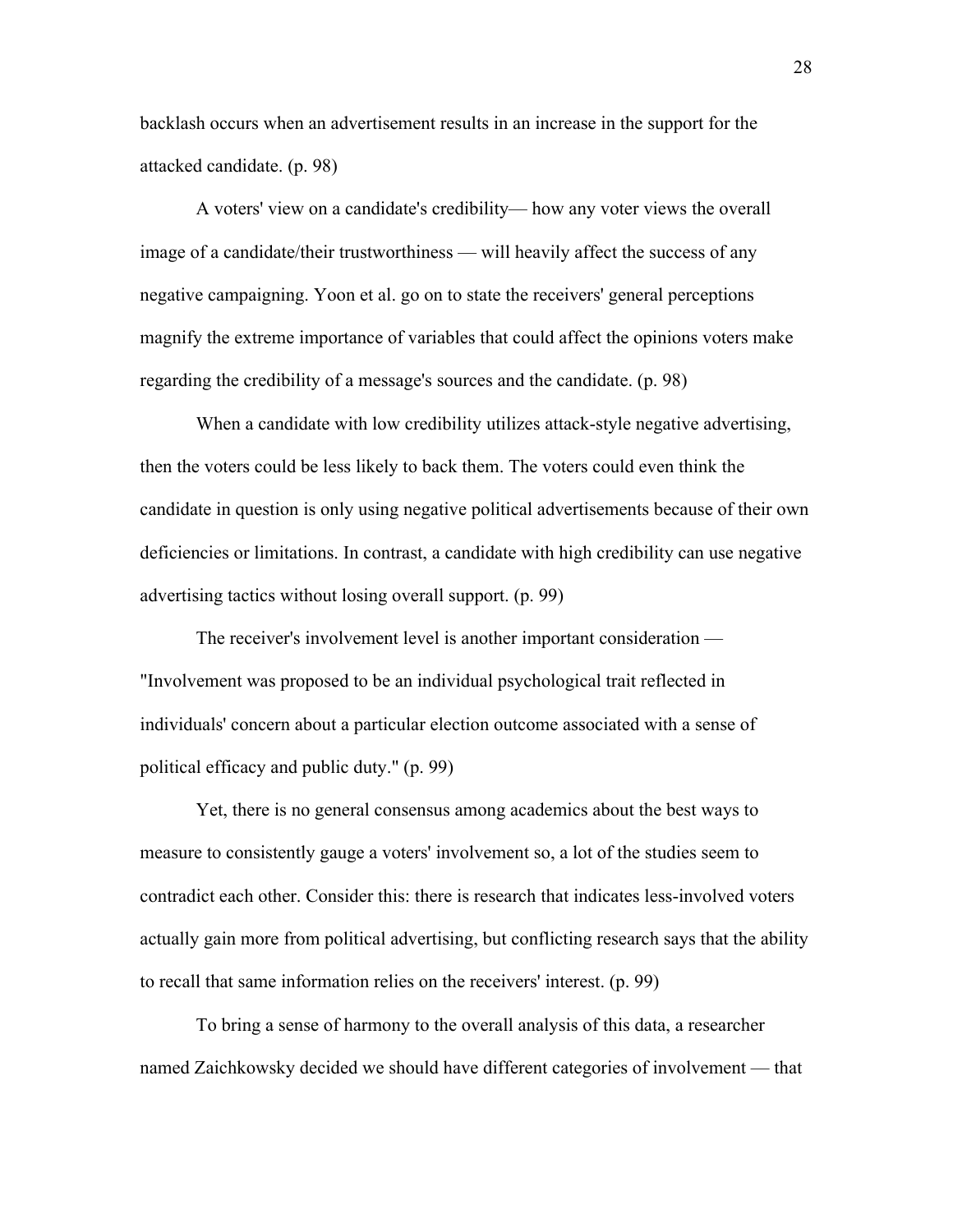essentially break down into two general columns, long-term (enduring) and short-term (situational) involvement. (p. 99) In regard to the voting intentions of an individual, research in 1993 indicated that both enduring and situation involvement increases the effects of negative campaigning. (p. 100)

Yet another important consideration when attempting to measure the receptiveness of a receiver is the way they are processing the information they are receiving. Two researchers cited in this experiment, Petty and Cacioppo, suggest that there are two types of root processing, peripheral and central. Central root processing is when the information alone is what is being taken into consideration by the receiver. In contrast, a person using peripheral route processing tends to pay attention to other things that do not have much (if anything) to do with the information they should be processing. Things like the overall attractiveness or other characteristics of the person delivering the message. (p. 100)

Another factor this research team suspects weigh on voter turnout is cynicism. Online, Oxford Languages defines cynicism as a tendency to believe that any individual is motivated by self-interest. (p. 100)

In terms of what cynicism means for the world of elections — voters feel so overwhelmed by the barrage of negative political advertising they start to feel like every politician running is only out for themselves. Generally, this results in that voter not wanting to participate in elections, because they feel like no matter whom they vote for, that person will still be selfish and disinterested in helping the constituents. As with most other variables, people reach cynicism on different levels. (p. 101)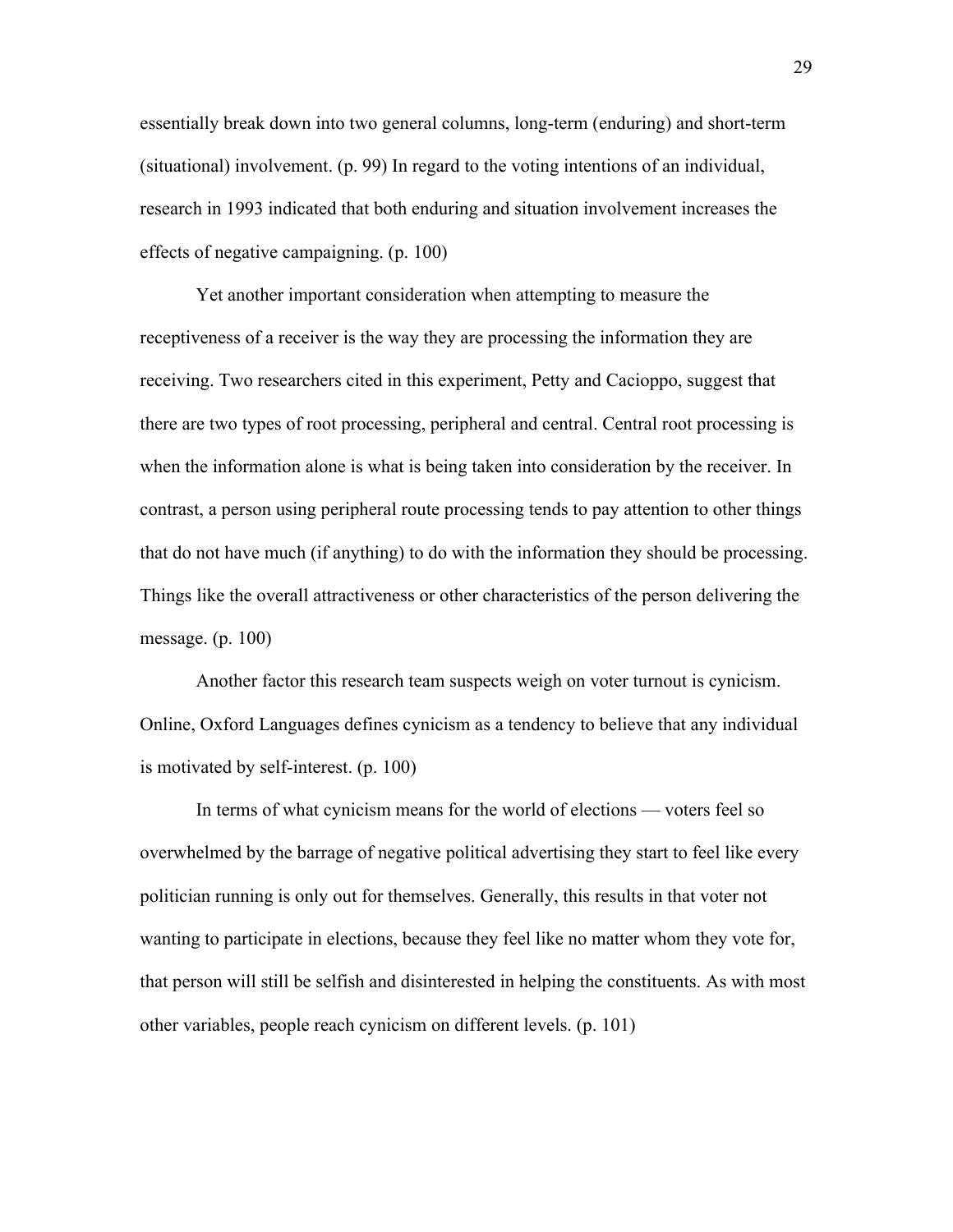The hypothesis being explored in this experiment is one about thresholds for cynicism. "Participants who are high in involvement will experience greater cynicism when a high-credibility candidate uses negative political advertising than when a lowcredibility candidate uses negative political advertising." Which then poses the question, "Will the cynicism of participants who are low in involvement be affected by a candidate's level of credibility when the candidate uses negative political advertising?" (p. 102)

The method used for their experiment was a 2 x 2 factorial design. "The 2 x 2 factorial design calls for randomizing each participant to treatment A or B to address one question and further assignment at random within each group to treatment C or D to examine a second issue, permitting the simultaneous test of two different hypotheses." (Stampfer J. M. et al., 1985)

The experiment is to probe the diminishing role of involvement and a source's credibility as it relates to negative political advertising and the individual voters' intentions and perspective. Factor one was about situational involvement at two levels, high and low, with the second factor being two levels of credibility, also high and low. (Yoon K. et al., 2005, p. 102)

This particular experiment made use of a "convenience sample" of undergraduate students but concedes that the use of this type of sample when it comes to the study of political communication isn't a perfect sampling. The reason is that students are generally younger and also more educated than the general public, with a tendency to be less engaged in politics than older individuals. (p. 102)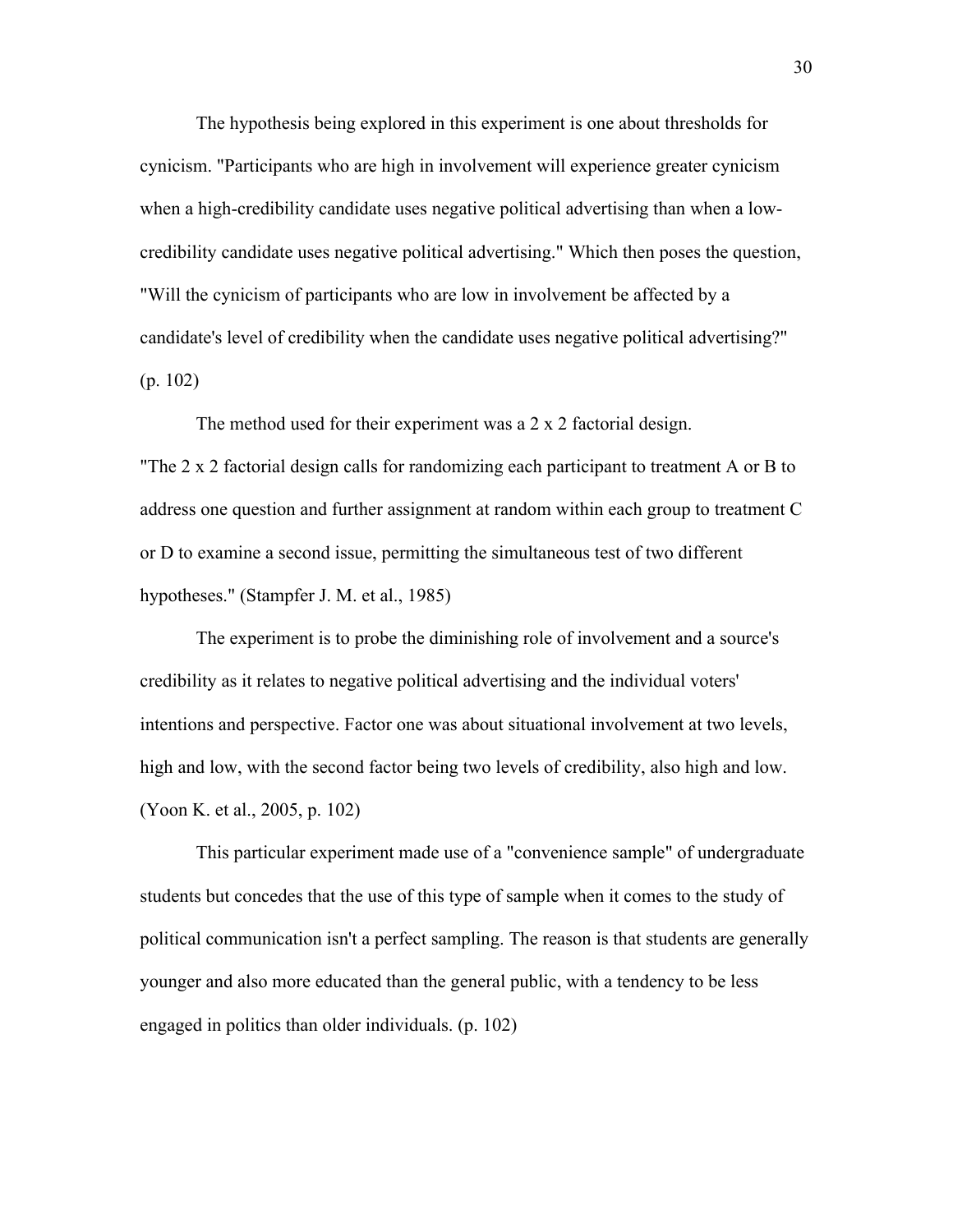As for the procedure, the students participating were provided with a candidate biography. The research group then used those biographies to manipulate the credibility of the candidate to meet both low and high credibility, then influenced the relevancy of the election in question to make high- and low-involvement conditions. (p. 102)

The researchers utilized mail advertisements to manipulate the involvement and source credibility. The advertisement was a strongly worded, single-sided assault on the candidate, containing negative information. Copy points brought special attention to the candidate being charged with drunk driving and making accusations about the candidate continuing this behavior. The ad also contained an image of the "attacking candidate" and asking that the participant vote for them. Once the participant received this mail advertisement, they were asked to review it and then answer a ten-question survey. (p. 103)

The findings of the experiment seem to support the hypothesis, and the data also implies that "…the voters who are low in involvement are not influenced by candidate credibility in their development of cynicism." (p. 106)

The research group was able to deduce several conclusions from the data they collected.

Among them was one, that in spite of the intention to vote for the high-credibility candidate, the information collected from this study suggests that individuals considered involved can develop greater cynicism towards a candidate when a candidate high in credibility utilizes negative campaign advertising. And two, when people are low in political involvement (situational) that their level of cynicism doesn't appear to grow when a candidate high in credibility uses negative advertising. (p. 108)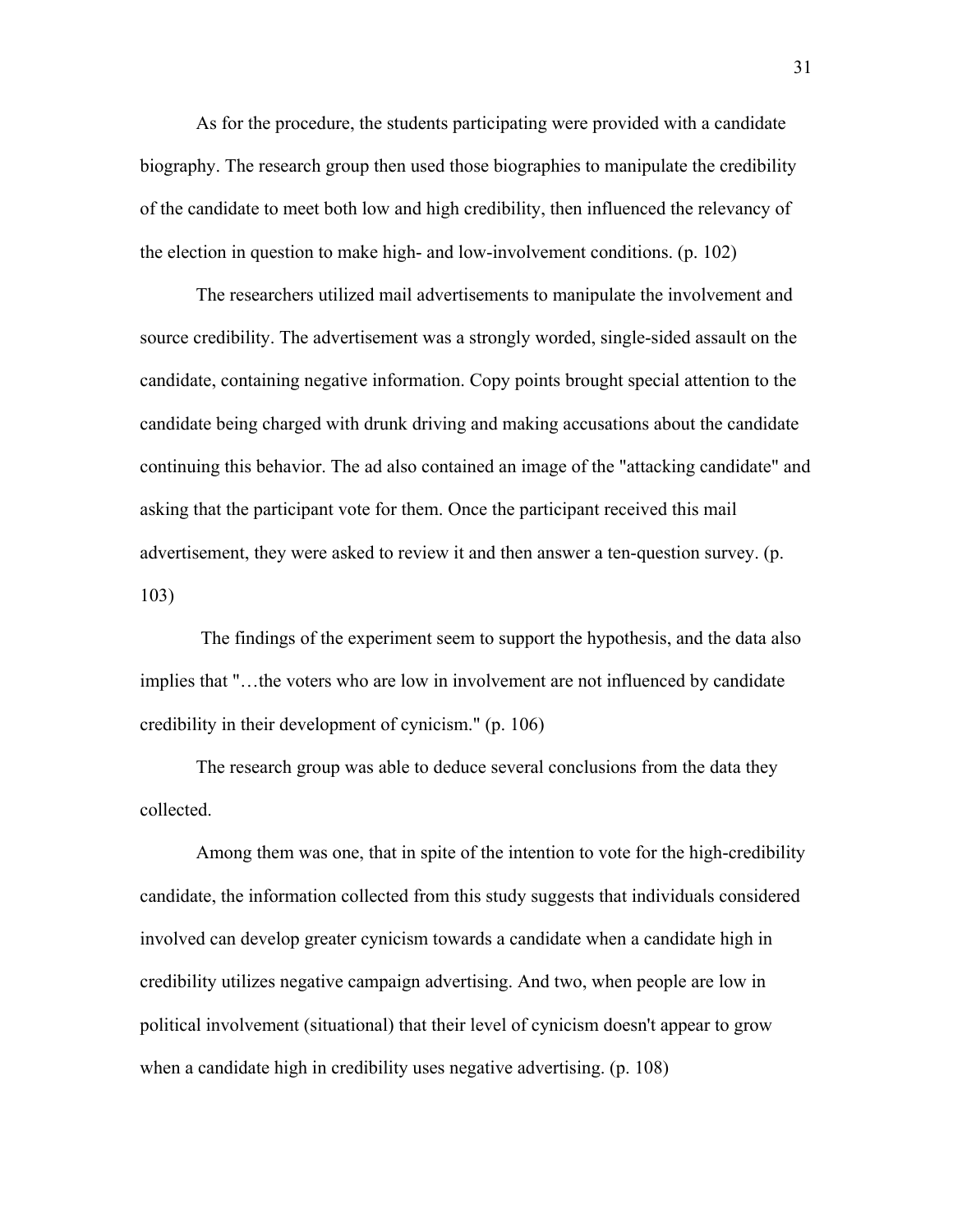#### **Wattenberg and Brians Analysis**

This article actively seeks to change the way people look at the mobilization possibilities of negative political campaigning (specifically regarding television advertising). (Wattenberg M. P. Brians C., 1999, p. 891-899)

Wattenberg and Brians, both academics, are opposed to the conclusions drawn by Ansolabehere and others in 1994 and 1995. This analysis states that the experiments and studies performed in earlier years are proved false by simply looking at voter turnout. (p. 891)

They argue an age-old point — people don't always do what they claim they are going to do. The studies conducted by Ansolabehere and his colleagues hinged on the participants following through with the actions they told the researchers they would take, as opposed to the researchers observing them — either showing up to the polls or failing to cast their vote. Wattenberg also says that in 1995, Ansolabehere et al. state, "attack ads can be and are used strategically for demobilization." They go further to suggest that campaigns use them intentionally for the sole purpose of demobilizing certain sections of the electorate. (p. 891)

While in contrast, this analysis asserts that the purpose of attack ads is the gain votes by shifting the big-picture focus to one centering on the attacking candidate's credibility and the opposition's perceived weakness. The researchers re-analysis polls by studying the variables — where and how the information and data were collected. They also claim "a broader cut at the data involves examining the turnout rate for respondents who made a comment about negative ads, either in general or in particular." (p. 892)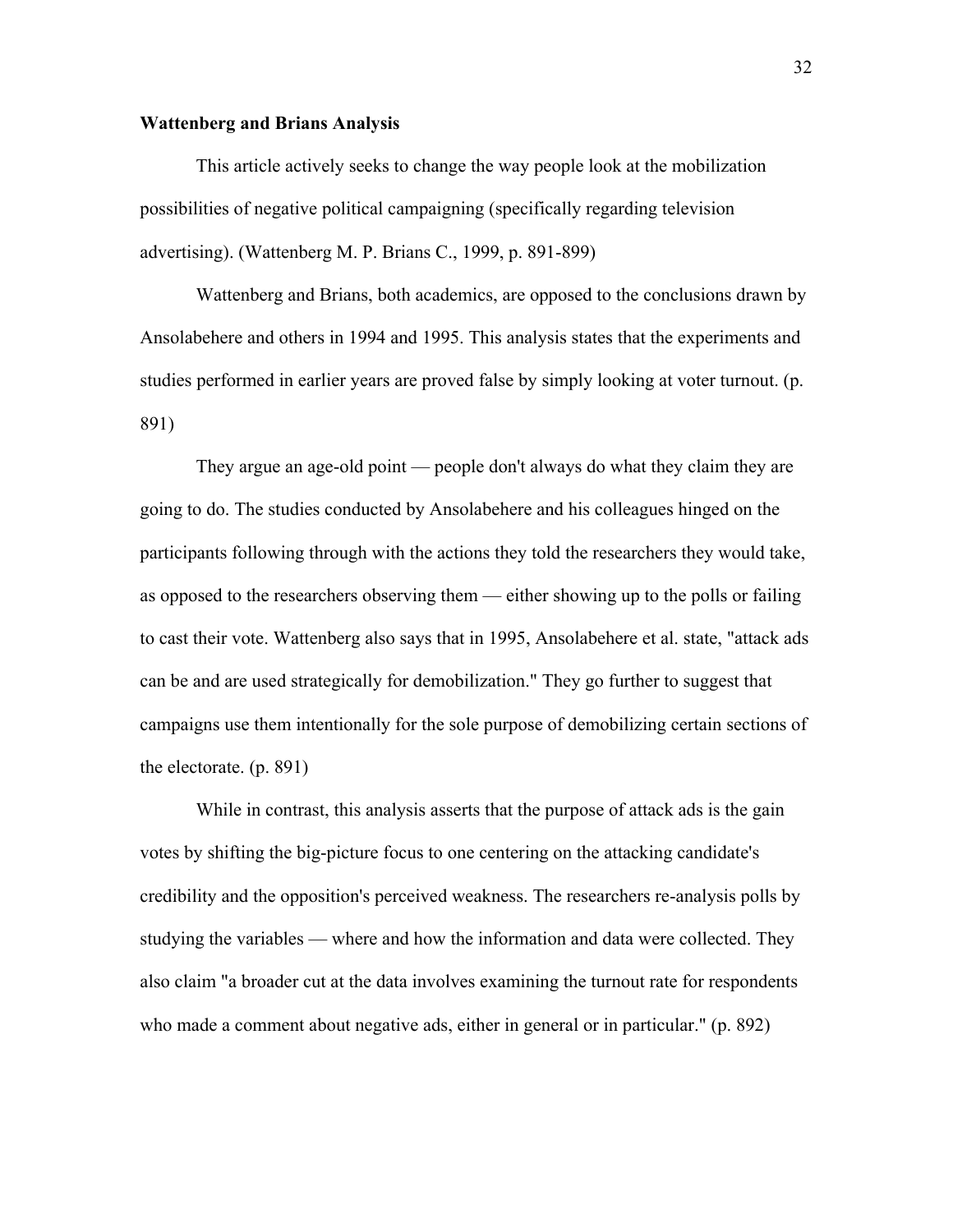They also state that those same studies suffer from a lack of "clear evidence for the demobilization theory" and that the increase in cynicism doesn't have an independent influence on voter turnout. Their data suggests that so long as the negative information is regarding information or issues that are of concern to people, then most voters will infer that the candidate cares about the same types of issues that they (the voters) do. Similarly, by bringing special attention to specific issues, the prominence of those usually is different from one politician (or campaign) to another, with the potential to mobilize otherwise unengaged voters. (p. 894)

This research also states that a multivariate analysis should be required as a means to rule out any other factors that could be affecting the data and then provided one. Wattenberg and Brians conclude that once all variables are considered, that even then, "the recall of negative political advertising is significantly associated with turning out to vote for president in 1992." (p. 894)

Wattenberg and Brians decided to attempt to replicate the participation data collected by Ansolabehere et al. and then institute applicable control variables. The duo's first look at the official elections stats showed an evident difference regarding the pattern of turnout and roll off. Table 1, which can be seen on Appendix A, shows the substantial difference in the results for Ansolabehere et al. and finalized official election results. (p. 895)

The researchers decided to reach out to Ansolabehere and asked where he (Ansolabehere) thought the differences in their data came from; it was then revealed that Ansolabehere et al. didn't take absentee ballots into consideration. Ansolabehere explained this by stating, "these votes were cast before the last-minute advertising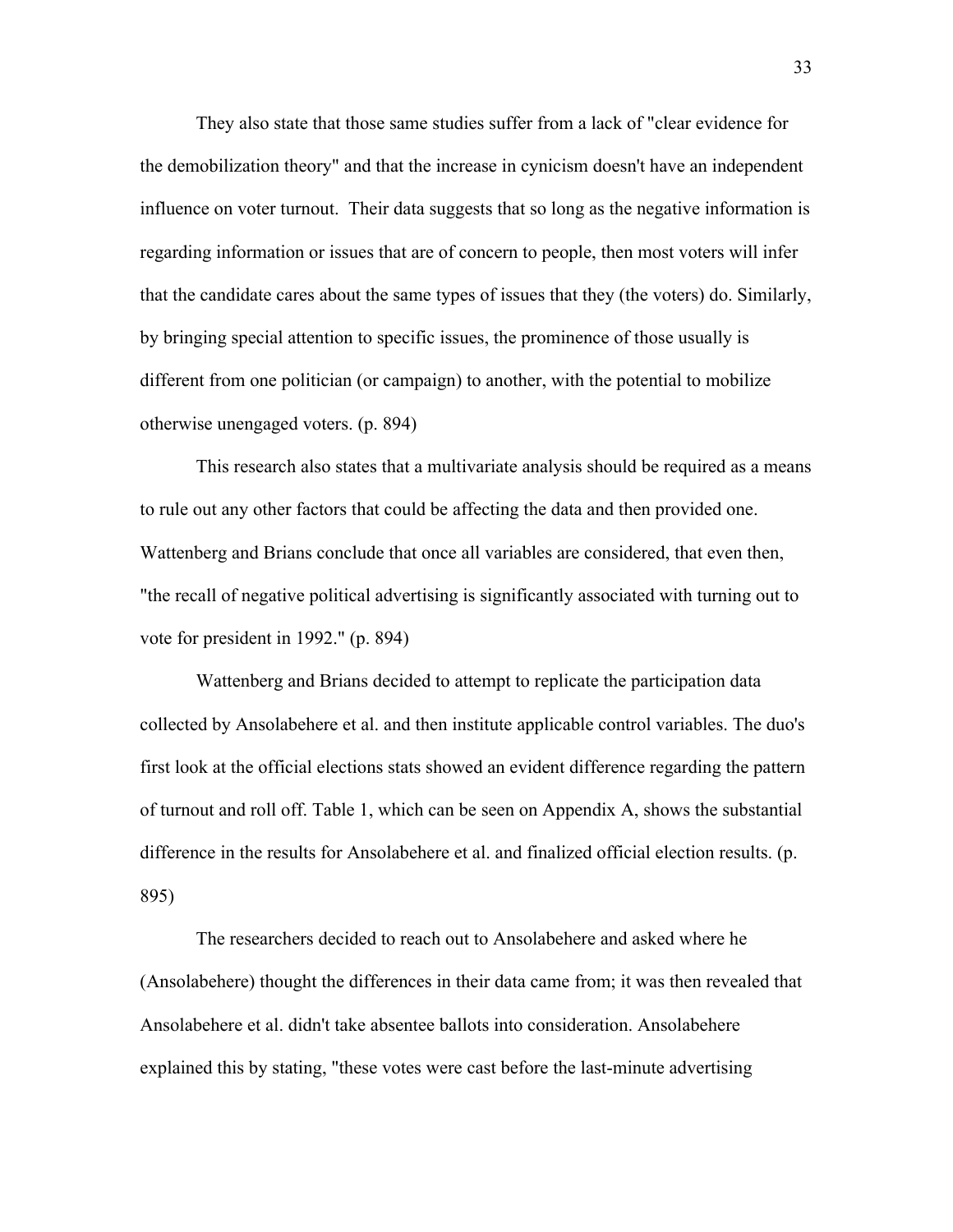barrage." But, Wattenberg and Brians believe this line of thinking — which Ansolabehere et al. fail to disclose in their studies' data — is suspect. The researchers say in states like California have a very sizable portion of the voting population voting via absentee ballot, and Wattenberg and Brians believe the advertising starts early enough that to exclude this group of voters would skew any results. (p. 895)

Upon the discovery of the absentee ballots not being considered in the Ansolabehere et al. analysis, Wattenberg and Brians requested and were given copies of the raw data they used in their research. "The comparison revealed a series of errors with the raw data they analyzed."

Three examples of those errors are as follows. One, Ohio — which Ansolabehere et al. categorized as a negative Senate race — showed a 9.4% rolloff, while official analysis shows only 2.8%. Two, Alaska — which Ansolabehere et al. categorized as a positive Senate race — showed 200,458 ballots cast for president and 201,128 ballots cast for Senate, official election results have those numbers as 258,506 and 239,714, respectively. And, three, Kansas — where it was observed that Bob Dole easily won the state with no negative political advertising — Ansolabehere et al. claims an 8.1% rolloff, while official election results show only 2.7% rolloff. (p. 895)

Speculations for these discrepancies provided by Wattenberg and Brians are, in Ohio, a failure to include the numbers for the non-major party voters accounting for a 7.4% deviation. In Alaska, no variable, or combination of now known variables, can account for the all the ballots not used by Ansolabehere et al. In Kansas, Wattenberg and Brians find that the failure to count the minor candidate ballots accounts for a 6.7% deviation. (p. 895)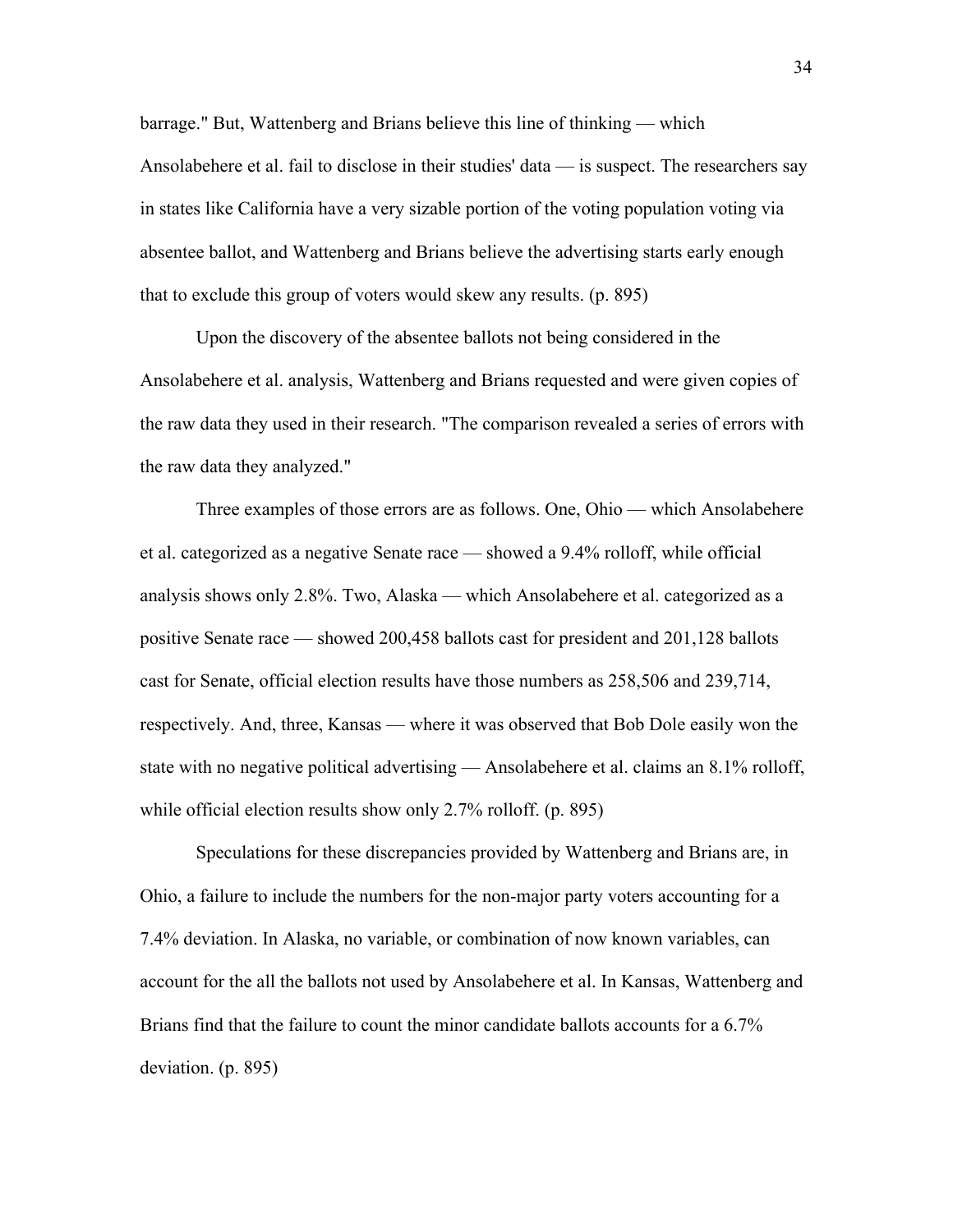The examples provided by Wattenberg and Brians, they claim, account for a lot of the erroneous numbers. They also state the most frequent fallacy seems to be an overall exclusion of ballots that were cast for minor candidates, though this does not appear to be a consistent occurrence, as there were several states where those numbers were included. It also doesn't explain the inconsistency in those deviations in ballot inclusion. Wattenberg and Brians go as far to say, "Overall, the direction of the errors in the Ansolabehere et al. data set favors their theory..." (p. 896)

Wattenberg and Brians conclude their analysis by stating that going negative in political advertising can be very similar to simply raising issues to garner votes. They say that their analysis of NES and FEC data shows that Ansolabehere et al. have no evidentiary support for the demobilization theory — though they will not condemn it entirely. The researchers are more questioning how it is possible that negative campaign advertising very clearly mobilized voters in 1992, but not in 1996. They finalize by stating politicians enjoy placing the blame for low voter participation on negative campaigning. "Clearly, the intention is to discourage negative ads. Those who wish to do so should consider the beneficial aspects of negative advertising presented here. In the face of our evidence, it becomes quite difficult to maintain that an awareness of negative advertisements demobilizes voters in the real world." (p. 897)

#### **The Tri-Mediation Model of Persuasion**

In 2008, an article was published about a study that not only explored the attitudes developed by voters exposed to different types of political advertising but also developed a new Mediation Model. (Coulter K. S., 2008, p. 853-883)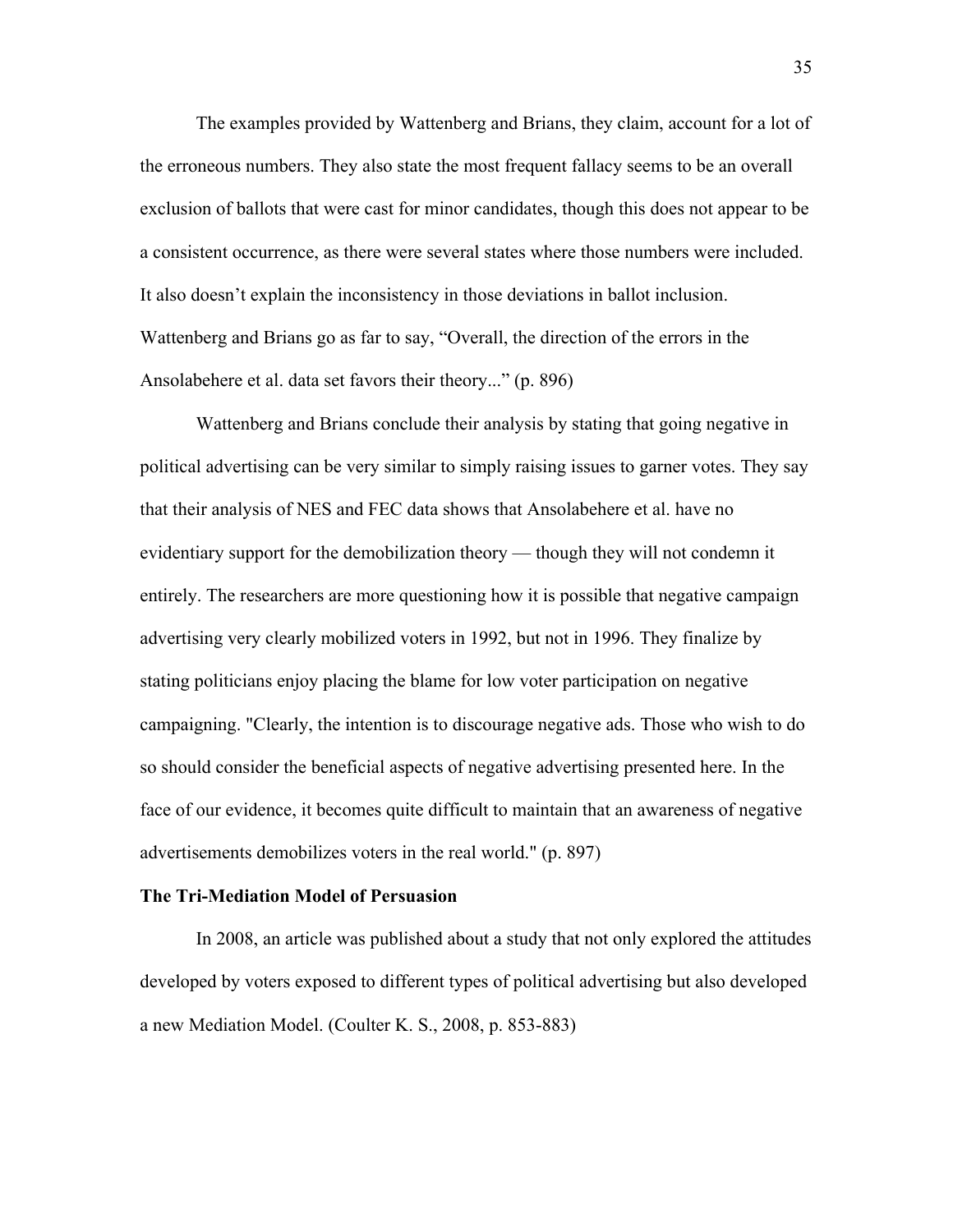The "Tri-Mediation Model" — developed by Keith S. Coulter — Coulter shows "That a peripheral cue (attitude towards the ad) can have an impact on the central route to persuasion by nurturing message acceptance not only in regard to the sponsor of the advertisement but also in regard to a competitor." (p. 853) Coulter posits that the model he produced allows deeper insights into how exposure to negative political advertising is processed cognitively.

This research reads like some of the most in-depth and influential data collected in the hopes of drawing some conclusive answers about tactics/formulas that do and do not work with respect to going negative in a political advertisement. (p. 853)

While introducing his data and observations, Coulter states that one of the most debated facets in the November 2006 U.S. election campaigns — congressional races was the rampant utilization of negative political advertising. He points to the race in Connecticut as an example. Coulter says the media war-chests for the seated Senator Joe Lieberman and his challenger, democrat Ned Lamont hit the "tens of millions of dollars," with the percentage being spent on negative advertising estimated at more than 80 percent. (p. 853)

An analysis of the advertising used (in politics) utilized in three national United States elections shows that almost half of advertisements named both candidates (the sponsor of the advertisement and his/her opponent) with more than 22 percent of the advertisements containing comparisons of the candidates in an attempt to cast the opposition in a negative way. Coulter also cites a report from 1996, which states that in the 1992 Presidential Election, almost 70 percent of Bill Clinton's political advertisements were negative. (p. 854)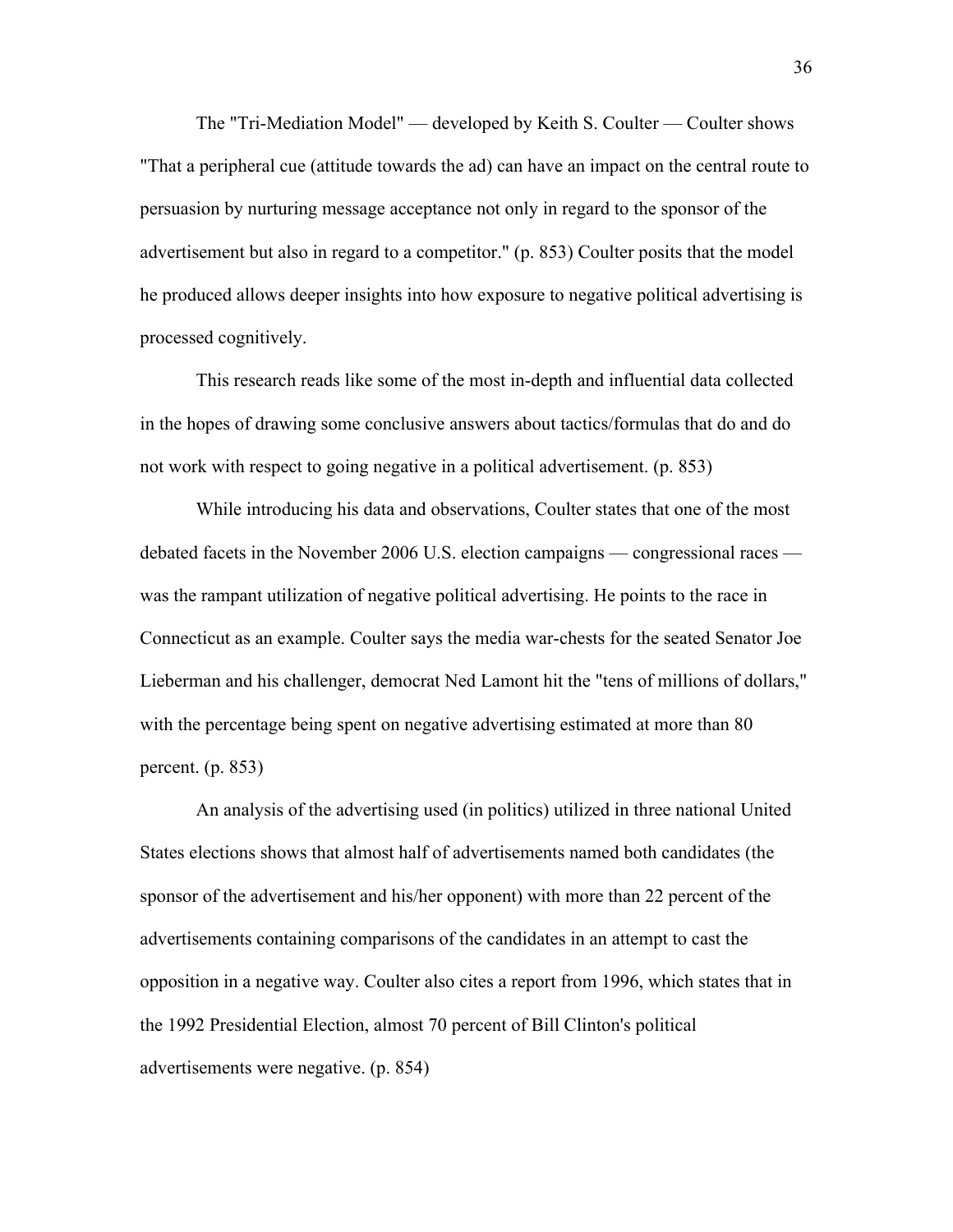Coulter is quick to point out an issue with measuring/estimating the usage of negative political advertising — the lingo. Coulter states that researchers do not have specific, concrete terminology for classifying campaign advertisements. "Some scholars classify any ad that contains disapproving statements about an opponent as 'negative,' whereas others differentiate among negative ads, attack ads, and negative comparison ads" (p. 854)

Coulter goes on to cite a 1984 paper in which a scholar (Merritt) says that in order to consider a comparison ad negative, the focus of that advertisement must be denigrating the opposition, not just supporting the sponsoring candidate. (p. 854)

While, in contrast, researchers in 2001 posit that "a continuous measure of tone indicates the degree of negativity." The statements made in this paper suggest there are three levels of negative campaign advertisements. One, a direct attack; two, direct comparison; and three, an implied comparison. (p. 854)

With consideration for past trends, the utilization of negative comparative political advertising seems to be on the rise, though there is not much definitive data available with respect to the impact on the voters or the elections at large. While negative campaign advertising is a growing industry and trend, it is also worth noting that there are countries where negative political advertising is illegal. (p. 855)

Center stage of voters' revulsion for the modern political campaign poses the question of the morality of the political candidates being marketed. The ethical questions notwithstanding, the continued use of negative campaigning spotlights the fact that going negative works. In the least, the resulting consequences are the desired outcome. Several other studies that have been conducted support that statement and also seemingly point to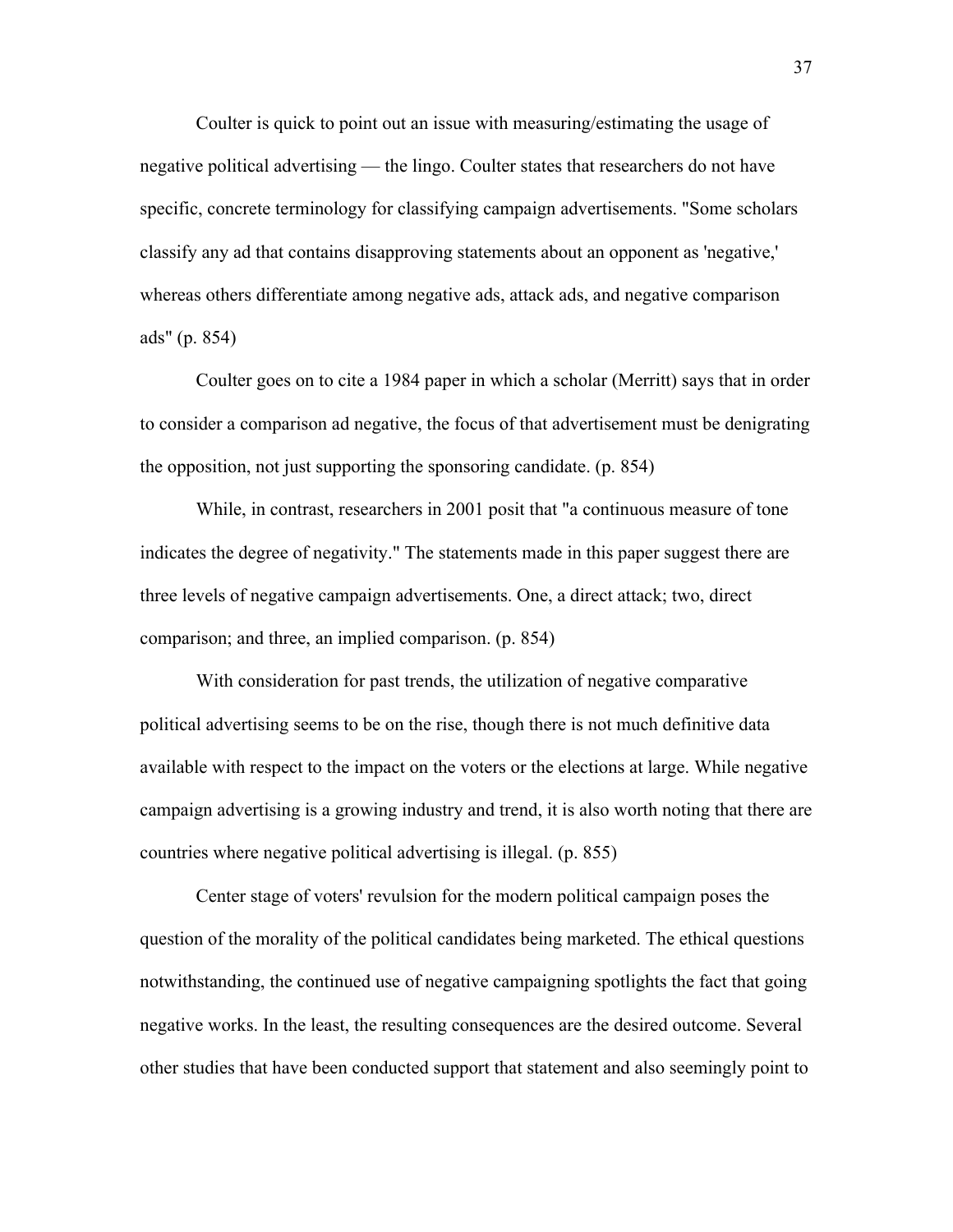a notable level of negative emotions about a candidate could actually increase a voters' intent to head to the polls on Election Day. "From a rhetorical perspective, these advertisements may 'serve a positive societal function by creating alternative rhetorical visions that can contribute to the marketplace of ideas." Coulter goes on to state that his data finds that, in certain circumstances, negative advertising could lead to an increase in the poll numbers for the sponsoring candidate. (p. 855, 856)

Most of the studies conducted around negative advertising have looked more specifically at the impact of a campaign message, as opposed to the appeal. Generally, the most frequent finding about the advantageous impact of negative campaign advertising is that it is catchy. Some scholars argue that the reasoning behind the bias is that negative information is jarring/surprising; hence, making it stand out, lending to the levels of increased recall. (p. 856)

Some researchers have found that negative ads can be seen as more informative/useful than their positive counterpart — due to the negativity bias, negative information is generally weighted heavier when drawing conclusions about social stimuli. (p. 856)

The fundamental disadvantage connected to negative advertising is that it can lead to a perception of unfairness, thus, resulting in a backlash effect against the sponsor. A study in 2008 explored the psychophysiological response to negative campaign advertising and showed that negative communications trigger the automatic activation of the aversive motivational system to its viewers. This means, studies on the responses, overall, are mixed — at best. (p. 853)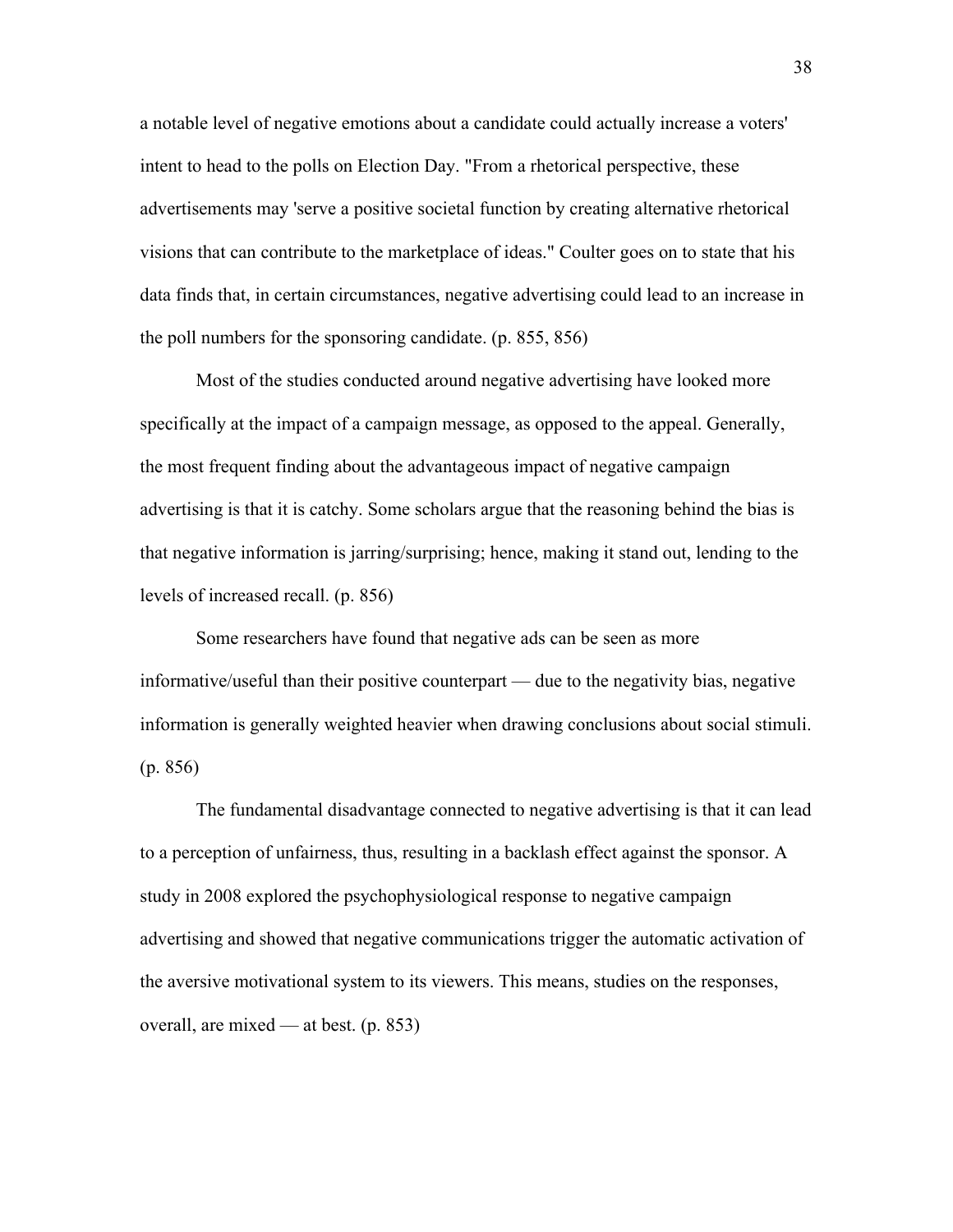One of the more simplistic explanations for the studies ending in varied conclusions is that some of the research groups utilized political advertisements that were more negative than their counterparts in the other studies. The degree of negativity has been proven to matter, as does the basis and/or subject matter being presented. Research has posited that both negative and positive political issues advertisements result in an overall approving attitude from the people on the receiving end of the message toward both the sponsoring candidate and the advertisement. The conclusions that can be drawn from this information are that, while an advertisement may be negative in its messaging, pertinent issues are generally viewed by the public-at-large as being fair, in contrast to negative personal ads that run the highest risk of eliciting voter backlash. (p. 858)

Another reason specific to political advertising seems to be strictly semantics. "Negative political ads, on the other hand, frequently employ attributes involving a semantic differential. For example, rather than conveying the fact that an opponent favors gun control to a greater or lesser degree, a political candidate might emphasize the fact that he/she voted for gun control on a particular piece of legislation, while his/her opponent voted against it. The polarizing nature of these attributes means that if a viewer is favorably disposed towards one anchor of the semantic differential, he/she is likely to be unfavorably disposed towards the other, and therefore both positive and negative thoughts about the sponsor (brand) as well as the opponent (competitive brand) are likely to be generated. All these types of thoughts, in turn, will have an impact upon the sponsoring candidate's evaluations." (p. 858)

To understand the Tri-Mediation Method, one must first know the specifics about the Dual Mediation Model (DMM), see Appendix B, that it was built from. Coulter states

39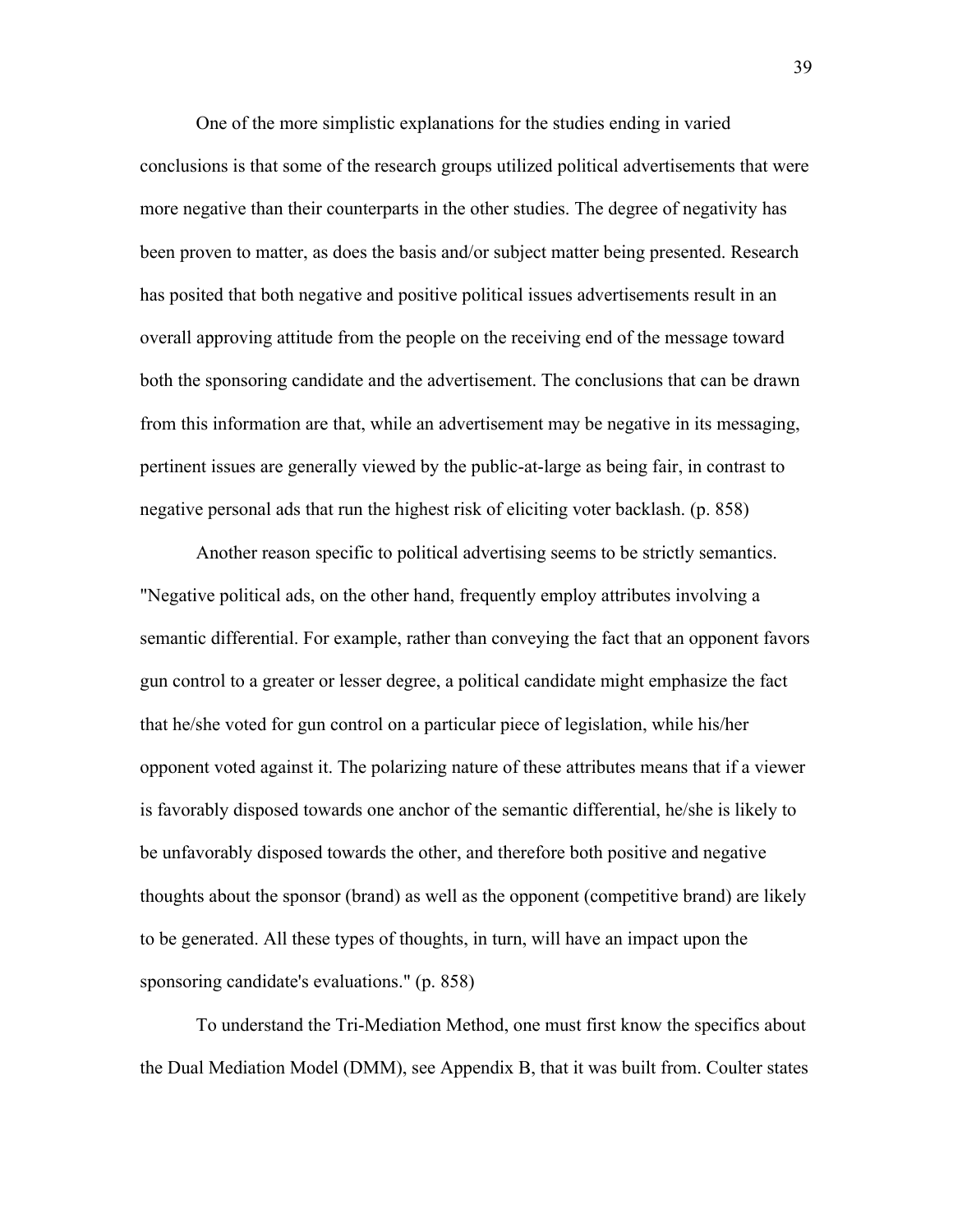the DMM is based on the 1983 notion of "elaboration likelihood" (the probability that, when exposed to a particular stimulus, you can elicit thoughts). The extent of elaboration dictates the corresponding power of DMM paths — specifically, what thoughts are the most likely to prevail in a given situation. (p. 859)

Coulter states that when forming the specifics of the Tri-Mediation Method, see Appendix C, the first move was to exclude both ad cognitions and purchase intention from the DMM. He reasons that "because cognitive responses to a political advertisement can be directed towards either the sponsor or the opponent, and because these constructs may act independently in terms of their influence on brand (sponsor) attitudes, we refine the brand cognitions construct to include both sponsor and competitor/opponent components." (p. 861)

As is clearly observed in the figures provided, while the Tri-Mediation Model makes good use of a lot of the processes and perimeters created in the Dual Mediation Model, the Tri-Mediation Model is much more in-depth and specific.

The hypotheses Coulter is investigating are two-fold, strong argument and week argument. The first four are strong argument hypotheses; the final two are week arguments. Hypothesis one, "the mean level of (negative) CbOp will be greater for direct attack ads than for negative comparison ads." Hypothesis two, "the mean level of (positive) CbSpon will be greater for negative comparison ads than for direct attack ads." Hypothesis three, "the strength of the CbSpon $\rightarrow$ Ab path relationship will be greater (more positive) for negative comparison ads than for direct attack ads." Hypothesis four, "mean Ab will be greater for negative comparison ads than for direct attack ads." Hypothesis five, "The strength of the  $CbOp\rightarrow Ab$  path relationship will be greater for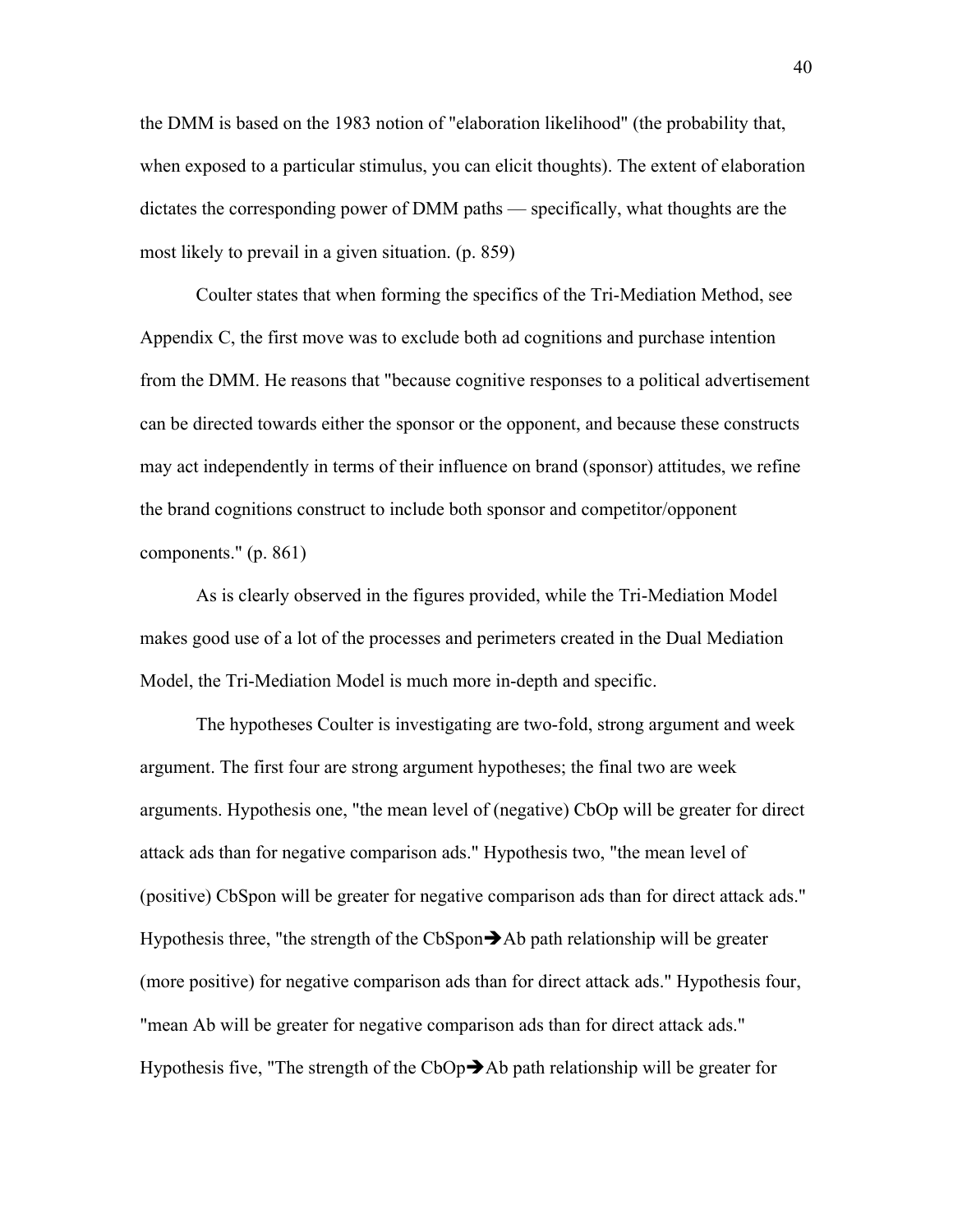negative comparison ads than for direct attack ads." Hypothesis six, "mean Ab will be greater for direct attack ads than for negative comparison ads." (p. 864)

Differing versions of a print political advertisement were utilized for the purposes of the experiment. The ads were for a fictitious candidate, Florence McGrath, allegedly a Democrat candidate for the 2008 U.S. Congressional race. Potential voters (the study's subjects) were told that McGrath was a local candidate seeking a congressional seat against Rebecca Shwartz (also fictitious). The print ads used negative direct comparative tactics, negative direct attack tactics, and the positive ads simply a collection of McGrath's positions on several hot button issues. (p. 865)

The subject pool consisted of 359 undergrad students (liberal arts majors) from "a major US university." Participants earned extra credit for their contributions to the study. All participants reported to the location of the study and were then randomly separated into one of six argument strength/ad type groups. After acquiring instructions and being exposed to their target ad, the subjects answered a written questionnaire to assess reactions to the ads. (p. 867)

The indicators to evaluate the CbOp and CbSpon variables were attained from a protocol (verbal) in which the subjects were prompted to write down the thoughts that transpired during their exposure to the advertisement. (p. 867)

Participants specified the strength of the messaging arguments on two, sevenpoint "semantic differential scale items anchored by 'believable/not believable' and convincing/not convincing.'" (p. 868)

The results and showed that the advertisement message claims were notably more believable and persuasive for the subjects that were exposed to the strong messaging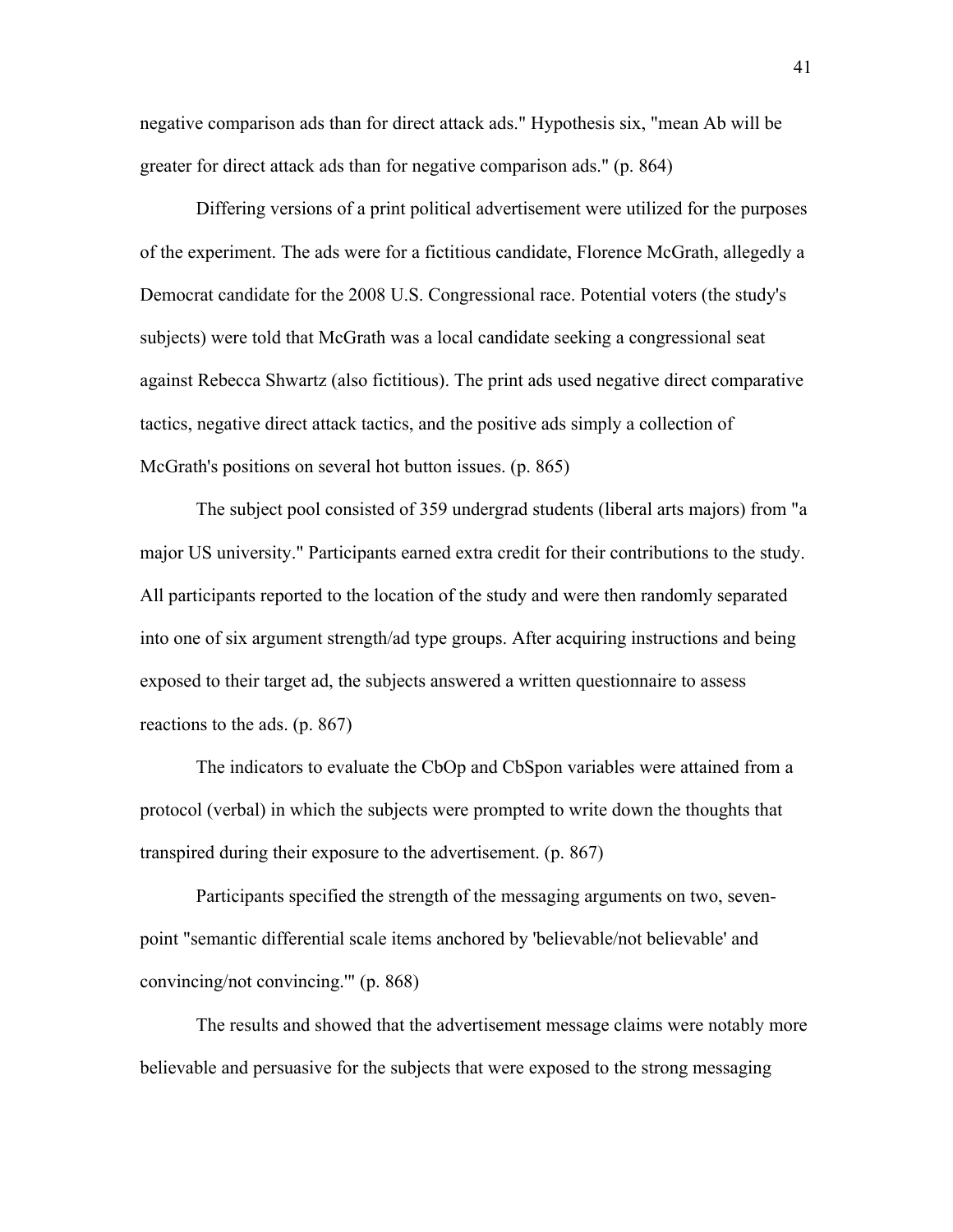advertisements than for the participants who received the weak messaging advertisements. This result seems to prove that the argument strength was manipulated successfully. Further results from the collected data point to the advertisement type being manipulated successfully, too. (p. 868)

The hypothesis tests are broken down by the argument types, strong argument ads and weak argument ads.

First, the strong argument ads, "analysis revealed that the CbOp means significantly more negative for the direct attack ad than for the direct comparison ad." Therefore, hypothesis one is upheld. Further analysis shows that the CbSpon mean was remarkably greater, and the CbSpon $\rightarrow$ Ab path connection was notably stronger (regarding the direct comparison over the direct attack ad). Therefore hypotheses two and three are also supported. But, the comparison of sponsor attitudes across the ad types showed that the mean Ab was notably greater for the direct attack ad than for both the positive advertisement or the direct comparison ad, leaving hypothesis four undermined. (p. 872)

For the weak argument advertisements, the  $CbOp\rightarrow Ab$  connection was markedly stronger, and the Ab mean was markedly greater for the direct comparison ad than the direct attack advertisement, supporting hypothesis five. But, the Ab mean was markedly greater for the positive advertisement than the direct attack ad, and the CbOp $\rightarrow$ Ab connection was more negative for the direct comparison advertisement than the positive advertisement, leaving hypothesis six undermined. (p. 873)

Conclusions of this study include that the positive and negative brand attitudes formed are directly affected by the presented argument's strength and the type of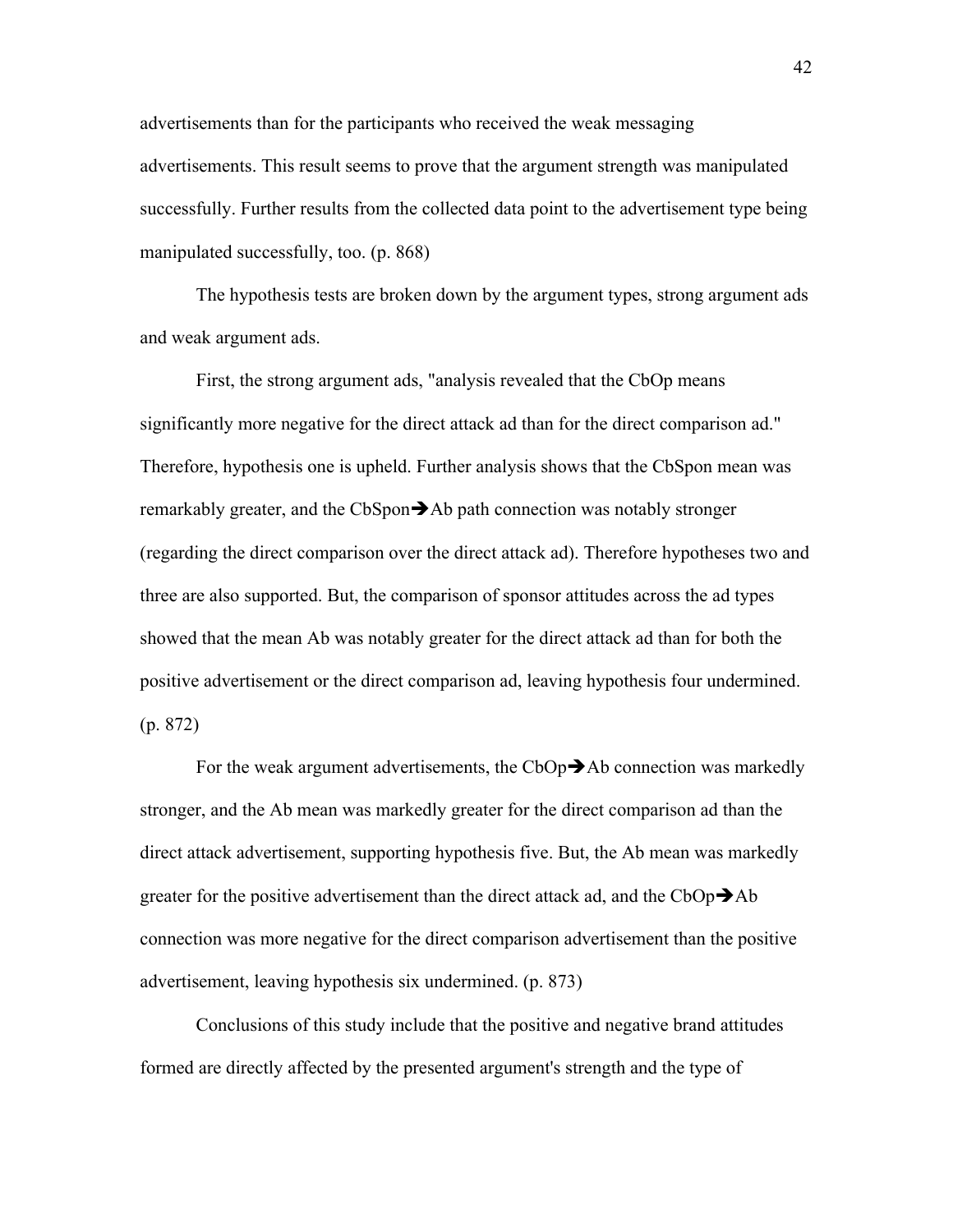advertisement it is. The collected data suggest that negative feelings about the candidate's opposition can have a positive effect on the attitude toward the candidate — when the message is strong. But if the message is weak, the most effective negative political advertising is by direct comparison ads. (p. 874)

"Our results provide evidence that negative political advertising appeals may indeed be superior to positive appeals. Further, under strong message argument conditions, direct attack ads — which researchers often consider the least constructive form of negative advertising — appear to have the greatest beneficial impact on brand (sponsor) evaluations." In conclusion, Coulter is also quick to point out that his study relied on political attacks, not necessarily attacks on an opposing candidates' personal character or image. (p. 874)

#### **Similarities and Differences**

When looking at all of the collected data from the various studies, analysis, and field experiments it is hard not to be overwhelmed by the differences in research and the population as a whole over the past 25 years.

Ansolabehere et al. (1994) state, "The results show that negative political advertising cause as many as 5% of voters to discard their intentions of voting. In addition, voters exposed to negative political advertising develop a cynical attitude regarding the responsiveness of politicians and the election process in general." (p. 1) Yet, most additional research and field studies conducted and cited in this research paper seek to actively refute the claims Ansolabehere et al. made in 1994.

Wattenberg and Brians (1999) claim the experiment was conducted in a lab setting with no actions being required to prove the results, participants were simply asked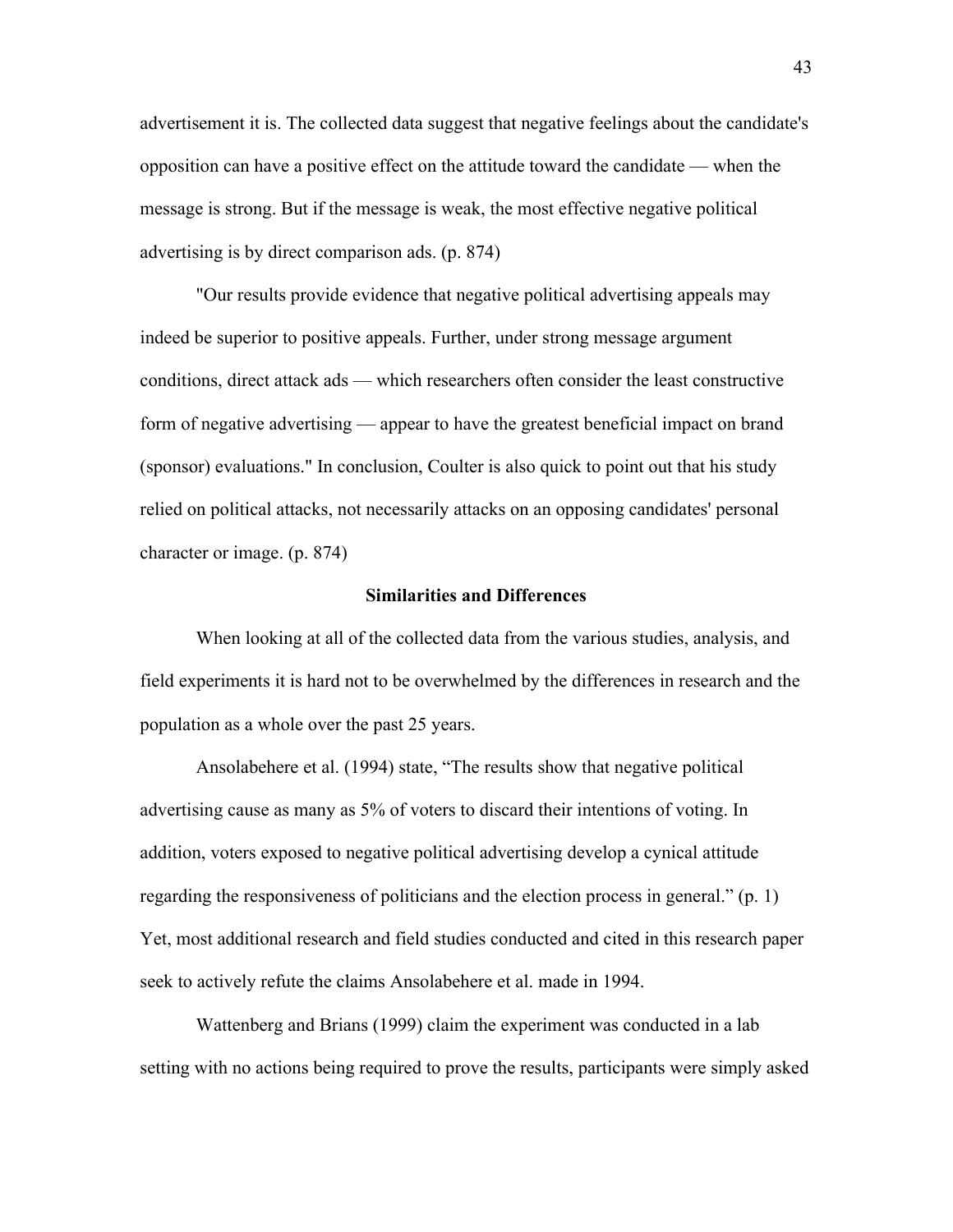about their intentions (with regard to voting) and then went on their way. The research duo spend the majority of their analysis actively denying Ansolabehere et al.; and the other more recent studies all but prove the Ansolabehere et al. experiment irreparably flawed. Citing a lack of real world applicability and even the dis-inclusion of data (ballots) leading to a skew in the experiment's results that very plainly favors the conclusions Ansolabehere et al. were seeking to prove. (Wattenberg M.P., Brians C.L., 1999)

Additionally, Wattenberg and Brians (1999) also claim that there are far to many, other factors that can account for the data Ansolabehere et al. (1994) collected that can be directly contributed to the design of their experiment, and the data they decided to not include. And while the data, and the effects of cynicism in voters cannot be totally discounted, a voters' attitude is not necessarily a direct indicator of whether, or not they will vote.

Yoon K. et al. (2005) posit that a voters' view on a candidate's credibility will heavily affect the success of any negative campaigning, that the receivers' general perceptions magnify the extreme importance of variables that could affect the opinions voters make regarding the credibility of a message's sources and the candidate. (p. 98)

Therefore, when a candidate with low credibility utilizes attack-style negative advertising, the voters could become less likely to back them. The voters could even think the candidate in question is only using negative political advertisements because o f their own deficiencies or limitations. In contrast, a candidate with high credibility can use negative advertising tactics without losing overall support. (p. 99)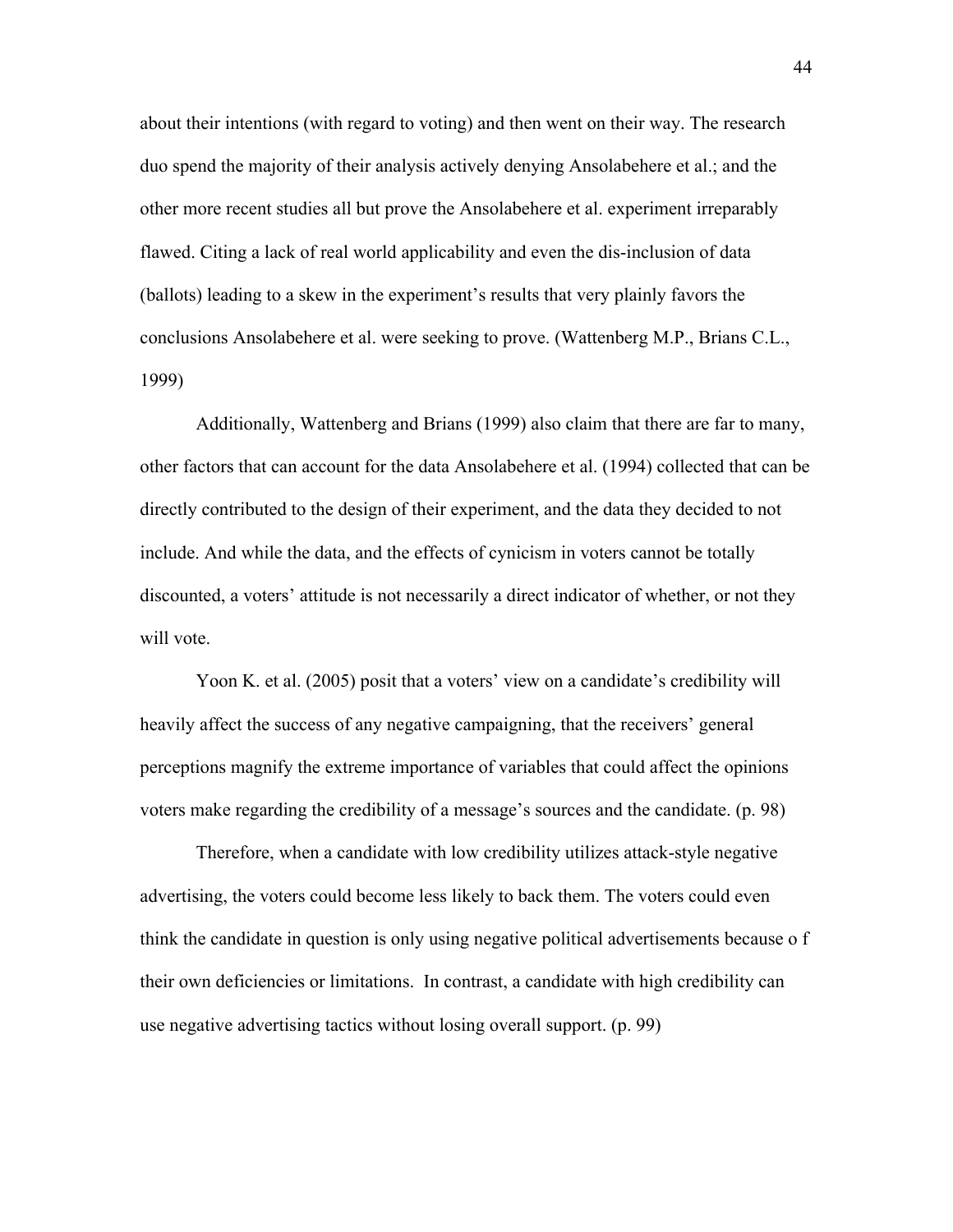The observations made by Yoon K. et al. then lead to the conclusion that, so long as negative political advertising is used correctly, it can be a powerful tool for elections. Additionally, that the first priority of a campaign should be to establish their candidate as having high credibility, and then protect that perception. Much like eating chocolate, going negative should be done in moderation.

#### **Additional Conclusions**

Like all studies pertaining to the human psyche, the human element is just too great a variable to be able to accommodate mathematically. Every person is different, and even the same people are inherently different the next day. Major life events (birthdays, marriage, divorce, becoming a parent, etc.), emotional/psychological trauma, career changes, even something as simple as tripping over a pothole in a sidewalk can fundamentally change people every day.

I am a far different person now than I was at the start of this paper. I have always considered myself someone who had opinions that I based on facts. When I am presented with new, pertinent information, my opinions evolve, which is certainly the way that it should be.

The only fundamentally true thing I can say I have learned about negative political advertising and it's effectiveness is this: 'It depends.'

Its effectiveness is dependent on hundreds of thousands of variables that can never be totally controlled or quantified. The only item that can be is the candidate's overall likeability. People-at-large can look past a lot for a person they feel they like. If a potential voter is more moderate than progressive or conservative, they 'could' vote for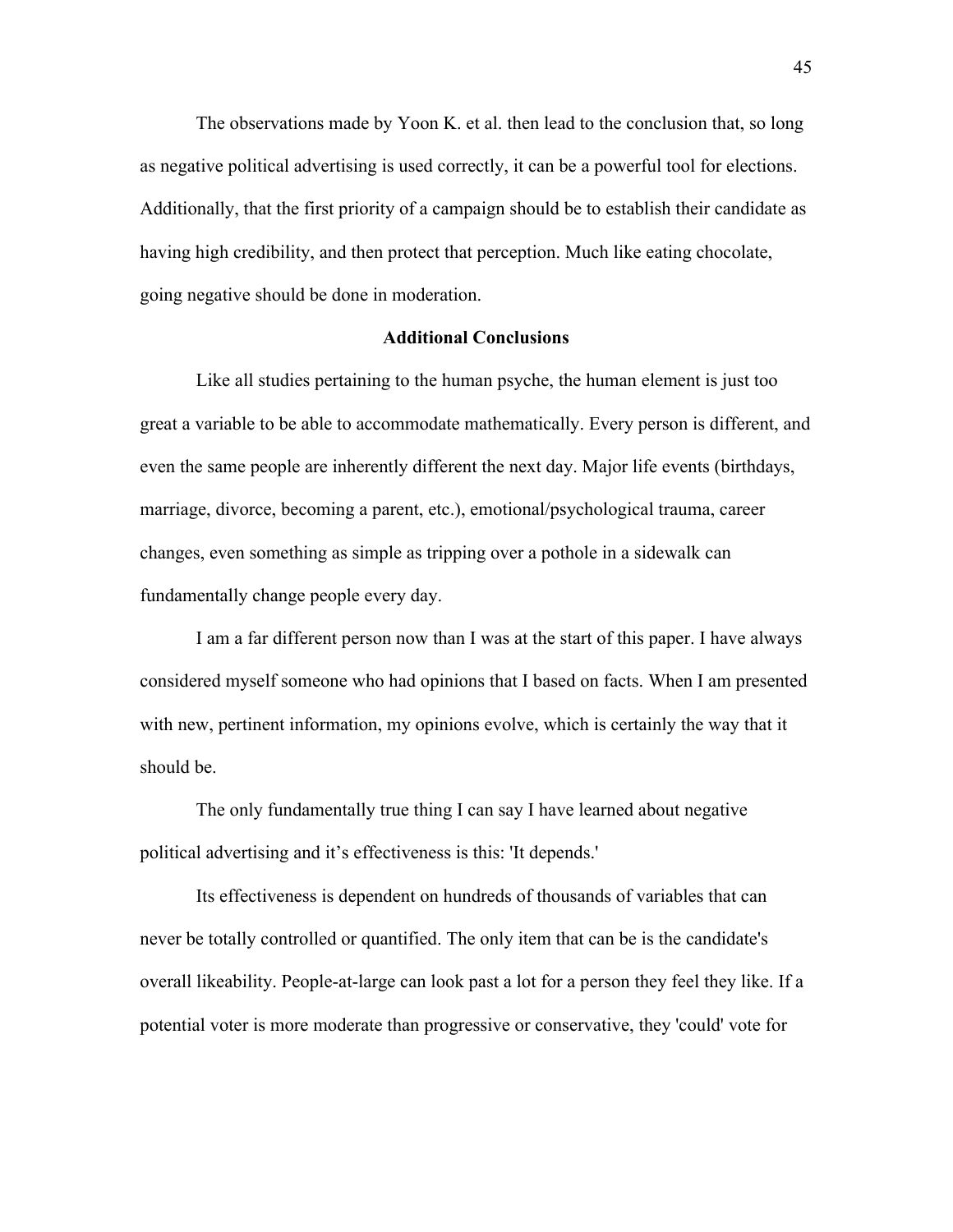either, but chances are they will vote for the person they 'like' the most — or by today's standards, 'hate' the least.

One of the biggest "campaign looking forward" moments of President Barack Obama's career —was when he invited the police and the homeowner he arrested for breaking into his own house to the White House for a beer. That was such a relatable moment for the majority of Americans. While I didn't vote for Barack Obama, I did like him. I found him to be magic on the microphone, relatable, energetic, and even though his politics didn't necessarily align with mine, he was a believer — which was refreshing.

Looking back on the 2020 Presidential Election numbers, it is very easy to postulate the same reasons are why incumbent President Donald Trump lost the election. He had little to no moderate appeal. And while the same could be said for now-President Joe Biden, Biden wasn't as 'loud' about it. There were so many previously immobilized voters (be that because they were formerly too young or lacked the inspiration to become politically active) that showed up simply to vote against President Donald Trump that the numbers were truly staggering.

An article published in 2014 can help point to the reason the election results experienced by now unseated President Donald Trump in 2020 were possible. "Looking at the numbers, it's little wonder why millennials are such a target. Those born between 1981 and the early 2000s make up a quarter of the U.S. population, and roughly 45 million are eligible to vote. That is expected to double by 2020 when millennials will comprise 40 percent of eligible voters. Clearly, Gen Y will play a major role at the ballot box in the midterms, and represents a key demo for Democrats and Republicans in the 2016 presidential race and beyond." (Gianatasio, D. 2014)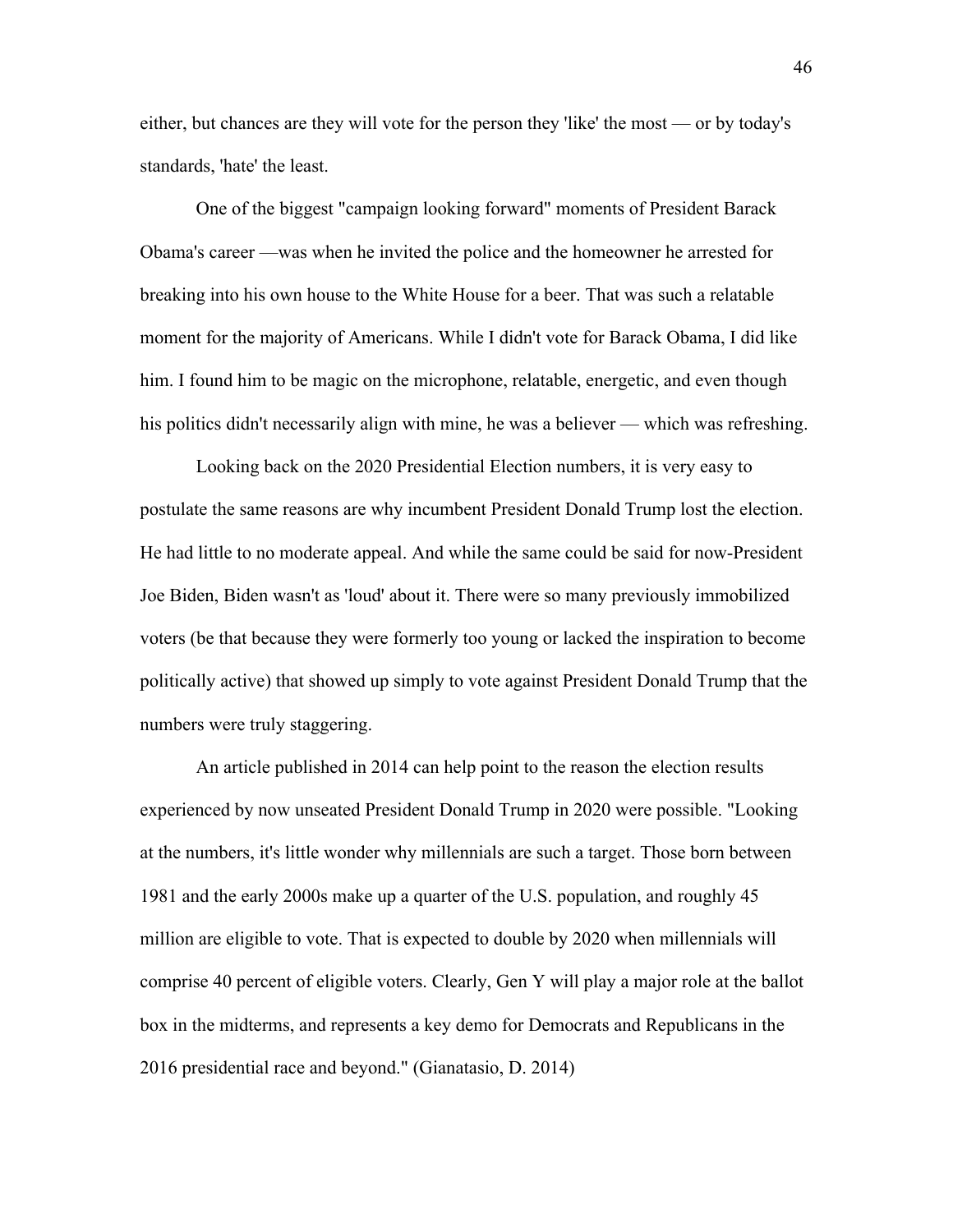A quick glance over election material that was released by the Trump campaign easily reflects the campaign's lack of appeal to the millennial generation. Looking at the Democratic Party and the Republican Party, they couldn't be more different. They stand across the aisle on almost every issue. But, they don't just disagree. They are literally opposed entirely to the position of the other.

Regardless of voter sentiment, negative political advertising will continue to be more effective than ever. With two dominating political parties sitting on the north and south poles, respectively, on all key issues campaigns are being supplied with more than enough ammunition to keep the negative ads coming for years to come.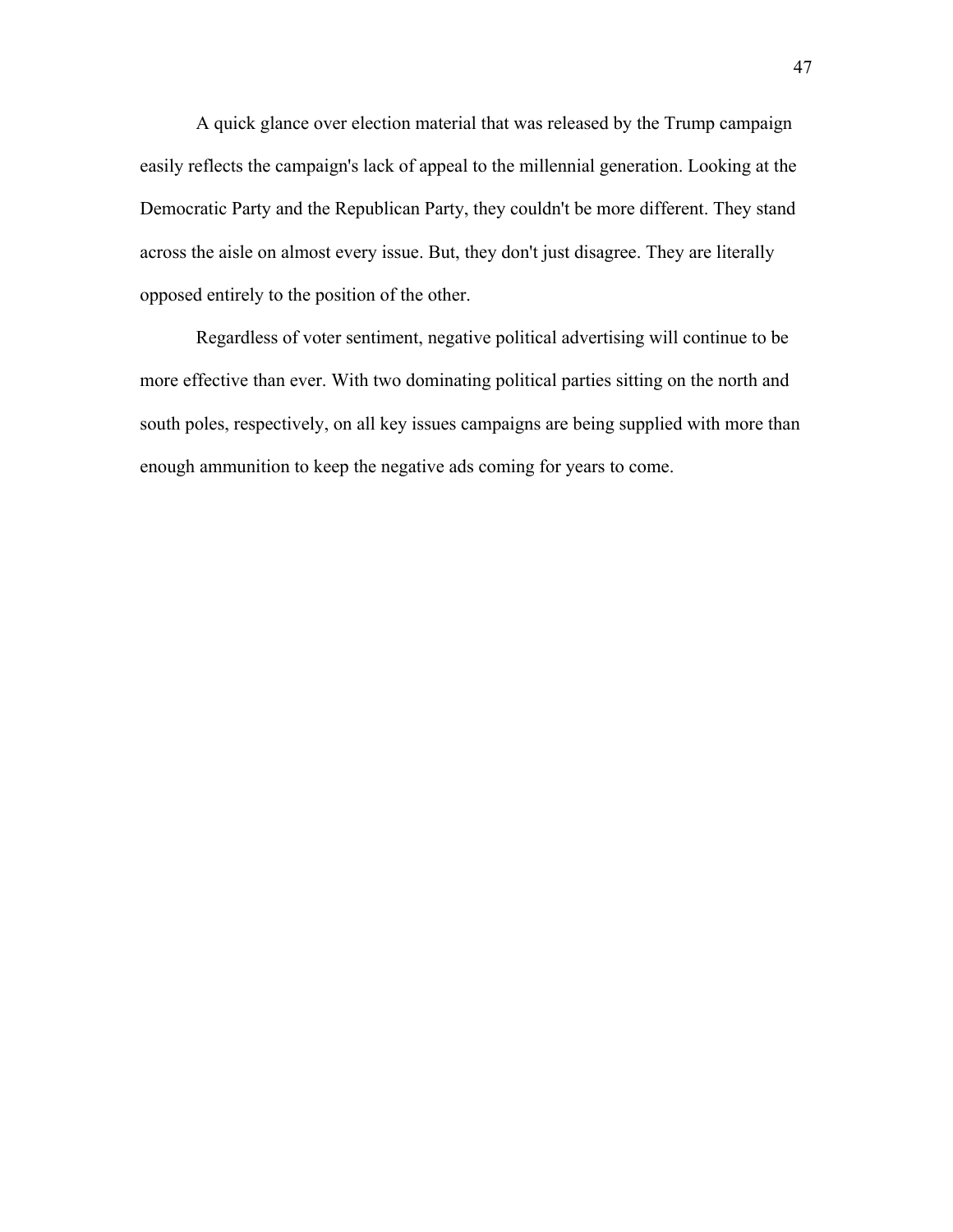#### **References**

- Ansolabehere, S., Iyengar, S., Simon, A., & Valentino, N. (1994). Does attack advertising demobilize the electorate*? American Political Science Review*, 88(4), 829+. https://link.gale.com/apps/doc/A16531030/AONE?u=kctcspcc&sid=AONE&xid= bfda6f16
- Coulter, K. (2008). The Tri-Mediation Model of persuasion: A case for negative political advertising? *International Journal of Advertising*, *27*(5), 853–883. https://doi.org/ 10.2501/S0265048708080311
- Gianatasio, D. (2014, October 6). These Guys Know How To Mobilize Millions Of Millenials For Politicians And Social Causes. *ADWEEK*, *55*(36), 20+. https://link.gale.com/apps/doc/A386341263/AONE?u=kctcspcc &sid=AONE&xid=e642303f
- Glenn, Stephanie. (2021). F-Test. *StatisticsHowTo.com: Elementary Statistics for the rest of us!* https://www.statisticshowto.com/probability-and-

statistics/hypothesis-testing/f-test/

Goggin, S. N. (2019). How Quickly We Selectively Forget: Experimental Tests of Information Order on Memory and Candidate Evaluation. *Political Psychology*, *40*(1), 125–145. https://doi.org/10.1111/pops.12499

Kensinger, E. A., & Schacter, D. L. (2006). Amygdala Activity is Associated with the Successful Encoding of Item, but not Source, Information for Positive and Negative Stimuli. *The Journal of Neuroscience: The Official Journal of the Society for Neuroscience*, 26(9), 2564–2570. https://doi.org/10. 1523/JNEUROSCI.5241-05.2006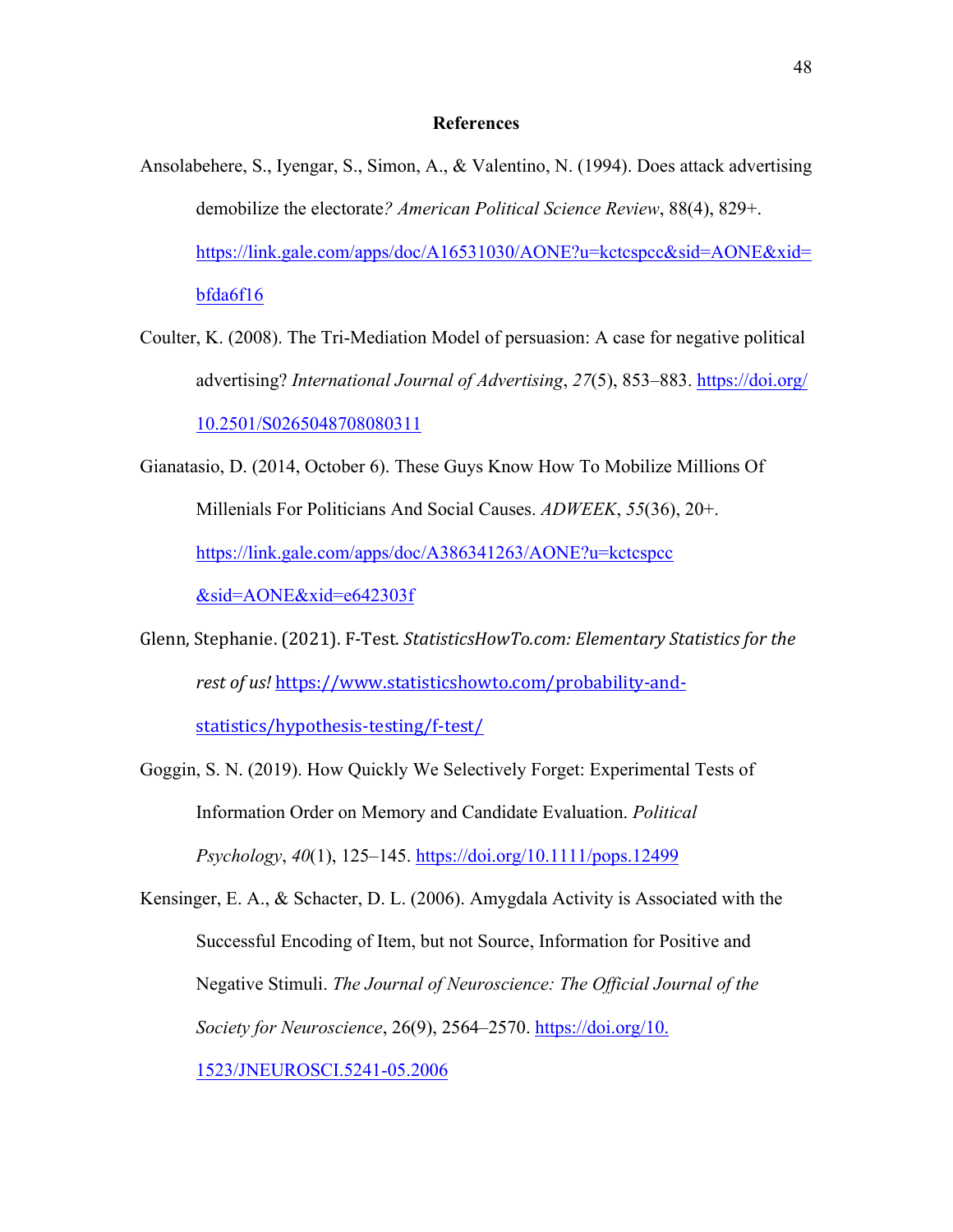- Lowell, J. R. (2001). James Russell Lowell Quotes. Retrieved March 18, 2021, from https://www.brainyquote.com/quotes/james\_russell\_lowell\_119811
- Wheaton, K. (2014, September 15). Fifty Years Ago, 'Daisy' Ushered in New Age of Political Ads; Johnson ad from DDB shocked the country. *Advertising Age*, *85*(19), 0066. https://link.gale.com/apps/doc/A382797315/AONE?u=kctcspcc &sid=AONE &xid=f59ff59e
- Niven, D. (2006). A Field Experiment on the Effects Of Negative Campaign Mail On Voter Turnout In A Municipal Election. *Political Research Quarterly*, 59(2), 203- 210. file://localhost/doi/http/::0d1020 rnky.http.dx.doi.org.libproxy.kctcs.edu: 10.1177:106591290605900203
- Panagopoulos, C. (2011). Timing Is Everything? Primacy and Recency Effects in Voter Mobilization Campaigns. *Political Behavior*, *33*(1), 79–93. https://doi.org /10.1007/s11109-010-9125-x
- Passavant, P. A. (2016). Political Subjectivity and Presidential Campaign Ads. *PS, Political Science & Politics,* 49(1), 36-42. file://localhost/doi/http/::dx. doi.org:10.1017:S1049096 515001213
- Reiner, Rob. (1995). The American President [FILM]. *Columbia Pictures, Castle Rock Entertainment, Universal Pictures, Wildwood Enterprises*. (DVD).

Stampfer, M. J., Buring, J. E., Willett, W., Rosner, B., Eberlein, K., & Hennekens, C. H. (1985). The 2 x 2 Factorial Design: Its Application to a Randomized Trial of Aspirin and Carotene in U.S. Physicians. *Statistics in medicine*, *4*(2), 111–116. https://doi.org/ 10.1002/sim.47800 40202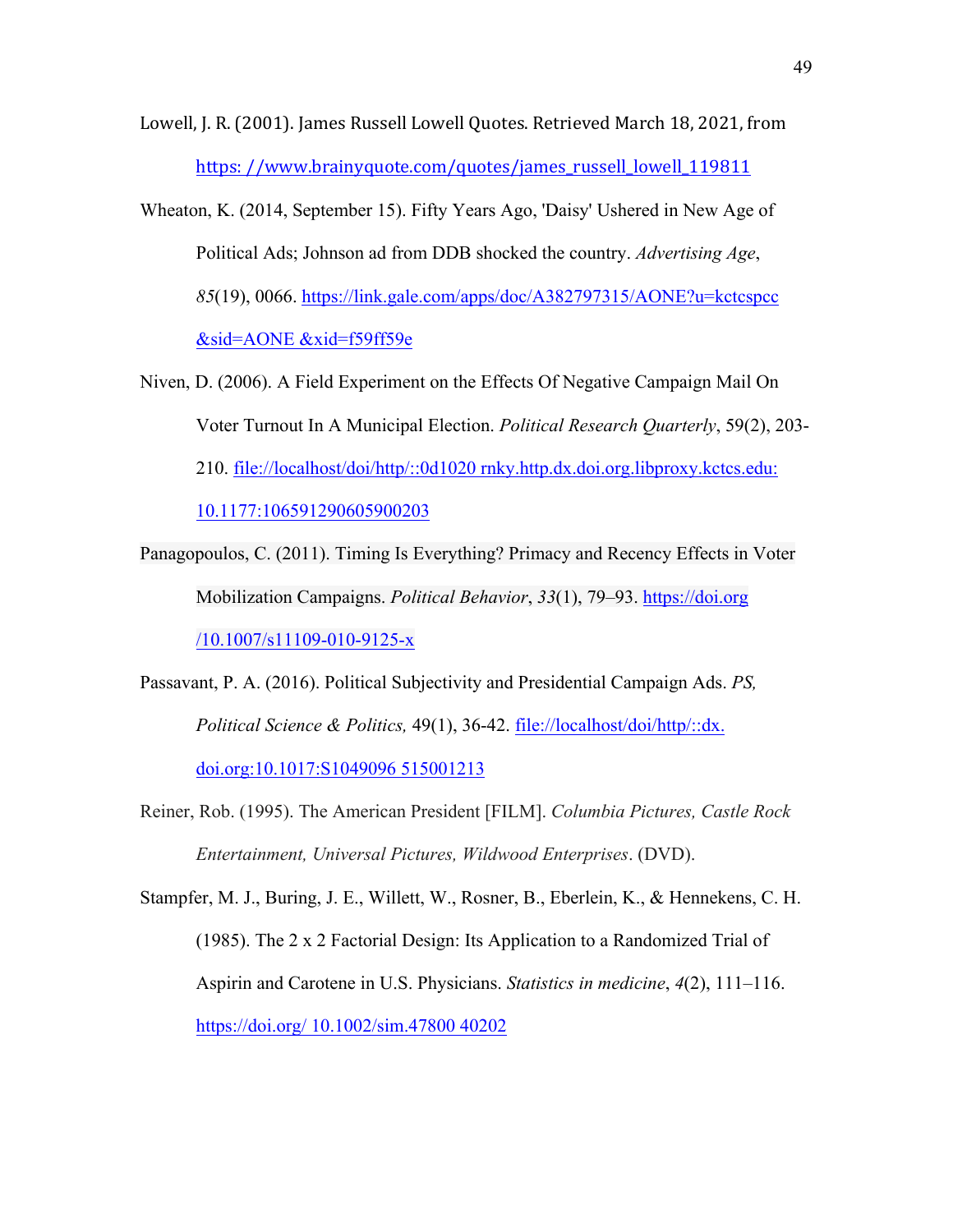- Stevens, D., Sullivan, J., Allen, B., & Alger, D. (2008). What's Good for the Goose is Bad for the Gander: Negative Political Advertising, Partisanship, and Turnout. *Journal of Politics*, *70*(2), 527–541. https://doi.org/10.1017/ S0022381608080481
- The World: Boston. (2008, June 27). Creator of 'Negative' Political Advertising Dies. *Campaign*, 16. https://link.gale.com/apps/doc/A180631735/AONE?u  $\frac{\text{ekctc}}{\text{spec&} \text{side}}$  AONE & xid = 2061fb14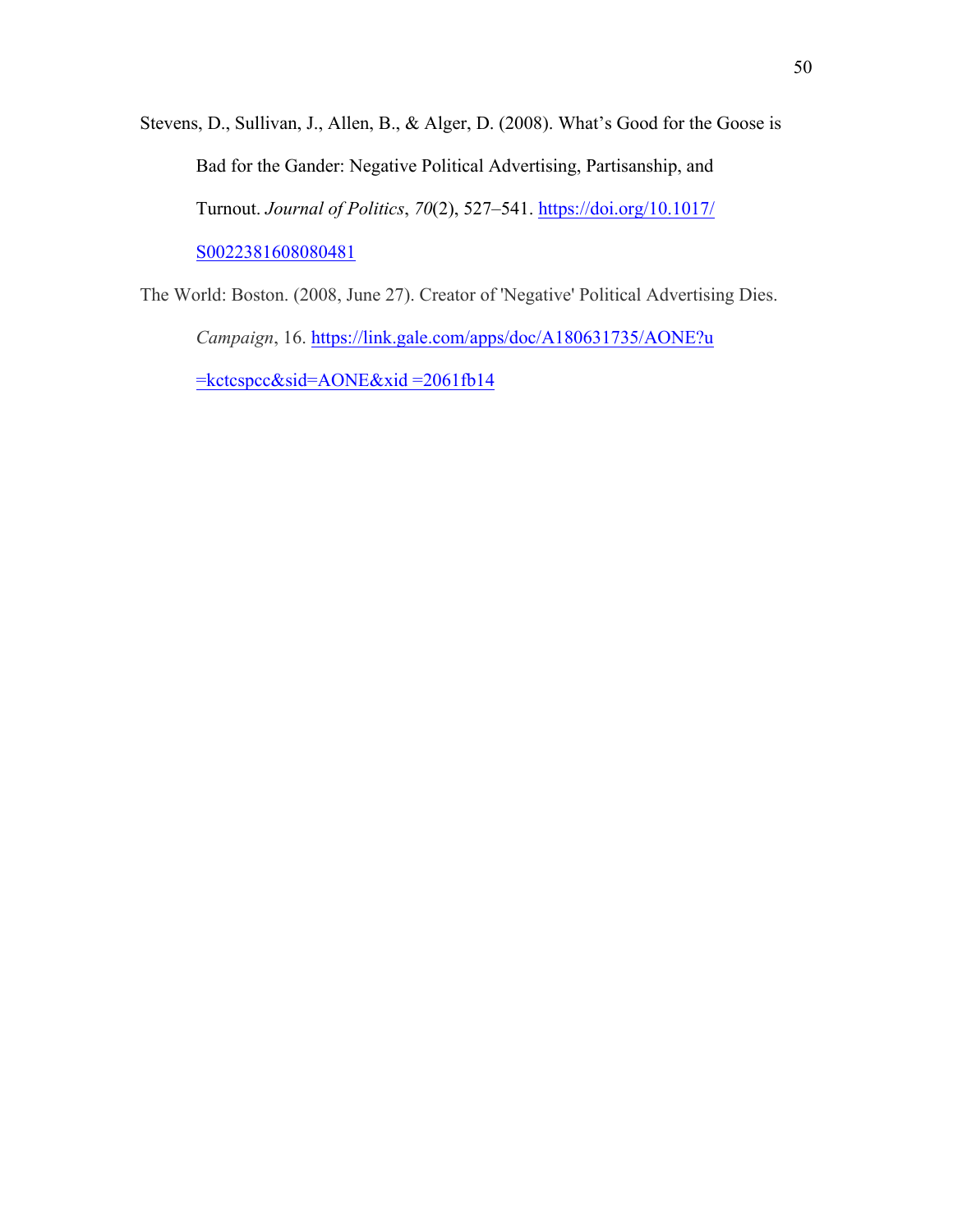#### **Table 1**

Average Rolloff and Turnout in 1992 Elections, Comparison of Data Presented by

Ansolabehere et al. with Official Election Results

|                                                                                                                         | Ansolabehere<br>et al.<br>Results | Official<br>Flection<br>Results |
|-------------------------------------------------------------------------------------------------------------------------|-----------------------------------|---------------------------------|
| <b>Average Rolloff</b>                                                                                                  |                                   |                                 |
| (Presidential-Senate vote)                                                                                              |                                   |                                 |
| Negative tone states                                                                                                    | 6.0%                              | 3.6%                            |
| Mixed ton states                                                                                                        | 5.7%                              | 6.0%                            |
| Positive tone states                                                                                                    | 3.3%                              | 2.8%                            |
| <b>Average Turnout (Senate vote)</b>                                                                                    |                                   |                                 |
| Negative tone states                                                                                                    | 49.7%                             | 51.8%                           |
| Mixed ton states                                                                                                        | 52.4%                             | 50.3%                           |
| Positive tone states                                                                                                    | 57.0%                             | 58.9%                           |
| Sources: Wattenberg M. P. Brians C. L. 1999. (895) cite Ansolabehere and Iyengar and the Federal<br>Election Commision. |                                   |                                 |

*Note.* This table is a recreation of the "TABLE 4. Average Rolloff and Turnout in 1992 Elections, Comparison of Data Presented by Ansolabehere et al. with Official Election Returns" in Negative Campaign Advertising: Demobilizer of Mobilizer? (Wattenberg M.P. & Brians C. L. 1999. p. 895)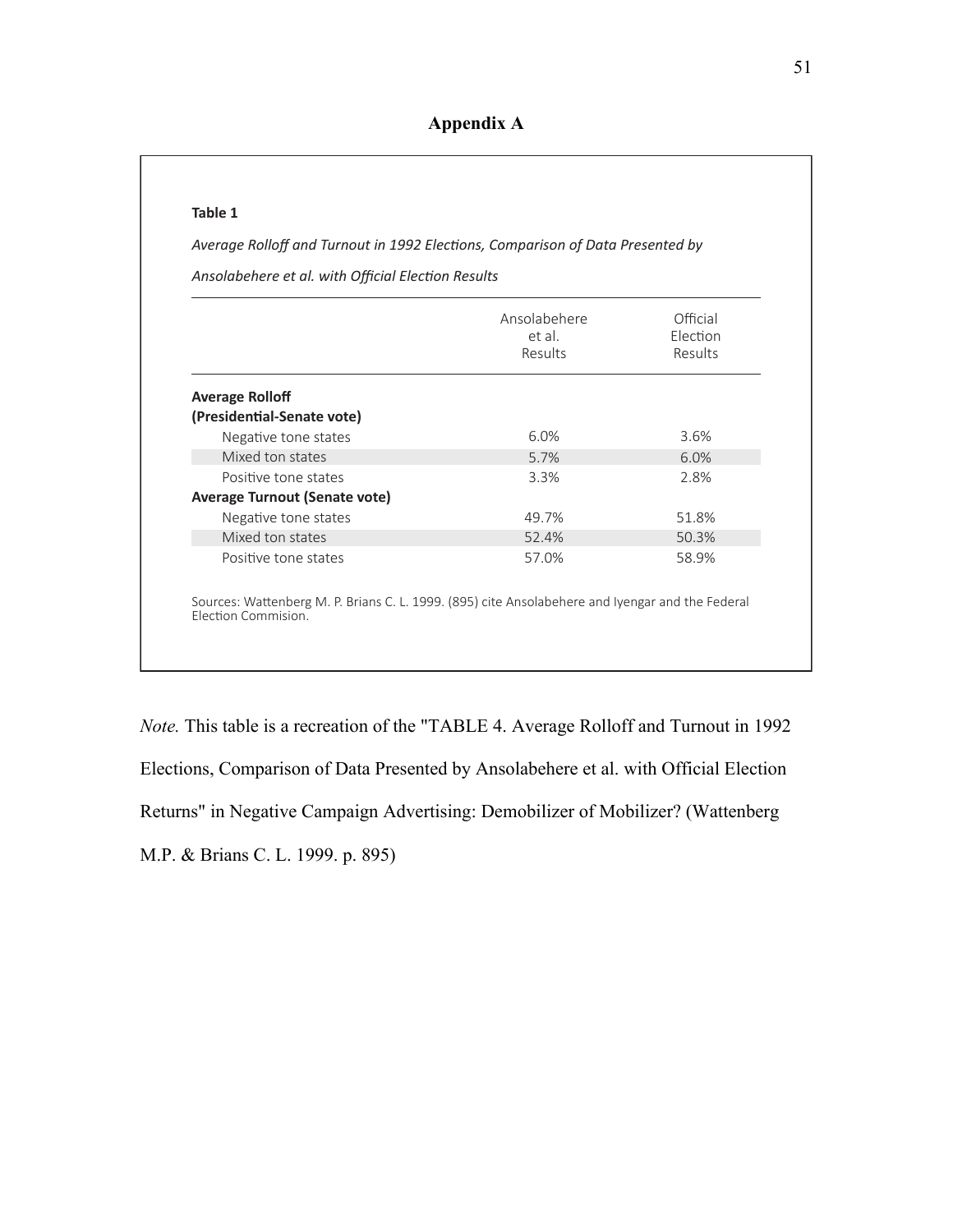



*Note.* This figure is a recreation of the "Figure 1: Dual Mediation Model" provided in Tri-Mediation Model of Persuasion. (Coulter, K. S. 2008. p. 359.) Further information was provided under the figure to explain what the series of abbreviations represent. This figure was included to allow for a deeper context of where the Tri-Mediation Model comes from and how it differs.